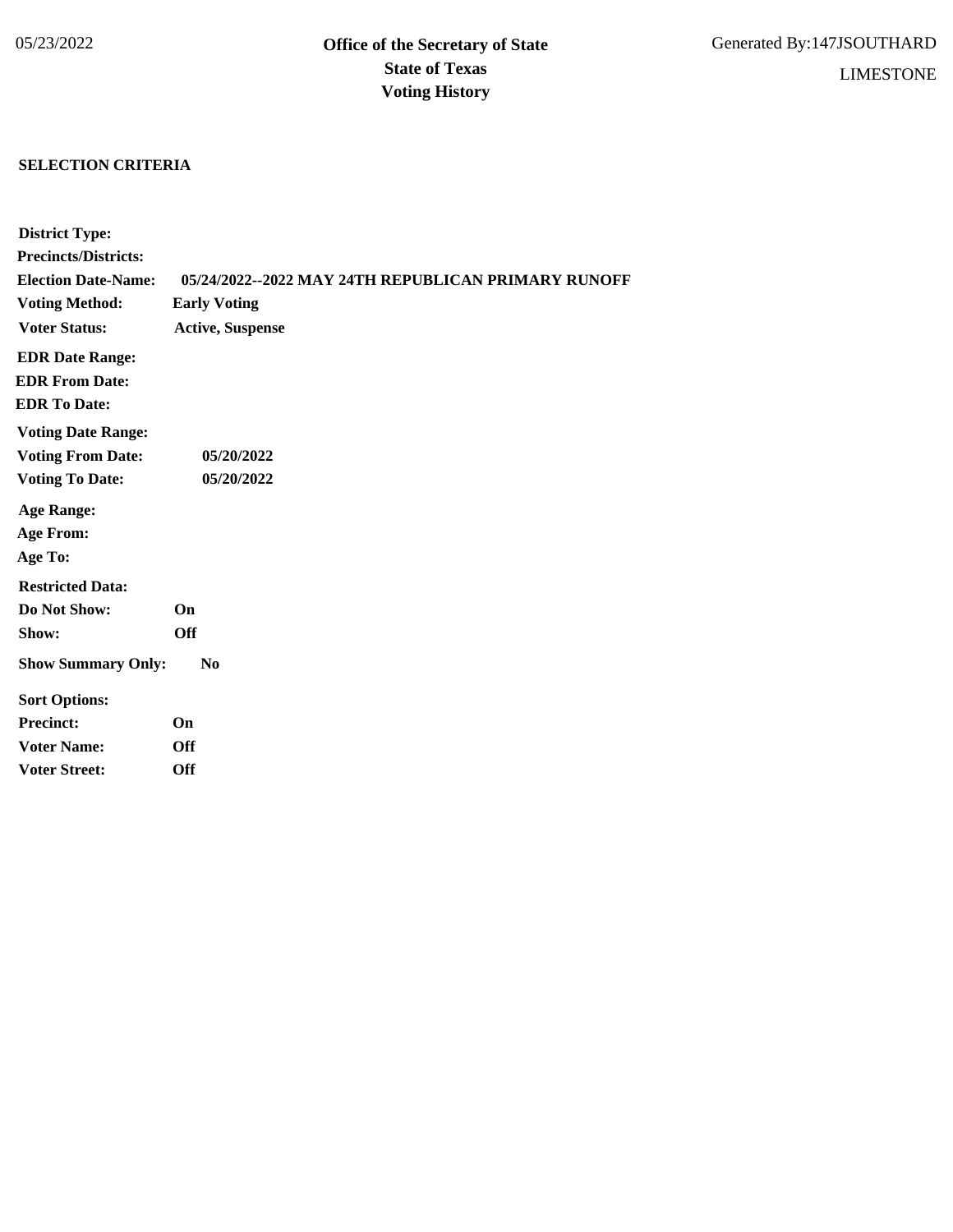| Precinc<br>t | VUID           | <b>EDR</b>                                           | Voter<br>Status | Voter Name                               | <b>DOB</b>             | Current<br>County | Residence<br>Address                                     | Mailing Address                                             |
|--------------|----------------|------------------------------------------------------|-----------------|------------------------------------------|------------------------|-------------------|----------------------------------------------------------|-------------------------------------------------------------|
| 101          | 1026538949     | 04/08/2010                                           | $\overline{V}$  | BAY,JAMIE                                | 02/20/1980             | 147               | 311 GRAYSON ST                                           | 311 N GRAYSON                                               |
|              |                |                                                      |                 | LOUISE                                   |                        |                   | N<br>GROESBECK TX<br>76642                               | ST<br>GROESBECK TX<br>76642-1421                            |
|              | Election Name: | 2022 MAY 24TH<br>REPUBLICAN PRIMARY<br>RUNOFF        |                 |                                          | Ballot Style: BS2      |                   | Voting Method: EV                                        |                                                             |
| 101          | 1125982153     | 10/31/2008                                           | $\overline{V}$  | BLACK, DEBORA 05/20/1954<br>H VELA       |                        | 147               | 1081 LCR 770<br>GROESBECK TX<br>76642                    | 1081 LCR 770<br>GROESBECK TX<br>76642                       |
|              | Election Name: | 2022 MAY 24TH<br>REPUBLICAN PRIMARY<br>RUNOFF        |                 |                                          | Ballot Style: BS2      |                   | Voting Method: EV                                        |                                                             |
| 101          | 1148251771     | 02/02/2008                                           | $\overline{U}$  | COBB, KERRIE 11/18/1969<br><b>DENEAN</b> |                        | 147               | 203 BOLD RULER<br><b>STREET</b><br>GROESBECK TX<br>76642 |                                                             |
|              | Election Name: | 2022 MAY 24TH<br>REPUBLICAN PRIMARY<br>RUNOFF        |                 |                                          | Ballot Style: BS2      |                   | Voting Method: EV                                        |                                                             |
| 101          | 2186198232     | 11/04/2021                                           | $\overline{U}$  | COZZENS, BRIA 04/03/1970<br>N LEO        |                        | 147               | 202 WHIRLAWAY<br><b>AVENUE</b><br>GROESBECK TX<br>76642  | 202 WHIRLAWAY<br><b>STREET</b><br>GROESBECK TX<br>76642     |
|              | Election Name: | 2022 MAY 24TH<br>REPUBLICAN PRIMARY<br><b>RUNOFF</b> |                 |                                          | Ballot Style: BS2      |                   | Voting Method: EV                                        |                                                             |
| 101          | 2186051942     | 10/30/2021                                           | $\overline{z}$  | COZZENS, WEND 08/27/1970<br>Y LEE        |                        | 147               | 202 WHIRLAWAY<br><b>AVENUE</b><br>GROESBECK TX<br>76642  | 202 WHIRLAWAY<br>SТ<br>GROESBECK TX<br>76642-1978           |
|              | Election Name: | 2022 MAY 24TH<br>REPUBLICAN PRIMARY<br>RUNOFF        |                 |                                          | Ballot Style: BS2      |                   | Voting Method: EV                                        |                                                             |
| 101          | 2139749656     | 10/15/2017                                           | $\overline{v}$  | PAUL                                     | CRANE, CODY 08/05/1999 | 147               | 710 WALKER ST E<br>GROESBECK TX<br>76642                 |                                                             |
|              | Election Name: | 2022 MAY 24TH<br>REPUBLICAN PRIMARY<br>RUNOFF        |                 |                                          | Ballot Style: BS2      |                   | Voting Method: EV                                        |                                                             |
| 101          | 1013692560     | 02/01/1990                                           | $\overline{U}$  | DINGLER, MIST 08/02/1962<br>Y LYNNE      |                        | 147               | 881 LCR 788<br>GROESBECK TX<br>76642                     | 881 LCR 788<br>GROESBECK TX<br>76642                        |
|              | Election Name: | 2022 MAY 24TH<br>REPUBLICAN PRIMARY<br>RUNOFF        |                 |                                          | Ballot Style: BS2      |                   | Voting Method: EV                                        |                                                             |
| 101          | 1168910621     | 02/19/2010                                           | $\overline{U}$  | FEENEY, KYLIE 05/18/1991<br>CARLENE      |                        | 147               | 607 ALLISON<br>AVENUE<br>GROESBECK TX<br>76642           | 607 ALLISON AVE<br>GROESBECK TX<br>76642                    |
|              | Election Name: | 2022 MAY 24TH<br>REPUBLICAN PRIMARY<br>RUNOFF        |                 |                                          | Ballot Style: BS2      |                   | Voting Method: EV                                        |                                                             |
| 101          | 1013687377     | 03/01/1978                                           | $\overline{V}$  | HANNA, MARCUS 07/07/1946<br>RAY          |                        | 147               | GROESBECK TX<br>76642-9650                               | 1544 HWY 164 E 1544 HWY 164 E<br>GROESBECK TX<br>76642-9650 |
|              | Election Name: | 2022 MAY 24TH<br>REPUBLICAN PRIMARY<br>RUNOFF        |                 |                                          | Ballot Style: BS2      |                   | Voting Method: EV                                        |                                                             |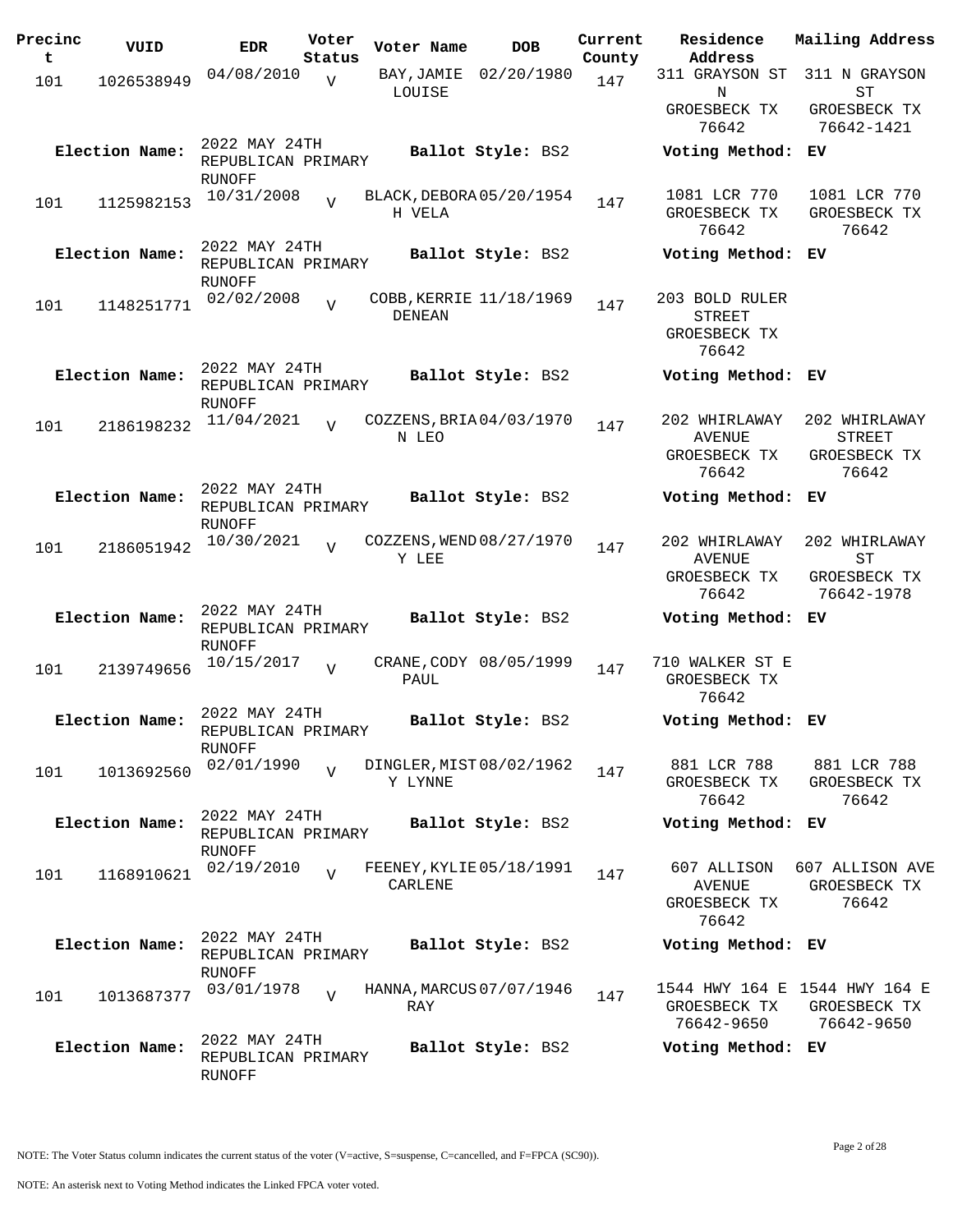| 02/02/2022<br>902 WILLOW POND 902 WILLOW POND<br>HULL, BAYLEE 01/06/1998<br>$\overline{V}$<br>147<br>101<br>2003389877<br>REECE<br><b>RD</b><br>ROAD<br>GROESBECK TX<br>GROESBECK TX<br>76642<br>76642-9644<br>2022 MAY 24TH<br>Election Name:<br>Ballot Style: BS2<br>Voting Method: EV<br>REPUBLICAN PRIMARY<br>RUNOFF<br>143 LCR 794<br>143 LCR 794<br>04/15/1995<br>HUSKEY, CAROL 03/18/1949<br>$\overline{V}$<br>1013674549<br>147<br>101<br>ANN<br>GROESBECK TX<br>GROESBECK TX<br>76642<br>76642<br>2022 MAY 24TH<br>Election Name:<br>Ballot Style: BS2<br>Voting Method:<br>EV.<br>REPUBLICAN PRIMARY<br>RUNOFF<br>143 LCR 794<br>143 LCR 794<br>04/02/1996<br>HUSKEY, JOHNN 09/28/1941<br>$\overline{z}$<br>147<br>1013673948<br>101<br>Y WILLIAM<br>GROESBECK TX<br>GROESBECK TX<br>76642<br>76642<br>2022 MAY 24TH<br>Election Name:<br>Ballot Style: BS2<br>Voting Method: EV<br>REPUBLICAN PRIMARY<br><b>RUNOFF</b><br>10/06/2016<br>JANES, JEFFRE 09/23/1984<br>104 BOLD RULER 104 BOLD RULER<br>$\overline{V}$<br>147<br>1050125228<br>101<br>Y ALAN<br>ST<br>STREET<br>GROESBECK TX<br>GROESBECK TX<br>76642<br>76642<br>2022 MAY 24TH<br>Election Name:<br>Ballot Style: BS2<br>Voting Method: EV<br>REPUBLICAN PRIMARY<br>RUNOFF<br>102 FROST CREEK 102 FROST CREEK<br>10/13/2018<br>KNIGHT, BRITN 01/30/1990<br>$\overline{z}$<br>147<br>2133827453<br>101<br>EY SHEA<br><b>AVENUE</b><br>AVE<br>GROESBECK TX<br>GROESBECK TX<br>76642<br>76642<br>2022 MAY 24TH<br>Election Name:<br>Ballot Style: BS2<br>Voting Method: EV<br>REPUBLICAN PRIMARY<br>RUNOFF<br>413 LCR 770<br>PO BOX 991<br>05/04/2008<br>LEDET, JANICE 10/08/1966<br>$\overline{V}$<br>1152117671<br>147<br>101<br>RENAE<br>GROESBECK TX<br>GROESBECK TX<br>76642<br>76687<br>2022 MAY 24TH<br>Election Name:<br>Ballot Style: BS2<br>Voting Method:<br>ЕV<br>REPUBLICAN PRIMARY<br><b>RUNOFF</b><br>03/01/1978<br>LITTLE, DEBOR 01/13/1953<br>717 HENDERSON<br>717 HENDERSON<br>$\overline{v}$<br>147<br>1013693227<br>101<br>AH<br><b>BOULEVARD</b><br><b>BLVD</b><br>GROESBECK TX<br>GROESBECK TX<br>76642<br>76642<br>2022 MAY 24TH<br>Election Name:<br>Ballot Style: BS2<br>Voting Method: EV<br>REPUBLICAN PRIMARY<br>RUNOFF<br>03/01/1980<br>LITTLE, MICHA 11/26/1948<br>717 HENDERSON<br>717 HENDERSON<br>$\overline{z}$<br>147<br>1013692882<br>101<br>EL PATRICK<br><b>BOULEVARD</b><br><b>BLVD</b><br>GROESBECK TX<br>GROESBECK TX<br>76642<br>76642<br>2022 MAY 24TH<br>Election Name:<br>Ballot Style: BS2<br>Voting Method: EV<br>REPUBLICAN PRIMARY<br>RUNOFF<br>375 LCR 784<br>375 LCR 784<br>10/10/1996<br>MATTIX, ROBIN 11/16/1956<br>$\overline{V}$<br>1013644135<br>147<br>101<br>ETTE B<br>GROESBECK TX<br>GROESBECK TX<br>76642<br>76642<br>2022 MAY 24TH<br>Election Name:<br>Ballot Style: BS2<br>Voting Method: EV<br>REPUBLICAN PRIMARY | Precinc<br>t | VUID | <b>EDR</b> | Voter<br>Status | Voter Name | <b>DOB</b> | Current<br>County | Residence<br>Address | Mailing Address |
|----------------------------------------------------------------------------------------------------------------------------------------------------------------------------------------------------------------------------------------------------------------------------------------------------------------------------------------------------------------------------------------------------------------------------------------------------------------------------------------------------------------------------------------------------------------------------------------------------------------------------------------------------------------------------------------------------------------------------------------------------------------------------------------------------------------------------------------------------------------------------------------------------------------------------------------------------------------------------------------------------------------------------------------------------------------------------------------------------------------------------------------------------------------------------------------------------------------------------------------------------------------------------------------------------------------------------------------------------------------------------------------------------------------------------------------------------------------------------------------------------------------------------------------------------------------------------------------------------------------------------------------------------------------------------------------------------------------------------------------------------------------------------------------------------------------------------------------------------------------------------------------------------------------------------------------------------------------------------------------------------------------------------------------------------------------------------------------------------------------------------------------------------------------------------------------------------------------------------------------------------------------------------------------------------------------------------------------------------------------------------------------------------------------------------------------------------------------------------------------------------------------------------------------------------------------------------------------------------------------------------------------------------------------------------------------------------------------------------------------------------------------------------------------------------------------------------------------------------------|--------------|------|------------|-----------------|------------|------------|-------------------|----------------------|-----------------|
|                                                                                                                                                                                                                                                                                                                                                                                                                                                                                                                                                                                                                                                                                                                                                                                                                                                                                                                                                                                                                                                                                                                                                                                                                                                                                                                                                                                                                                                                                                                                                                                                                                                                                                                                                                                                                                                                                                                                                                                                                                                                                                                                                                                                                                                                                                                                                                                                                                                                                                                                                                                                                                                                                                                                                                                                                                                          |              |      |            |                 |            |            |                   |                      |                 |
|                                                                                                                                                                                                                                                                                                                                                                                                                                                                                                                                                                                                                                                                                                                                                                                                                                                                                                                                                                                                                                                                                                                                                                                                                                                                                                                                                                                                                                                                                                                                                                                                                                                                                                                                                                                                                                                                                                                                                                                                                                                                                                                                                                                                                                                                                                                                                                                                                                                                                                                                                                                                                                                                                                                                                                                                                                                          |              |      |            |                 |            |            |                   |                      |                 |
|                                                                                                                                                                                                                                                                                                                                                                                                                                                                                                                                                                                                                                                                                                                                                                                                                                                                                                                                                                                                                                                                                                                                                                                                                                                                                                                                                                                                                                                                                                                                                                                                                                                                                                                                                                                                                                                                                                                                                                                                                                                                                                                                                                                                                                                                                                                                                                                                                                                                                                                                                                                                                                                                                                                                                                                                                                                          |              |      |            |                 |            |            |                   |                      |                 |
|                                                                                                                                                                                                                                                                                                                                                                                                                                                                                                                                                                                                                                                                                                                                                                                                                                                                                                                                                                                                                                                                                                                                                                                                                                                                                                                                                                                                                                                                                                                                                                                                                                                                                                                                                                                                                                                                                                                                                                                                                                                                                                                                                                                                                                                                                                                                                                                                                                                                                                                                                                                                                                                                                                                                                                                                                                                          |              |      |            |                 |            |            |                   |                      |                 |
|                                                                                                                                                                                                                                                                                                                                                                                                                                                                                                                                                                                                                                                                                                                                                                                                                                                                                                                                                                                                                                                                                                                                                                                                                                                                                                                                                                                                                                                                                                                                                                                                                                                                                                                                                                                                                                                                                                                                                                                                                                                                                                                                                                                                                                                                                                                                                                                                                                                                                                                                                                                                                                                                                                                                                                                                                                                          |              |      |            |                 |            |            |                   |                      |                 |
|                                                                                                                                                                                                                                                                                                                                                                                                                                                                                                                                                                                                                                                                                                                                                                                                                                                                                                                                                                                                                                                                                                                                                                                                                                                                                                                                                                                                                                                                                                                                                                                                                                                                                                                                                                                                                                                                                                                                                                                                                                                                                                                                                                                                                                                                                                                                                                                                                                                                                                                                                                                                                                                                                                                                                                                                                                                          |              |      |            |                 |            |            |                   |                      |                 |
|                                                                                                                                                                                                                                                                                                                                                                                                                                                                                                                                                                                                                                                                                                                                                                                                                                                                                                                                                                                                                                                                                                                                                                                                                                                                                                                                                                                                                                                                                                                                                                                                                                                                                                                                                                                                                                                                                                                                                                                                                                                                                                                                                                                                                                                                                                                                                                                                                                                                                                                                                                                                                                                                                                                                                                                                                                                          |              |      |            |                 |            |            |                   |                      |                 |
|                                                                                                                                                                                                                                                                                                                                                                                                                                                                                                                                                                                                                                                                                                                                                                                                                                                                                                                                                                                                                                                                                                                                                                                                                                                                                                                                                                                                                                                                                                                                                                                                                                                                                                                                                                                                                                                                                                                                                                                                                                                                                                                                                                                                                                                                                                                                                                                                                                                                                                                                                                                                                                                                                                                                                                                                                                                          |              |      |            |                 |            |            |                   |                      |                 |
|                                                                                                                                                                                                                                                                                                                                                                                                                                                                                                                                                                                                                                                                                                                                                                                                                                                                                                                                                                                                                                                                                                                                                                                                                                                                                                                                                                                                                                                                                                                                                                                                                                                                                                                                                                                                                                                                                                                                                                                                                                                                                                                                                                                                                                                                                                                                                                                                                                                                                                                                                                                                                                                                                                                                                                                                                                                          |              |      |            |                 |            |            |                   |                      |                 |
|                                                                                                                                                                                                                                                                                                                                                                                                                                                                                                                                                                                                                                                                                                                                                                                                                                                                                                                                                                                                                                                                                                                                                                                                                                                                                                                                                                                                                                                                                                                                                                                                                                                                                                                                                                                                                                                                                                                                                                                                                                                                                                                                                                                                                                                                                                                                                                                                                                                                                                                                                                                                                                                                                                                                                                                                                                                          |              |      |            |                 |            |            |                   |                      |                 |
|                                                                                                                                                                                                                                                                                                                                                                                                                                                                                                                                                                                                                                                                                                                                                                                                                                                                                                                                                                                                                                                                                                                                                                                                                                                                                                                                                                                                                                                                                                                                                                                                                                                                                                                                                                                                                                                                                                                                                                                                                                                                                                                                                                                                                                                                                                                                                                                                                                                                                                                                                                                                                                                                                                                                                                                                                                                          |              |      |            |                 |            |            |                   |                      |                 |
|                                                                                                                                                                                                                                                                                                                                                                                                                                                                                                                                                                                                                                                                                                                                                                                                                                                                                                                                                                                                                                                                                                                                                                                                                                                                                                                                                                                                                                                                                                                                                                                                                                                                                                                                                                                                                                                                                                                                                                                                                                                                                                                                                                                                                                                                                                                                                                                                                                                                                                                                                                                                                                                                                                                                                                                                                                                          |              |      |            |                 |            |            |                   |                      |                 |
|                                                                                                                                                                                                                                                                                                                                                                                                                                                                                                                                                                                                                                                                                                                                                                                                                                                                                                                                                                                                                                                                                                                                                                                                                                                                                                                                                                                                                                                                                                                                                                                                                                                                                                                                                                                                                                                                                                                                                                                                                                                                                                                                                                                                                                                                                                                                                                                                                                                                                                                                                                                                                                                                                                                                                                                                                                                          |              |      |            |                 |            |            |                   |                      |                 |
|                                                                                                                                                                                                                                                                                                                                                                                                                                                                                                                                                                                                                                                                                                                                                                                                                                                                                                                                                                                                                                                                                                                                                                                                                                                                                                                                                                                                                                                                                                                                                                                                                                                                                                                                                                                                                                                                                                                                                                                                                                                                                                                                                                                                                                                                                                                                                                                                                                                                                                                                                                                                                                                                                                                                                                                                                                                          |              |      |            |                 |            |            |                   |                      |                 |
|                                                                                                                                                                                                                                                                                                                                                                                                                                                                                                                                                                                                                                                                                                                                                                                                                                                                                                                                                                                                                                                                                                                                                                                                                                                                                                                                                                                                                                                                                                                                                                                                                                                                                                                                                                                                                                                                                                                                                                                                                                                                                                                                                                                                                                                                                                                                                                                                                                                                                                                                                                                                                                                                                                                                                                                                                                                          |              |      |            |                 |            |            |                   |                      |                 |
|                                                                                                                                                                                                                                                                                                                                                                                                                                                                                                                                                                                                                                                                                                                                                                                                                                                                                                                                                                                                                                                                                                                                                                                                                                                                                                                                                                                                                                                                                                                                                                                                                                                                                                                                                                                                                                                                                                                                                                                                                                                                                                                                                                                                                                                                                                                                                                                                                                                                                                                                                                                                                                                                                                                                                                                                                                                          |              |      |            |                 |            |            |                   |                      |                 |
|                                                                                                                                                                                                                                                                                                                                                                                                                                                                                                                                                                                                                                                                                                                                                                                                                                                                                                                                                                                                                                                                                                                                                                                                                                                                                                                                                                                                                                                                                                                                                                                                                                                                                                                                                                                                                                                                                                                                                                                                                                                                                                                                                                                                                                                                                                                                                                                                                                                                                                                                                                                                                                                                                                                                                                                                                                                          |              |      |            |                 |            |            |                   |                      |                 |
|                                                                                                                                                                                                                                                                                                                                                                                                                                                                                                                                                                                                                                                                                                                                                                                                                                                                                                                                                                                                                                                                                                                                                                                                                                                                                                                                                                                                                                                                                                                                                                                                                                                                                                                                                                                                                                                                                                                                                                                                                                                                                                                                                                                                                                                                                                                                                                                                                                                                                                                                                                                                                                                                                                                                                                                                                                                          |              |      |            |                 |            |            |                   |                      |                 |
|                                                                                                                                                                                                                                                                                                                                                                                                                                                                                                                                                                                                                                                                                                                                                                                                                                                                                                                                                                                                                                                                                                                                                                                                                                                                                                                                                                                                                                                                                                                                                                                                                                                                                                                                                                                                                                                                                                                                                                                                                                                                                                                                                                                                                                                                                                                                                                                                                                                                                                                                                                                                                                                                                                                                                                                                                                                          |              |      |            |                 |            |            |                   |                      |                 |
|                                                                                                                                                                                                                                                                                                                                                                                                                                                                                                                                                                                                                                                                                                                                                                                                                                                                                                                                                                                                                                                                                                                                                                                                                                                                                                                                                                                                                                                                                                                                                                                                                                                                                                                                                                                                                                                                                                                                                                                                                                                                                                                                                                                                                                                                                                                                                                                                                                                                                                                                                                                                                                                                                                                                                                                                                                                          |              |      |            |                 |            |            |                   |                      |                 |
|                                                                                                                                                                                                                                                                                                                                                                                                                                                                                                                                                                                                                                                                                                                                                                                                                                                                                                                                                                                                                                                                                                                                                                                                                                                                                                                                                                                                                                                                                                                                                                                                                                                                                                                                                                                                                                                                                                                                                                                                                                                                                                                                                                                                                                                                                                                                                                                                                                                                                                                                                                                                                                                                                                                                                                                                                                                          |              |      |            |                 |            |            |                   |                      |                 |
|                                                                                                                                                                                                                                                                                                                                                                                                                                                                                                                                                                                                                                                                                                                                                                                                                                                                                                                                                                                                                                                                                                                                                                                                                                                                                                                                                                                                                                                                                                                                                                                                                                                                                                                                                                                                                                                                                                                                                                                                                                                                                                                                                                                                                                                                                                                                                                                                                                                                                                                                                                                                                                                                                                                                                                                                                                                          |              |      |            |                 |            |            |                   |                      |                 |
|                                                                                                                                                                                                                                                                                                                                                                                                                                                                                                                                                                                                                                                                                                                                                                                                                                                                                                                                                                                                                                                                                                                                                                                                                                                                                                                                                                                                                                                                                                                                                                                                                                                                                                                                                                                                                                                                                                                                                                                                                                                                                                                                                                                                                                                                                                                                                                                                                                                                                                                                                                                                                                                                                                                                                                                                                                                          |              |      |            |                 |            |            |                   |                      |                 |
|                                                                                                                                                                                                                                                                                                                                                                                                                                                                                                                                                                                                                                                                                                                                                                                                                                                                                                                                                                                                                                                                                                                                                                                                                                                                                                                                                                                                                                                                                                                                                                                                                                                                                                                                                                                                                                                                                                                                                                                                                                                                                                                                                                                                                                                                                                                                                                                                                                                                                                                                                                                                                                                                                                                                                                                                                                                          |              |      |            |                 |            |            |                   |                      |                 |
|                                                                                                                                                                                                                                                                                                                                                                                                                                                                                                                                                                                                                                                                                                                                                                                                                                                                                                                                                                                                                                                                                                                                                                                                                                                                                                                                                                                                                                                                                                                                                                                                                                                                                                                                                                                                                                                                                                                                                                                                                                                                                                                                                                                                                                                                                                                                                                                                                                                                                                                                                                                                                                                                                                                                                                                                                                                          |              |      |            |                 |            |            |                   |                      |                 |
|                                                                                                                                                                                                                                                                                                                                                                                                                                                                                                                                                                                                                                                                                                                                                                                                                                                                                                                                                                                                                                                                                                                                                                                                                                                                                                                                                                                                                                                                                                                                                                                                                                                                                                                                                                                                                                                                                                                                                                                                                                                                                                                                                                                                                                                                                                                                                                                                                                                                                                                                                                                                                                                                                                                                                                                                                                                          |              |      |            |                 |            |            |                   |                      |                 |
|                                                                                                                                                                                                                                                                                                                                                                                                                                                                                                                                                                                                                                                                                                                                                                                                                                                                                                                                                                                                                                                                                                                                                                                                                                                                                                                                                                                                                                                                                                                                                                                                                                                                                                                                                                                                                                                                                                                                                                                                                                                                                                                                                                                                                                                                                                                                                                                                                                                                                                                                                                                                                                                                                                                                                                                                                                                          |              |      |            |                 |            |            |                   |                      |                 |
|                                                                                                                                                                                                                                                                                                                                                                                                                                                                                                                                                                                                                                                                                                                                                                                                                                                                                                                                                                                                                                                                                                                                                                                                                                                                                                                                                                                                                                                                                                                                                                                                                                                                                                                                                                                                                                                                                                                                                                                                                                                                                                                                                                                                                                                                                                                                                                                                                                                                                                                                                                                                                                                                                                                                                                                                                                                          |              |      |            |                 |            |            |                   |                      |                 |
|                                                                                                                                                                                                                                                                                                                                                                                                                                                                                                                                                                                                                                                                                                                                                                                                                                                                                                                                                                                                                                                                                                                                                                                                                                                                                                                                                                                                                                                                                                                                                                                                                                                                                                                                                                                                                                                                                                                                                                                                                                                                                                                                                                                                                                                                                                                                                                                                                                                                                                                                                                                                                                                                                                                                                                                                                                                          |              |      |            |                 |            |            |                   |                      |                 |
|                                                                                                                                                                                                                                                                                                                                                                                                                                                                                                                                                                                                                                                                                                                                                                                                                                                                                                                                                                                                                                                                                                                                                                                                                                                                                                                                                                                                                                                                                                                                                                                                                                                                                                                                                                                                                                                                                                                                                                                                                                                                                                                                                                                                                                                                                                                                                                                                                                                                                                                                                                                                                                                                                                                                                                                                                                                          |              |      |            |                 |            |            |                   |                      |                 |
|                                                                                                                                                                                                                                                                                                                                                                                                                                                                                                                                                                                                                                                                                                                                                                                                                                                                                                                                                                                                                                                                                                                                                                                                                                                                                                                                                                                                                                                                                                                                                                                                                                                                                                                                                                                                                                                                                                                                                                                                                                                                                                                                                                                                                                                                                                                                                                                                                                                                                                                                                                                                                                                                                                                                                                                                                                                          |              |      |            |                 |            |            |                   |                      |                 |
|                                                                                                                                                                                                                                                                                                                                                                                                                                                                                                                                                                                                                                                                                                                                                                                                                                                                                                                                                                                                                                                                                                                                                                                                                                                                                                                                                                                                                                                                                                                                                                                                                                                                                                                                                                                                                                                                                                                                                                                                                                                                                                                                                                                                                                                                                                                                                                                                                                                                                                                                                                                                                                                                                                                                                                                                                                                          |              |      |            |                 |            |            |                   |                      |                 |
|                                                                                                                                                                                                                                                                                                                                                                                                                                                                                                                                                                                                                                                                                                                                                                                                                                                                                                                                                                                                                                                                                                                                                                                                                                                                                                                                                                                                                                                                                                                                                                                                                                                                                                                                                                                                                                                                                                                                                                                                                                                                                                                                                                                                                                                                                                                                                                                                                                                                                                                                                                                                                                                                                                                                                                                                                                                          |              |      |            |                 |            |            |                   |                      |                 |
|                                                                                                                                                                                                                                                                                                                                                                                                                                                                                                                                                                                                                                                                                                                                                                                                                                                                                                                                                                                                                                                                                                                                                                                                                                                                                                                                                                                                                                                                                                                                                                                                                                                                                                                                                                                                                                                                                                                                                                                                                                                                                                                                                                                                                                                                                                                                                                                                                                                                                                                                                                                                                                                                                                                                                                                                                                                          |              |      |            |                 |            |            |                   |                      |                 |
|                                                                                                                                                                                                                                                                                                                                                                                                                                                                                                                                                                                                                                                                                                                                                                                                                                                                                                                                                                                                                                                                                                                                                                                                                                                                                                                                                                                                                                                                                                                                                                                                                                                                                                                                                                                                                                                                                                                                                                                                                                                                                                                                                                                                                                                                                                                                                                                                                                                                                                                                                                                                                                                                                                                                                                                                                                                          |              |      |            |                 |            |            |                   |                      |                 |
|                                                                                                                                                                                                                                                                                                                                                                                                                                                                                                                                                                                                                                                                                                                                                                                                                                                                                                                                                                                                                                                                                                                                                                                                                                                                                                                                                                                                                                                                                                                                                                                                                                                                                                                                                                                                                                                                                                                                                                                                                                                                                                                                                                                                                                                                                                                                                                                                                                                                                                                                                                                                                                                                                                                                                                                                                                                          |              |      |            |                 |            |            |                   |                      |                 |
|                                                                                                                                                                                                                                                                                                                                                                                                                                                                                                                                                                                                                                                                                                                                                                                                                                                                                                                                                                                                                                                                                                                                                                                                                                                                                                                                                                                                                                                                                                                                                                                                                                                                                                                                                                                                                                                                                                                                                                                                                                                                                                                                                                                                                                                                                                                                                                                                                                                                                                                                                                                                                                                                                                                                                                                                                                                          |              |      |            |                 |            |            |                   |                      |                 |
|                                                                                                                                                                                                                                                                                                                                                                                                                                                                                                                                                                                                                                                                                                                                                                                                                                                                                                                                                                                                                                                                                                                                                                                                                                                                                                                                                                                                                                                                                                                                                                                                                                                                                                                                                                                                                                                                                                                                                                                                                                                                                                                                                                                                                                                                                                                                                                                                                                                                                                                                                                                                                                                                                                                                                                                                                                                          |              |      |            |                 |            |            |                   |                      |                 |
|                                                                                                                                                                                                                                                                                                                                                                                                                                                                                                                                                                                                                                                                                                                                                                                                                                                                                                                                                                                                                                                                                                                                                                                                                                                                                                                                                                                                                                                                                                                                                                                                                                                                                                                                                                                                                                                                                                                                                                                                                                                                                                                                                                                                                                                                                                                                                                                                                                                                                                                                                                                                                                                                                                                                                                                                                                                          |              |      |            |                 |            |            |                   |                      |                 |
|                                                                                                                                                                                                                                                                                                                                                                                                                                                                                                                                                                                                                                                                                                                                                                                                                                                                                                                                                                                                                                                                                                                                                                                                                                                                                                                                                                                                                                                                                                                                                                                                                                                                                                                                                                                                                                                                                                                                                                                                                                                                                                                                                                                                                                                                                                                                                                                                                                                                                                                                                                                                                                                                                                                                                                                                                                                          |              |      |            |                 |            |            |                   |                      |                 |
|                                                                                                                                                                                                                                                                                                                                                                                                                                                                                                                                                                                                                                                                                                                                                                                                                                                                                                                                                                                                                                                                                                                                                                                                                                                                                                                                                                                                                                                                                                                                                                                                                                                                                                                                                                                                                                                                                                                                                                                                                                                                                                                                                                                                                                                                                                                                                                                                                                                                                                                                                                                                                                                                                                                                                                                                                                                          |              |      | RUNOFF     |                 |            |            |                   |                      |                 |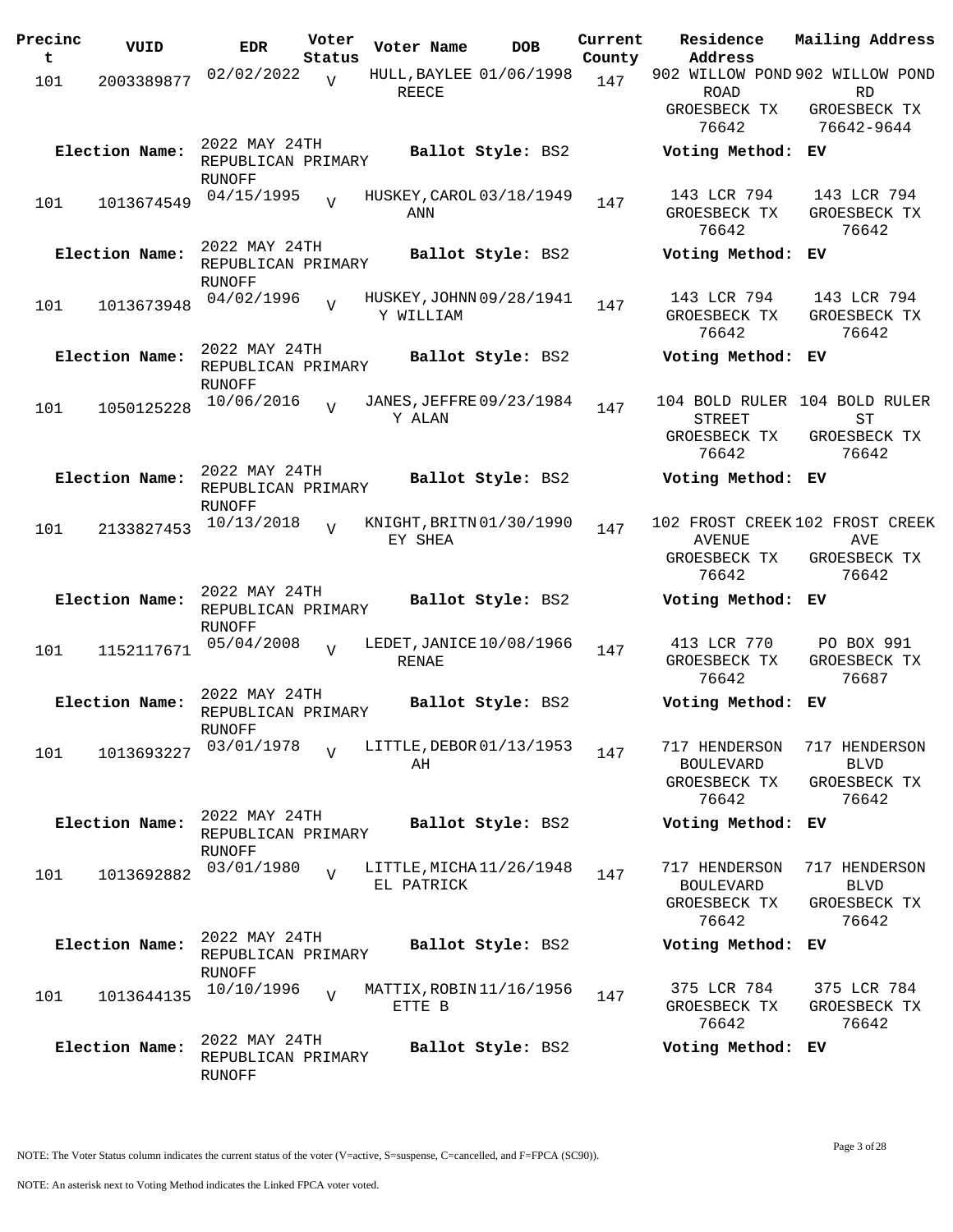| Precinc<br>t | VUID           | <b>EDR</b>                                           | Voter<br>Status | Voter Name     | <b>DOB</b>               | Current<br>County | Residence<br>Address                                  | Mailing Address                                      |
|--------------|----------------|------------------------------------------------------|-----------------|----------------|--------------------------|-------------------|-------------------------------------------------------|------------------------------------------------------|
| 101          | 1184734181     | 05/17/2012                                           | $\overline{V}$  | Α              | OLEARY, SANDR 11/07/1946 | 147               | 1710 LCR 770<br>GROESBECK TX<br>76642                 | 1710 CR 770<br>GROESBECK TX<br>76642                 |
|              | Election Name: | 2022 MAY 24TH<br>REPUBLICAN PRIMARY<br>RUNOFF        |                 |                | Ballot Style: BS2        |                   | Voting Method: EV                                     |                                                      |
| 101          | 1061434907     | 03/11/2018                                           | $\overline{V}$  | JEAN           | SIMS, DALLAS 12/28/1979  | 147               | 2333 HWY 164 E<br>GROESBECK TX<br>76642               |                                                      |
|              | Election Name: | 2022 MAY 24TH<br>REPUBLICAN PRIMARY<br>RUNOFF        |                 |                | Ballot Style: BS2        |                   | Voting Method: EV                                     |                                                      |
| 101          | 1020617531     | 02/19/2004                                           | $\overline{V}$  | NE B           | SMITH, LORRAI 11/01/1970 | 147               | 783 LCR 781<br>GROESBECK TX<br>76642                  |                                                      |
|              | Election Name: | 2022 MAY 24TH<br>REPUBLICAN PRIMARY<br>RUNOFF        |                 |                | Ballot Style: BS2        |                   | Voting Method: EV                                     |                                                      |
| 101          | 1004929251     | 08/07/1999                                           | $\overline{V}$  | JEAN           | STEWART, IDA 02/18/1941  | 147               | 3 GLEN ALLEN<br><b>COURT</b><br>GROESBECK TX<br>76642 | 3 GLEN ALLEN CT<br>GROESBECK TX<br>76642             |
|              | Election Name: | 2022 MAY 24TH<br>REPUBLICAN PRIMARY<br><b>RUNOFF</b> |                 |                | Ballot Style: BS2        |                   | Voting Method: EV                                     |                                                      |
| 101          | 1013721567     | 01/13/1988                                           | $\overline{V}$  | Y HUGH         | STEWART, LARR 11/05/1938 | 147               | 112 LESLIE<br><b>STREET</b><br>GROESBECK TX<br>76642  | P O BOX 68<br>GROESBECK TX<br>76642                  |
|              | Election Name: | 2022 MAY 24TH<br>REPUBLICAN PRIMARY<br>RUNOFF        |                 |                | Ballot Style: BS2        |                   | Voting Method: EV                                     |                                                      |
| 101          | 1013694071     | 03/25/1988                                           | $\overline{V}$  | PATRICK        | STEWART, LEW 07/09/1959  | 147               | 1206 JOEL<br><b>STREET</b><br>GROESBECK TX<br>76642   | 201 W TRINITY<br>${\rm ST}$<br>GROESBECK TX<br>76642 |
|              | Election Name: | 2022 MAY 24TH<br>REPUBLICAN PRIMARY<br>RUNOFF        |                 |                | Ballot Style: BS2        |                   | Voting Method: EV                                     |                                                      |
| 101          | 1013685653     | 03/01/1978                                           | $\overline{V}$  | REE JO         | STEWART, SHAR 04/26/1957 | 147               | 1206 JOEL<br><b>STREET</b><br>GROESBECK TX<br>76642   | 201 W TRINITY<br>ST<br>GROESBECK TX<br>76642         |
|              | Election Name: | 2022 MAY 24TH<br>REPUBLICAN PRIMARY<br><b>RUNOFF</b> |                 |                | Ballot Style: BS2        |                   | Voting Method: EV                                     |                                                      |
| 101          | 1013692525     | 05/04/1984                                           | $\overline{V}$  | <b>DARLENE</b> | STONE, LESA 04/15/1962   | 147               | 508 YEAGUA ST W<br>GROESBECK TX<br>76642              | P O BOX 789<br>GROESBECK TX<br>76642                 |
|              | Election Name: | 2022 MAY 24TH<br>REPUBLICAN PRIMARY<br>RUNOFF        |                 |                | Ballot Style: BS2        |                   | Voting Method: EV                                     |                                                      |
| 101          | 1013693372     | 01/12/1989                                           | $\overline{V}$  | LANE           | TILLEY, KEITH 03/17/1961 | 147               | 807 WALKER ST E 807 E WALKER<br>GROESBECK TX<br>76642 | GROESBECK TX<br>76642-0000                           |
|              | Election Name: | 2022 MAY 24TH<br>REPUBLICAN PRIMARY<br><b>RUNOFF</b> |                 |                | Ballot Style: BS2        |                   | Voting Method: EV                                     |                                                      |
| 101          | 1013676289     | 03/01/1990                                           | $\overline{V}$  | CA SUE         | WILSON, REBEC 02/28/1954 | 147               | 3070 FM 937<br>GROESBECK TX<br>76642                  | P O BOX 806<br>GROESBECK TX<br>76642                 |

Page 4 of 28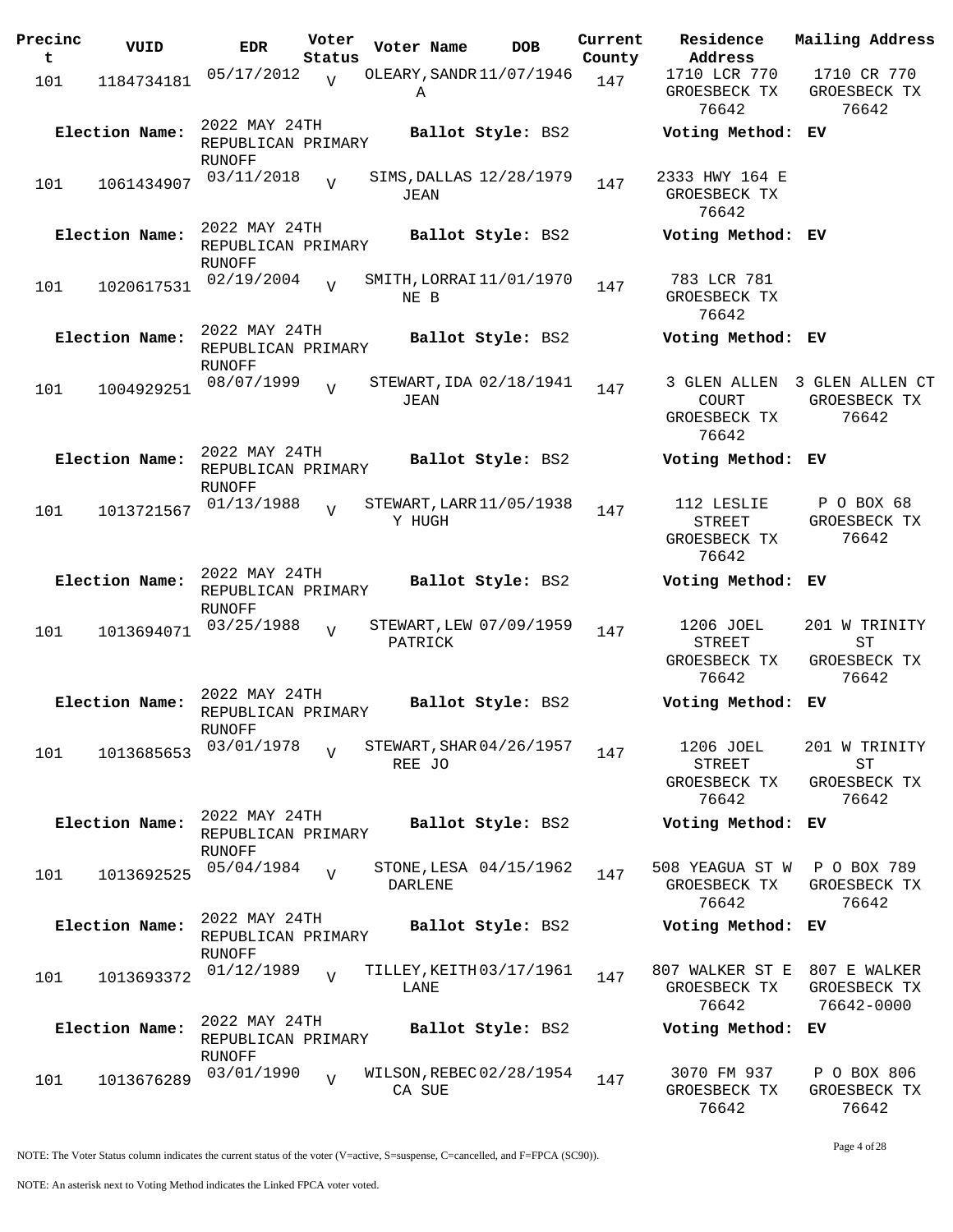| Precinc | VUID           | Voter<br><b>EDR</b> | Voter Name | <b>DOB</b>        | Current | Residence         | Mailing Address |  |
|---------|----------------|---------------------|------------|-------------------|---------|-------------------|-----------------|--|
|         |                | Status              |            |                   | County  | Address           |                 |  |
|         | Election Name: | 2022 MAY 24TH       |            | Ballot Style: BS2 |         | Voting Method: EV |                 |  |
|         |                | REPUBLICAN PRIMARY  |            |                   |         |                   |                 |  |
|         |                | RUNOFF              |            |                   |         |                   |                 |  |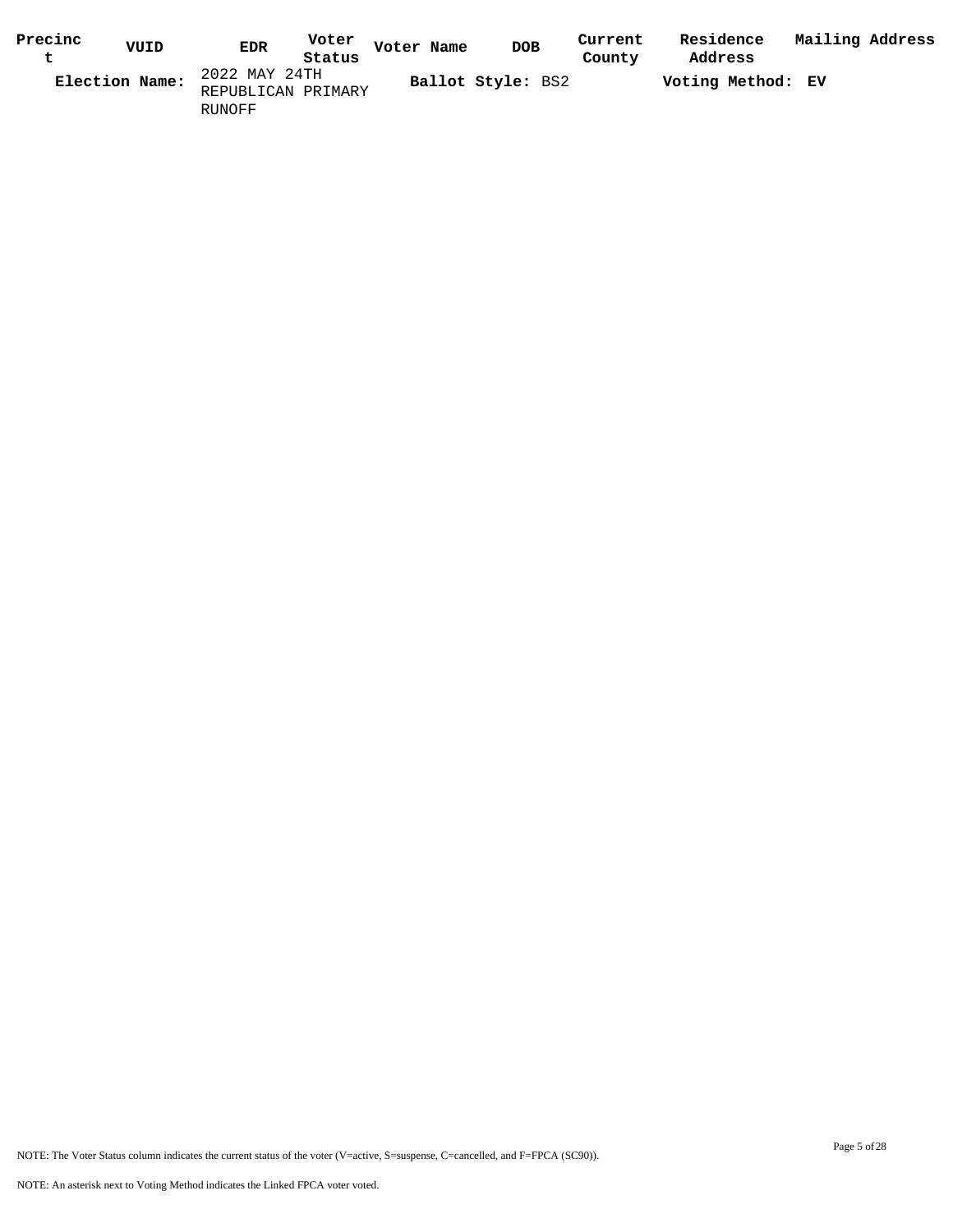| Precinc<br>t | VUID           | <b>EDR</b>                                           | Voter<br>Status | Voter Name | <b>DOB</b>               | Current<br>County | Residence<br>Address                     | Mailing Address                      |
|--------------|----------------|------------------------------------------------------|-----------------|------------|--------------------------|-------------------|------------------------------------------|--------------------------------------|
| 102          | 1003770137     | 07/22/2001                                           | $\overline{U}$  | PRIERE     | BATES, BILLY 07/27/1951  | 147               | 1822 LCR 770<br>THORNTON TX<br>76687     | 1822 LCR 770<br>THORNTON TX<br>76687 |
|              | Election Name: | 2022 MAY 24TH<br>REPUBLICAN PRIMARY<br><b>RUNOFF</b> |                 |            | Ballot Style: BS2        |                   | Voting Method:                           | ЕV                                   |
| 102          | 1003503171     | 05/26/2002                                           | $\overline{z}$  | A ANNE     | BATES, SERENI 12/23/1942 | 147               | 1822 LCR 770<br>THORNTON TX<br>76687     | 1822 LCR 770<br>THORNTON TX<br>76687 |
|              | Election Name: | 2022 MAY 24TH<br>REPUBLICAN PRIMARY<br><b>RUNOFF</b> |                 |            | Ballot Style: BS2        |                   | Voting Method:                           | ЕV                                   |
| 102          | 1119165312     | 06/24/2016                                           |                 | A CARTER   | BOOKER, BREND 11/12/1954 | 147               | 1930 LCR 758<br>THORNTON TX<br>76687     | PO BOX 186<br>THORNTON TX<br>76687   |
|              | Election Name: | 2022 MAY 24TH<br>REPUBLICAN PRIMARY<br><b>RUNOFF</b> |                 |            | Ballot Style: BS2        |                   | Voting Method:                           | ЕV                                   |
| 102          | 1119165308     | 03/31/2016                                           | $\overline{U}$  | WOODSON    | BOOKER, JOHN 08/07/1952  | 147               | 1930 LCR 758<br>THORNTON TX<br>76687     | P O BOX 186<br>THORNTON TX<br>76687  |
|              | Election Name: | 2022 MAY 24TH<br>REPUBLICAN PRIMARY<br><b>RUNOFF</b> |                 |            | Ballot Style: BS2        |                   | Voting Method:                           | ЕV                                   |
| 102          | 2176593355     | 11/16/2020                                           | $\overline{U}$  | SAMUEL     | LEWIS, ISAAC 05/21/2002  | 147               | 445 LCR 772<br>THORNTON TX<br>76687      | PO BOX 466<br>GROESBECK TX<br>76642  |
|              | Election Name: | 2022 MAY 24TH<br>REPUBLICAN PRIMARY<br><b>RUNOFF</b> |                 |            | Ballot Style: BS2        |                   | Voting Method: EV                        |                                      |
| 102          | 1042443129     | 04/29/2006                                           | $\overline{U}$  | HLEY LAINE | STANFIELD, AS 03/05/1982 | 147               | 292 LCR 772<br>THORNTON TX<br>76642-2422 | 292 LCR 772<br>THORNTON TX<br>76642  |
|              | Election Name: | 2022 MAY 24TH<br>REPUBLICAN PRIMARY<br><b>RUNOFF</b> |                 |            | Ballot Style: BS2        |                   | Voting Method:                           | ЕV                                   |
| 102          | 2140943593     | 12/03/2017                                           | $\overline{U}$  | STEN LYNN  | TORINESE, KRI 10/30/1987 | 147               | 255 LCR 772<br>THORNTON TX<br>76687      | 255 LCR 772<br>GROESBECK TX<br>76642 |
|              | Election Name: | 2022 MAY 24TH<br>REPUBLICAN PRIMARY<br><b>RUNOFF</b> |                 |            | Ballot Style: BS2        |                   | Voting Method:                           | ЕV                                   |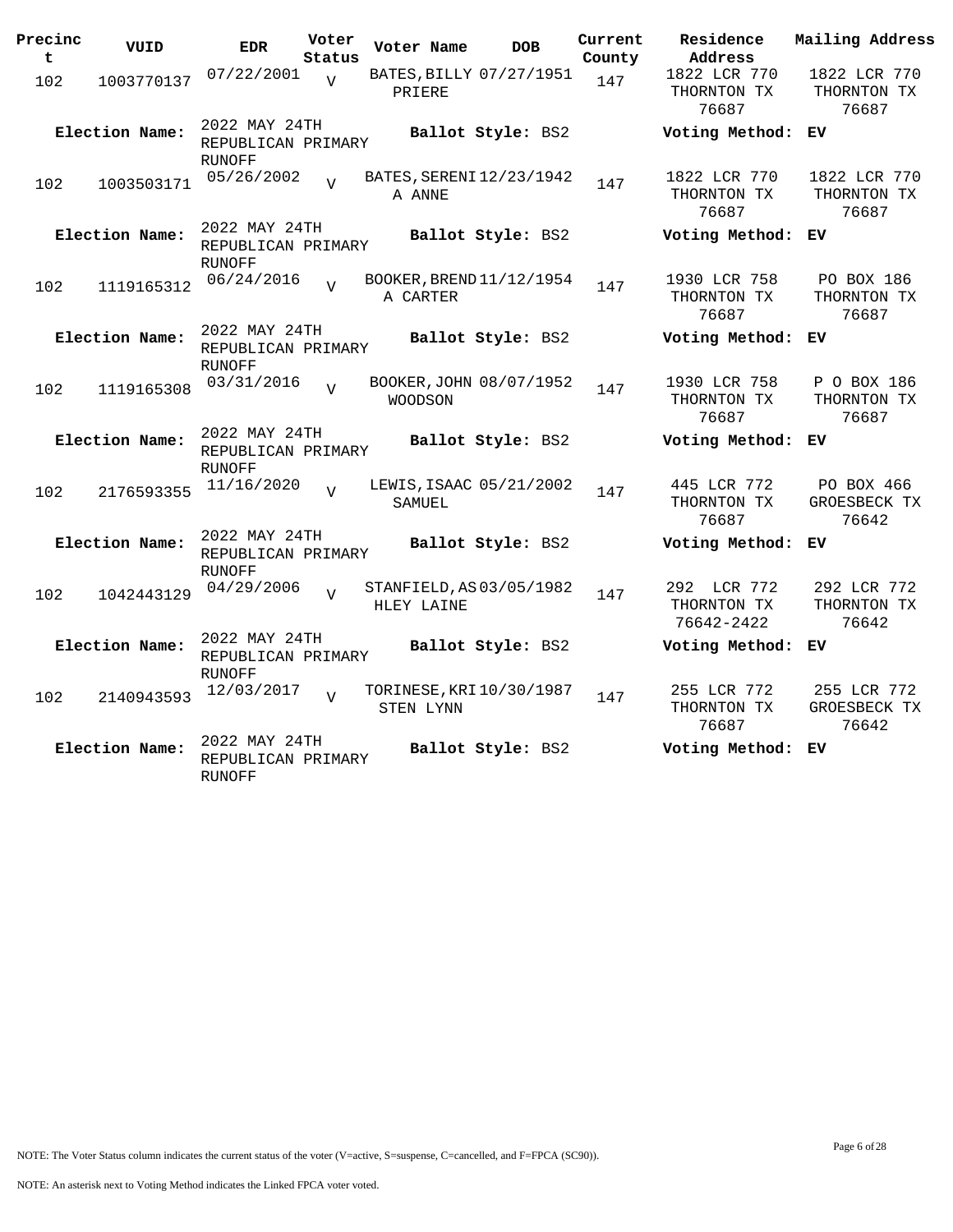| Precinc<br>$\mathbf t$ | VUID           | <b>EDR</b>                                           | Voter<br>Status | Voter Name  | <b>DOB</b>               | Current<br>County | Residence<br>Address                                   | Mailing Address               |  |
|------------------------|----------------|------------------------------------------------------|-----------------|-------------|--------------------------|-------------------|--------------------------------------------------------|-------------------------------|--|
| 103                    | 1194822215     | 12/06/2012                                           | $\overline{U}$  | N TODD      | FREEMAN, JASO 09/19/1970 | 147               | 603 WASHINGTON<br><b>STREET</b><br>KOSSE TX 76653      | PO BOX 385<br>KOSSE TX 76653  |  |
|                        | Election Name: | 2022 MAY 24TH<br>REPUBLICAN PRIMARY<br><b>RUNOFF</b> |                 |             | Ballot Style: BS2        |                   | Voting Method: EV                                      |                               |  |
| 103                    | 1013683155     | 03/01/1984                                           | 77              | NDA DEAN    | GONZALES, RHO 08/24/1961 | 147               | 502 WASHINGTON<br>STREET<br>KOSSE TX 76653             | P O BOX 191<br>KOSSE TX 76653 |  |
|                        | Election Name: | 2022 MAY 24TH<br>REPUBLICAN PRIMARY<br><b>RUNOFF</b> |                 |             | Ballot Style: BS2        |                   | Voting Method: EV                                      |                               |  |
| 103                    | 1004992127     | 11/26/1998                                           | $\overline{z}$  | ANGELA      | LOGAN, JULIE 09/26/1957  | 147               | 2851 LCR 723<br>KOSSE TX 76653- KOSSE TX 76653<br>3784 | PO BOX 104                    |  |
|                        | Election Name: | 2022 MAY 24TH<br>REPUBLICAN PRIMARY<br><b>RUNOFF</b> |                 |             | Ballot Style: BS2        |                   | Voting Method: EV                                      |                               |  |
| 103                    | 1026885455     | 11/28/2013                                           | $\overline{U}$  | <b>DON</b>  | LOGAN, RICKY 08/22/1958  | 147               | 2851 LCR 723<br>KOSSE TX 76653- KOSSE TX 76653<br>3784 | 2851 LCR 723                  |  |
|                        | Election Name: | 2022 MAY 24TH<br>REPUBLICAN PRIMARY<br><b>RUNOFF</b> |                 |             | Ballot Style: BS2        |                   | Voting Method: EV                                      |                               |  |
| 103                    | 1041445651     | 12/13/2006                                           | $\overline{z}$  | ON BRADLEY  | MILSTEAD, JAS 01/04/1980 | 147               | 695 LCR 703<br>KOSSE TX 76653- KOSSE TX 76653<br>3737  | 695 LCR 703                   |  |
|                        | Election Name: | 2022 MAY 24TH<br>REPUBLICAN PRIMARY<br><b>RUNOFF</b> |                 |             | Ballot Style: BS2        |                   | Voting Method: EV                                      |                               |  |
| 103                    | 1022604276     | 11/08/2006                                           | $\overline{z}$  | LA WILLBERG | MILSTEAD, KAY 06/27/1985 | 147               | 695 LCR 703<br>KOSSE TX 76653 KOSSE TX 76653           | 695 LCR 703                   |  |
|                        | Election Name: | 2022 MAY 24TH<br>REPUBLICAN PRIMARY<br><b>RUNOFF</b> |                 |             | Ballot Style: BS2        |                   | Voting Method: EV                                      |                               |  |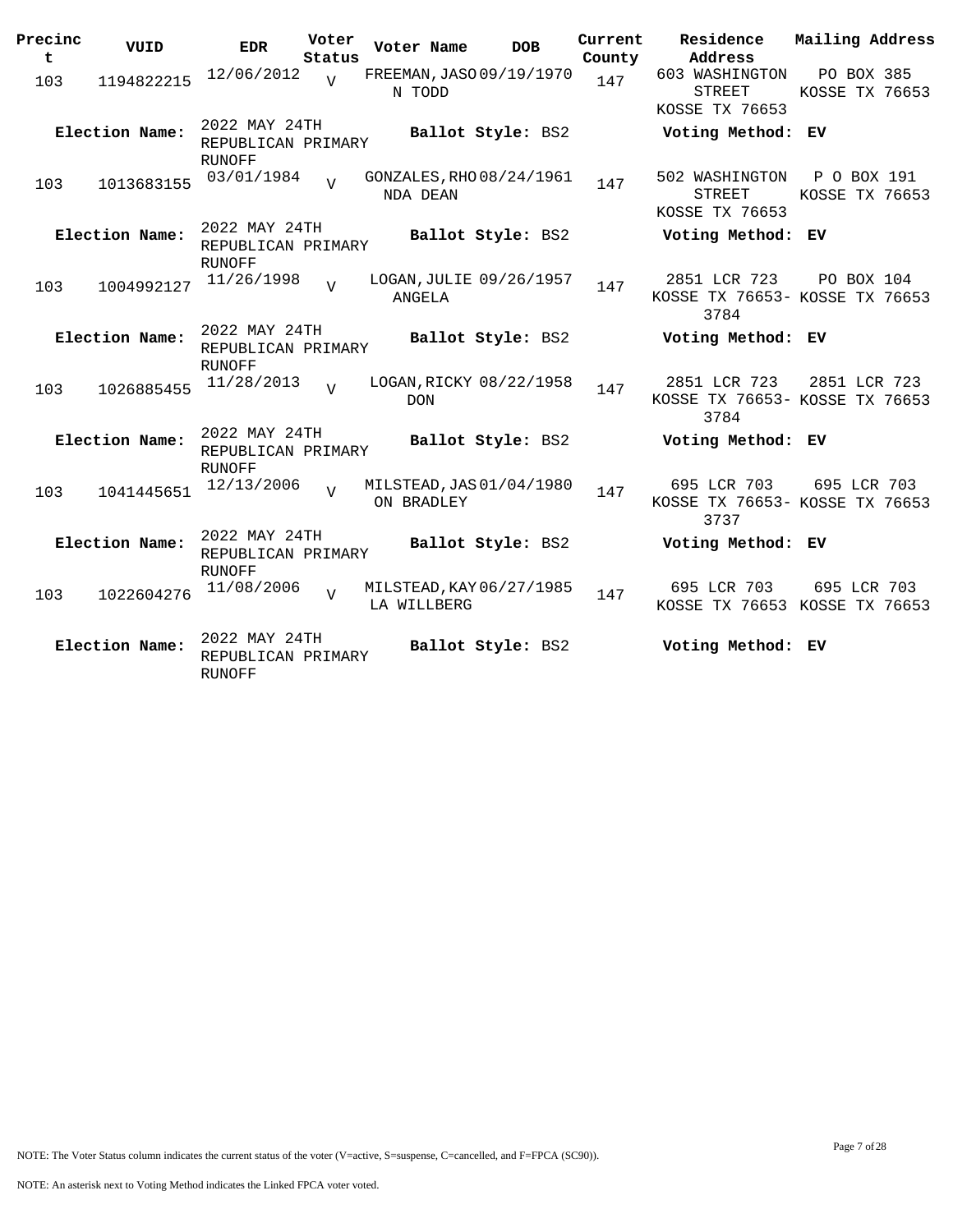| Precinc<br>t | VUID           | <b>EDR</b>                                    | Voter<br>Status | Voter Name                               | <b>DOB</b>             | Current<br>County | Residence<br>Address                      | Mailing Address                       |
|--------------|----------------|-----------------------------------------------|-----------------|------------------------------------------|------------------------|-------------------|-------------------------------------------|---------------------------------------|
| 104          | 2125083642     | 07/21/2016                                    | $\overline{V}$  | CLAY, ELBERT 10/22/1952<br>HENRY         |                        | 147               | 3444 FM 3371<br>GROESBECK TX<br>76642     | 3444 FM 3371<br>GROESBECK TX<br>76642 |
|              | Election Name: | 2022 MAY 24TH<br>REPUBLICAN PRIMARY<br>RUNOFF |                 |                                          | Ballot Style: BS2      |                   | Voting Method: EV                         |                                       |
| 104          | 1153879911     | 07/10/2008                                    | $\overline{V}$  | EASTBURN, CHA02/21/1945<br>RLES DOUGLAS  |                        | 147               | 474 LCR 799<br>GROESBECK TX<br>76642      | 474 LCR 799<br>GROESBECK TX<br>76642  |
|              | Election Name: | 2022 MAY 24TH<br>REPUBLICAN PRIMARY<br>RUNOFF |                 |                                          | Ballot Style: BS2      |                   | Voting Method:                            | EV.                                   |
| 104          | 1153879884     | 07/10/2008                                    | $\overline{z}$  | EASTBURN, DEA 07/02/1948<br>NNA D        |                        | 147               | 474 LCR 799<br>GROESBECK TX<br>76642      | 474 LCR 799<br>GROESBECK TX<br>76642  |
|              | Election Name: | 2022 MAY 24TH<br>REPUBLICAN PRIMARY<br>RUNOFF |                 |                                          | Ballot Style: BS2      |                   | Voting Method: EV                         |                                       |
| 104          | 1013676788     | 03/01/1982                                    | V               | JONES, DIANA 08/19/1961                  |                        | 147               | 4753 FM 1246 E<br>THORNTON TX<br>76687    | 4753 FM 1246<br>THORNTON TX<br>76687  |
|              | Election Name: | 2022 MAY 24TH<br>REPUBLICAN PRIMARY<br>RUNOFF |                 |                                          | Ballot Style: BS2      |                   | Voting Method: EV                         |                                       |
| 104          | 1013676790     | 07/14/1983                                    | $\overline{U}$  | <b>DOUGLAS</b>                           | JONES, MACK 02/13/1957 | 147               | 4753 FM 1246 E<br>THORNTON TX<br>76687    | 4753 FM 1246<br>THORNTON TX<br>76687  |
|              | Election Name: | 2022 MAY 24TH<br>REPUBLICAN PRIMARY<br>RUNOFF |                 |                                          | Ballot Style: BS2      |                   | Voting Method: EV                         |                                       |
| 104          | 1019148956     | 09/20/2003                                    | $\overline{V}$  | MILLER, ELISA 07/27/1954<br>BETH MARTIN  |                        | 147               | 3331 LCR 750<br>THORNTON TX<br>76687      | 3331 LCR 750<br>THORNTON TX<br>76687  |
|              | Election Name: | 2022 MAY 24TH<br>REPUBLICAN PRIMARY<br>RUNOFF |                 |                                          | Ballot Style: BS2      |                   | Voting Method:                            | EV.                                   |
| 104          | 1019148960     | 09/13/2003                                    | $\overline{U}$  | MILLER, WARRE 10/02/1944<br>N THOMAS     |                        | 147               | 3331 LCR 750<br>THORNTON TX<br>76687      | 3331 LCR 750<br>THORNTON TX<br>76687  |
|              | Election Name: | 2022 MAY 24TH<br>REPUBLICAN PRIMARY<br>RUNOFF |                 |                                          | Ballot Style: BS2      |                   | Voting Method: EV                         |                                       |
| 104          | 1013687930     | 10/17/1992                                    | $\overline{U}$  | SEIDEL, VALER 04/10/1960<br>IE ANN       |                        | 147               | 200 PR 5762A<br>GROESBECK TX<br>76642     | PO BOX 67<br>THORNTON TX<br>76687     |
|              | Election Name: | 2022 MAY 24TH<br>REPUBLICAN PRIMARY<br>RUNOFF |                 |                                          | Ballot Style: BS2      |                   | Voting Method: EV                         |                                       |
| 104          | 1021462567     | 09/13/2020                                    | $\overline{v}$  | SNOW, CHARLES 09/04/1963<br>ANDREW       |                        | 147               | 3883 LCR 750<br>THORNTON TX<br>76687      |                                       |
|              | Election Name: | 2022 MAY 24TH<br>REPUBLICAN PRIMARY<br>RUNOFF |                 |                                          | Ballot Style: BS2      |                   | Voting Method: EV                         |                                       |
| 104          | 1013675699     | 10/03/1992                                    | $\overline{V}$  | STEPHENS, SHE 08/24/1953<br>RRY RATCLIFF |                        | 147               | 441 PR 5746B<br>THORNTON TX<br>76687-2329 | 441 PR 5746B<br>THORNTON TX<br>76687  |
|              | Election Name: | 2022 MAY 24TH<br>REPUBLICAN PRIMARY<br>RUNOFF |                 |                                          | Ballot Style: BS2      |                   | Voting Method: EV                         |                                       |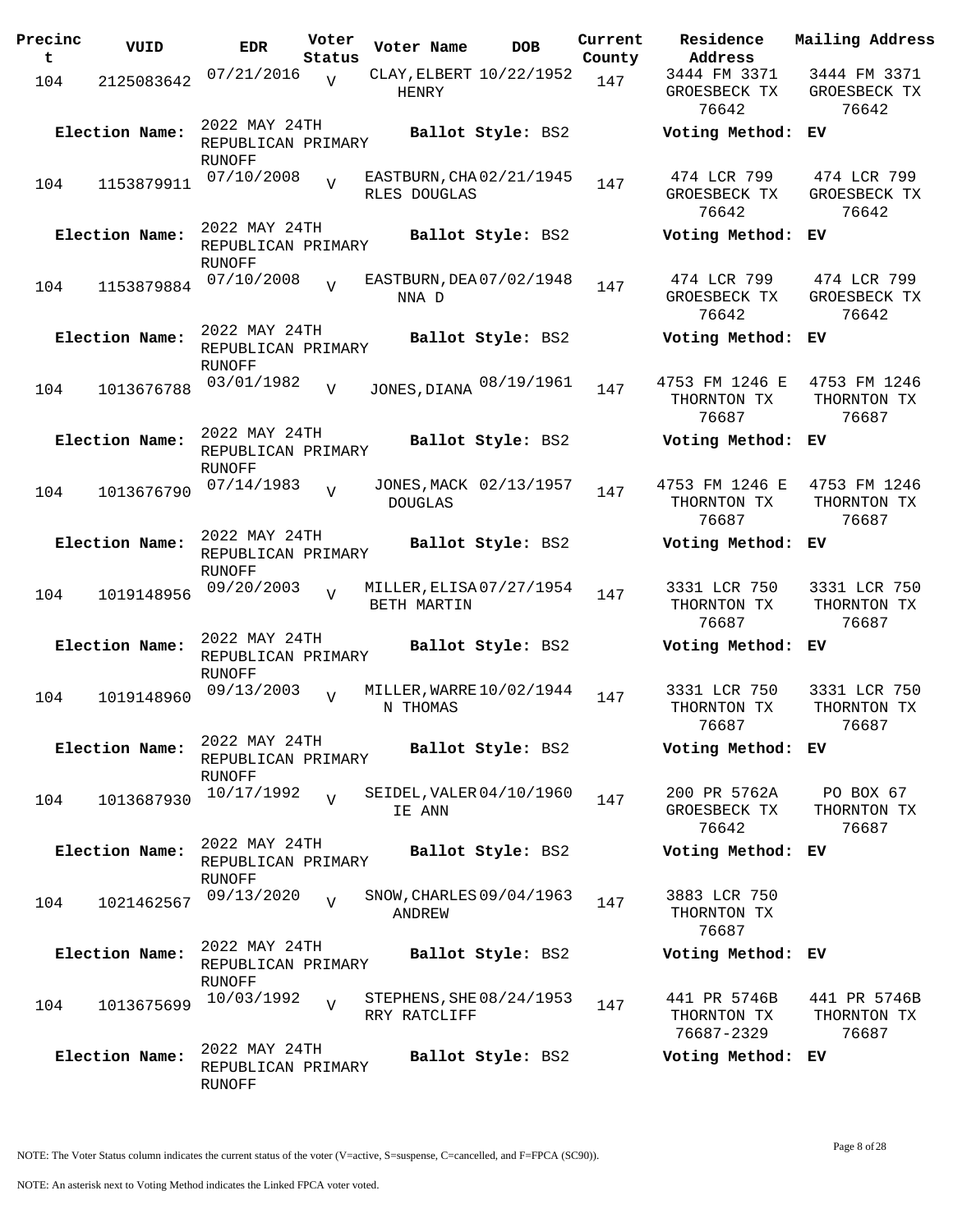| Precinc<br>t | VUID           | <b>EDR</b>                                           | Voter<br>Status | Voter Name | <b>DOB</b>               | Current<br>County | Residence<br>Address                   | Mailing Address                              |
|--------------|----------------|------------------------------------------------------|-----------------|------------|--------------------------|-------------------|----------------------------------------|----------------------------------------------|
| 104          | 1127267825     | 11/24/2011                                           | $\overline{V}$  | H MARIE    | WALTERS, LONA 02/16/1959 | 147               | 256 LCR 763<br>GROESBECK TX<br>76642   | 256 LCR 763<br>GROESBECK TX<br>76642         |
|              | Election Name: | 2022 MAY 24TH<br>REPUBLICAN PRIMARY<br><b>RUNOFF</b> |                 |            | Ballot Style: BS2        |                   | Voting Method: EV                      |                                              |
| 104          | 1126031875     | 04/23/2011                                           | $\overline{U}$  | RT BRUCE   | WALTERS, ROBE 08/26/1952 | 147               | 256 LCR 763<br>GROESBECK TX<br>76642   | 256 LCR 763<br>GROESBECK TX<br>76642         |
|              | Election Name: | 2022 MAY 24TH<br>REPUBLICAN PRIMARY<br>RUNOFF        |                 |            | Ballot Style: BS2        |                   | Voting Method: EV                      |                                              |
| 104          | 1016673468     | 02/08/2012                                           | $\overline{z}$  | A S        | WOOD, PATRICI 04/15/1944 | 147               | 631 LCR 763<br>GROESBECK TX<br>76642   | 631 CR 763<br>GROESBECK TX<br>76642          |
|              | Election Name: | 2022 MAY 24TH<br>REPUBLICAN PRIMARY<br><b>RUNOFF</b> |                 |            | Ballot Style: BS2        |                   | Voting Method:                         | EV.                                          |
| 104          | 1016625516     | 04/07/2011                                           | $\overline{V}$  | ORLANDO    | WOOD, WILMER 05/02/1940  | 147               | 631 LCR 763<br>GROESBECK TX<br>76642   | 631 LCR 763<br>GROESBECK TX<br>76642         |
|              | Election Name: | 2022 MAY 24TH<br>REPUBLICAN PRIMARY<br>RUNOFF        |                 |            | Ballot Style: BS2        |                   | Voting Method: EV                      |                                              |
| 104          | 1115064938     | 10/19/2018                                           | $\overline{17}$ | KAY        | YOUNG, CAROLE 12/20/1949 | 147               | 4071 FM 1246 E<br>THORNTON TX<br>76687 |                                              |
|              | Election Name: | 2022 MAY 24TH<br>REPUBLICAN PRIMARY<br><b>RUNOFF</b> |                 |            | Ballot Style: BS2        |                   | Voting Method: EV                      |                                              |
| 104          | 1115064929     | 10/19/2018                                           | $\overline{z}$  | D ROBIN    | YOUNG, RICHAR 08/18/1950 | 147               | 4071 FM 1246 E<br>THORNTON TX<br>76687 | 4071 FM 1246<br>EAST<br>THORNTON TX<br>76687 |
|              | Election Name: | 2022 MAY 24TH<br>REPUBLICAN PRIMARY<br><b>RUNOFF</b> |                 |            | Ballot Style: BS2        |                   | Voting Method: EV                      |                                              |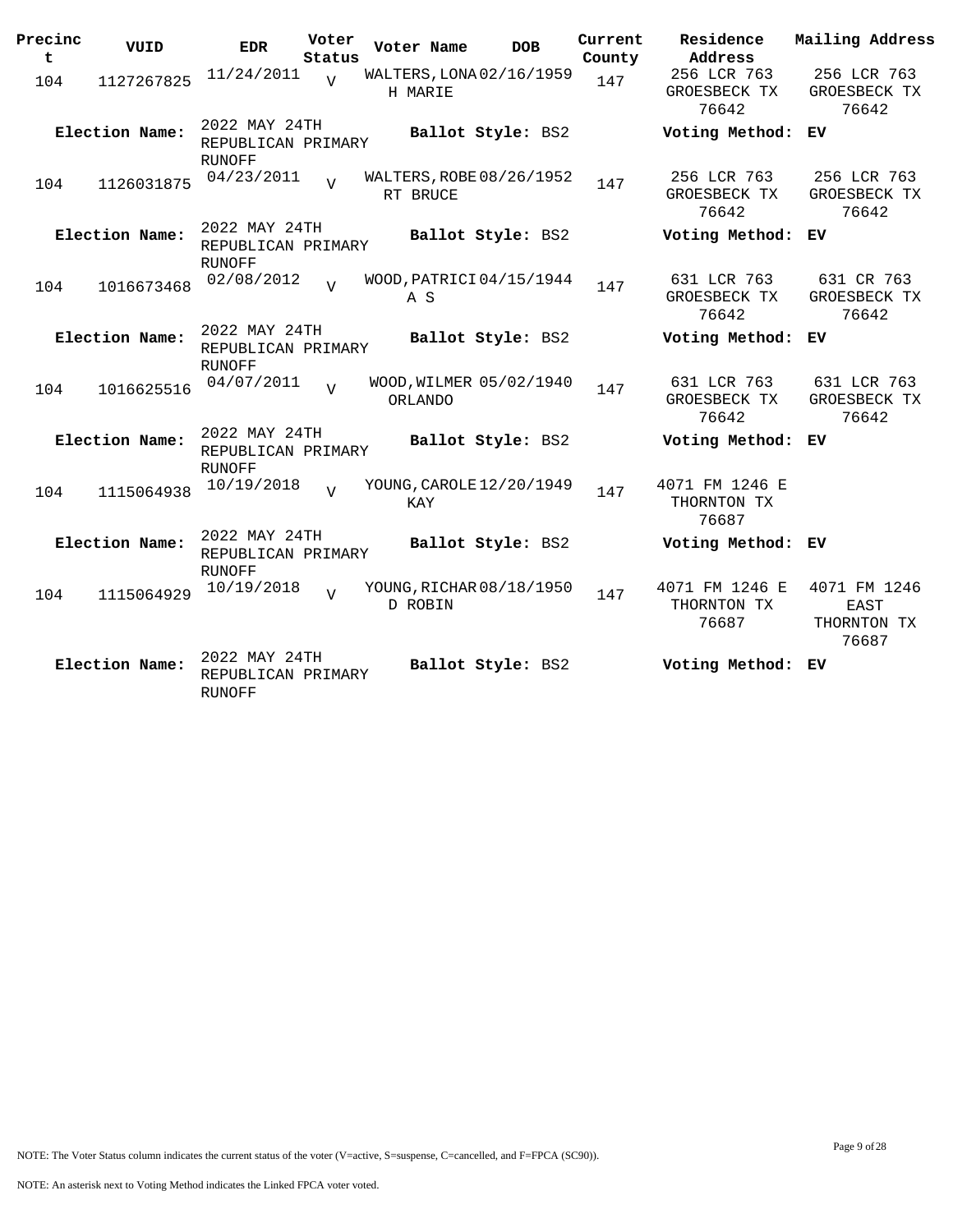| Precinc<br>t | VUID           | <b>EDR</b>                          | Voter<br>Status | Voter Name                            | <b>DOB</b>              | Current<br>County | Residence<br>Address            | Mailing Address                                     |
|--------------|----------------|-------------------------------------|-----------------|---------------------------------------|-------------------------|-------------------|---------------------------------|-----------------------------------------------------|
|              |                | 10/01/1987                          |                 | BAILEY, SHERR 05/10/1969              |                         |                   | 313 FM 2838                     | 313 FM 2838                                         |
| 201          | 1013680709     |                                     | $\overline{V}$  | IE RENEA                              |                         | 147               |                                 | MEXIA TX 76667 MEXIA TX 76667                       |
|              | Election Name: | 2022 MAY 24TH                       |                 |                                       | Ballot Style: BS3       |                   | Voting Method: EV               |                                                     |
|              |                | REPUBLICAN PRIMARY<br>RUNOFF        |                 |                                       |                         |                   |                                 |                                                     |
| 201          | 1007545712     | 02/11/2000                          | $\overline{V}$  |                                       | BAKER, JAMES 03/04/1955 | 147               | 1107 CLARK                      | 1107 CLARK ST                                       |
|              |                |                                     |                 | ALTON                                 |                         |                   | <b>STREET</b><br>MEXIA TX 76667 | MEXIA TX 76667-<br>2028                             |
|              |                | 2022 MAY 24TH                       |                 |                                       |                         |                   |                                 |                                                     |
|              | Election Name: | REPUBLICAN PRIMARY<br>RUNOFF        |                 |                                       | Ballot Style: BS3       |                   | Voting Method: EV               |                                                     |
| 201          | 1013680220     | 03/01/1978                          | $\overline{V}$  | MICHAEL                               | BELL, JAMES 11/22/1949  | 147               | 910 TEHUACANA<br><b>ROAD</b>    | 910 TEHUACANA                                       |
|              |                |                                     |                 |                                       |                         |                   |                                 | <b>RD</b><br>MEXIA TX 76667 MEXIA TX 76667-<br>2053 |
|              | Election Name: | 2022 MAY 24TH                       |                 |                                       | Ballot Style: BS3       |                   | Voting Method: EV               |                                                     |
|              |                | REPUBLICAN PRIMARY<br><b>RUNOFF</b> |                 |                                       |                         |                   |                                 |                                                     |
| 201          | 1019183033     | 11/08/2016                          | $\overline{V}$  |                                       | COX, ERIN 11/05/1984    | 147               | 2252 HWY 171                    | 2252 HIGHWAY                                        |
|              |                |                                     |                 | ELIZABETH                             |                         |                   | MEXIA TX 76667                  | 171<br>MEXIA TX 76667                               |
|              | Election Name: | 2022 MAY 24TH                       |                 |                                       | Ballot Style: BS3       |                   | Voting Method: EV               |                                                     |
|              |                | REPUBLICAN PRIMARY                  |                 |                                       |                         |                   |                                 |                                                     |
|              |                | RUNOFF<br>11/08/2016                | $\mathcal{S}$   |                                       | COX, JUSTIN 11/30/1983  |                   | 2252 HWY 171                    | PO BOX 1406                                         |
| 201          | 1027337298     |                                     |                 | <b>DALE</b>                           |                         | 147               |                                 | MEXIA TX 76667 MEXIA TX 76667                       |
|              | Election Name: | 2022 MAY 24TH                       |                 |                                       | Ballot Style: BS3       |                   | Voting Method: EV               |                                                     |
|              |                | REPUBLICAN PRIMARY<br>RUNOFF        |                 |                                       |                         |                   |                                 |                                                     |
| 201          | 1019049556     | 08/24/2003                          | $\overline{U}$  | HUBERT, JOYCE 06/15/1956              |                         | 147               | 815 CRESTLINE                   | 815 CRESTLINE                                       |
|              |                |                                     |                 | ALEXANDER                             |                         |                   | DRIVE                           | DR.                                                 |
|              |                | 2022 MAY 24TH                       |                 |                                       |                         |                   |                                 | MEXIA TX 76667 MEXIA TX 76667                       |
|              | Election Name: | REPUBLICAN PRIMARY                  |                 |                                       | Ballot Style: BS3       |                   | Voting Method: EV               |                                                     |
|              |                | RUNOFF<br>05/31/2012                |                 | LAFOY, TRACI 03/18/1970               |                         |                   | 912 FM 3119                     | 912 FM 3119                                         |
| 201          | 1186458835     |                                     | $\overline{z}$  | J0                                    |                         | 147               |                                 | MEXIA TX 76667 MEXIA TX 76667                       |
|              | Election Name: | 2022 MAY 24TH                       |                 |                                       | Ballot Style: BS3       |                   | Voting Method: EV               |                                                     |
|              |                | REPUBLICAN PRIMARY<br>RUNOFF        |                 |                                       |                         |                   |                                 |                                                     |
| 201          | 1013702331     | 05/05/1984                          |                 | MCGUIRE, VALE 03/14/1958              |                         | 147               | 1100 CLARK                      | 1100 CLARK ST                                       |
|              |                |                                     |                 | RIE T                                 |                         |                   | STREET                          | MEXIA TX 76667                                      |
|              |                | 2022 MAY 24TH                       |                 |                                       |                         |                   | MEXIA TX 76667                  |                                                     |
|              | Election Name: | REPUBLICAN PRIMARY                  |                 |                                       | Ballot Style: BS3       |                   | Voting Method: EV               |                                                     |
|              |                | RUNOFF<br>10/15/1976                |                 | MORRIS, CHARL 07/22/1946              |                         |                   | 1520 HWY 171                    | 1520 HWY 171                                        |
| 201          | 1013655254     |                                     |                 | ES                                    |                         | 147               |                                 | MEXIA TX 76667 MEXIA TX 76667                       |
|              | Election Name: | 2022 MAY 24TH<br>REPUBLICAN PRIMARY |                 |                                       | Ballot Style: BS3       |                   | Voting Method: EV               |                                                     |
|              |                | RUNOFF                              |                 |                                       |                         |                   |                                 |                                                     |
| 201          | 1004936906     | 02/02/2001                          | $\overline{V}$  | RIDGE, BRENDA 11/14/1955<br>SANDERSON |                         | 147               | 1520 HWY 171                    | 1520 HWY 171<br>MEXIA TX 76667 MEXIA TX 76667       |
|              | Election Name: | 2022 MAY 24TH                       |                 |                                       | Ballot Style: BS3       |                   | Voting Method: EV               |                                                     |
|              |                | REPUBLICAN PRIMARY<br><b>RUNOFF</b> |                 |                                       |                         |                   |                                 |                                                     |
| 201          | 1029921300     | 10/25/2014                          | $\overline{V}$  | SCHAEFER, JOH 02/19/1960              |                         | 147               | 1002 CLARK                      | 1002 CLARK ST                                       |
|              |                |                                     |                 | N EDWARD                              |                         |                   | STREET<br>MEXIA TX 76667-       | MEXIA TX 76667                                      |

2025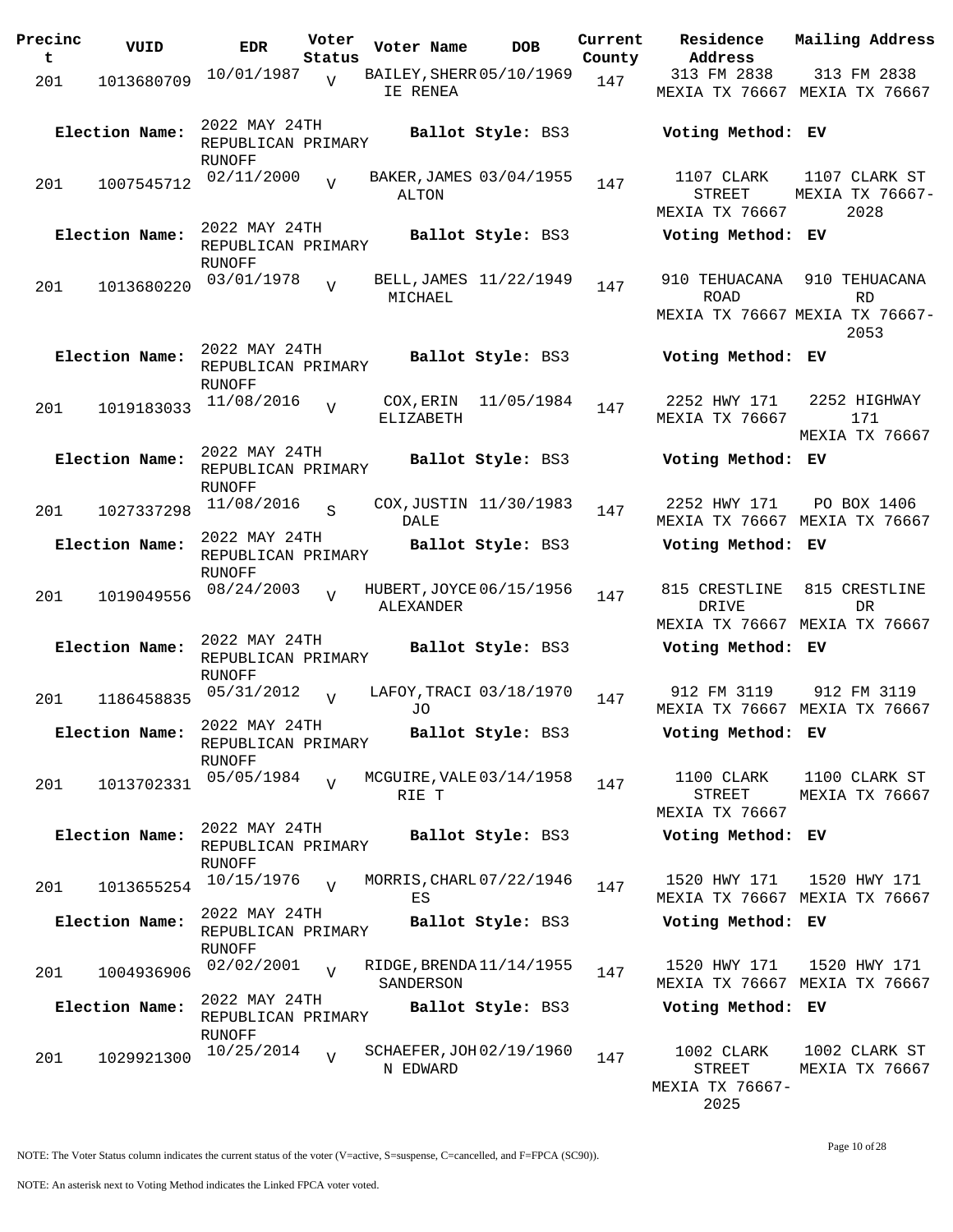| Precinc | VUID           | Voter<br><b>EDR</b> | Voter Name | <b>DOB</b>               | Current | Residence         | Mailing Address |  |
|---------|----------------|---------------------|------------|--------------------------|---------|-------------------|-----------------|--|
|         |                | Status              |            |                          | County  | Address           |                 |  |
|         | Election Name: | 2022 MAY 24TH       |            | <b>Ballot Style: BS3</b> |         | Voting Method: EV |                 |  |
|         |                | REPUBLICAN PRIMARY  |            |                          |         |                   |                 |  |
|         |                | RUNOFF              |            |                          |         |                   |                 |  |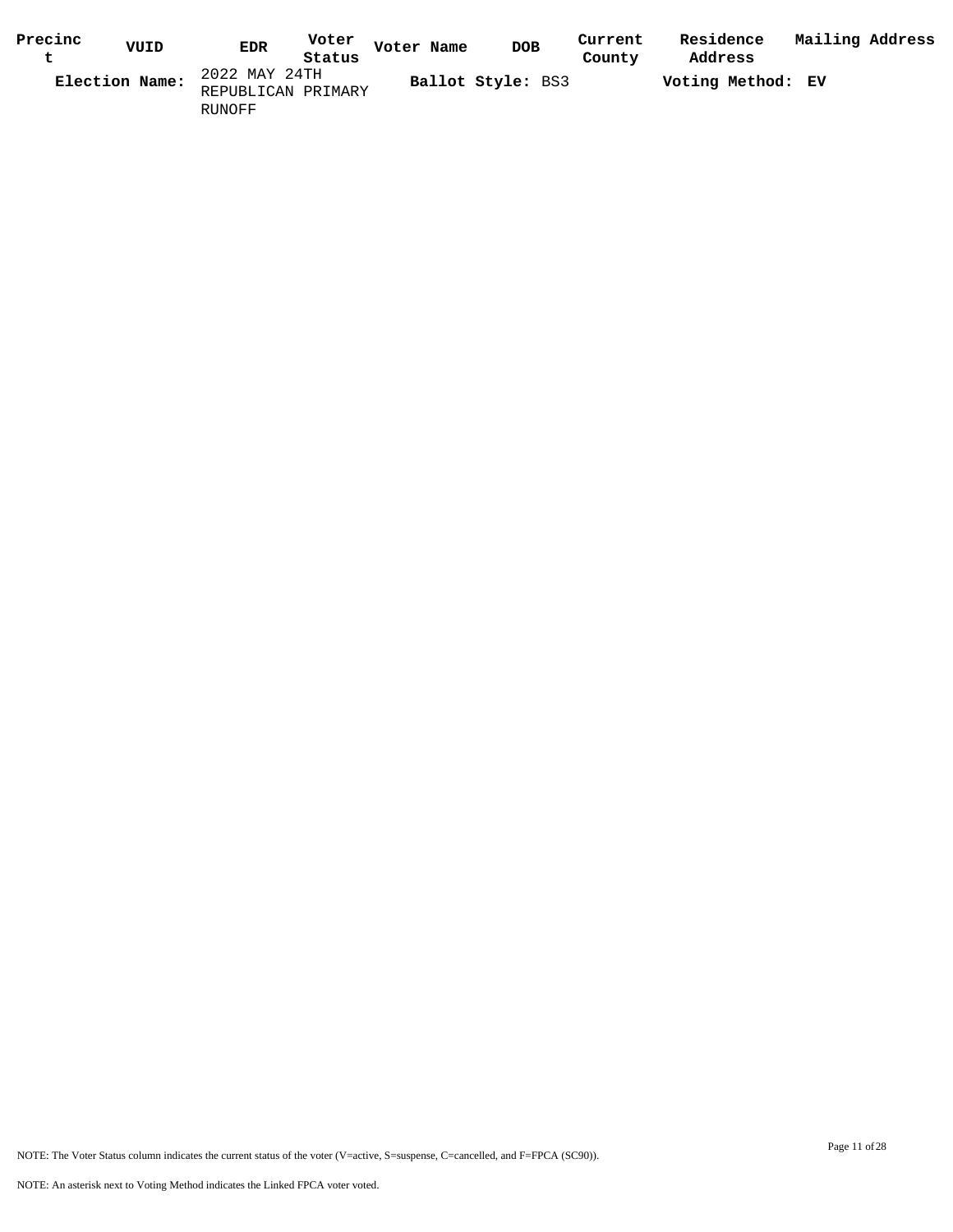| Precinc<br>t | VUID           | <b>EDR</b>                                           | Voter<br>Status | Voter Name              | <b>DOB</b>               | Current<br>County | Residence<br>Address                                             | Mailing Address |  |
|--------------|----------------|------------------------------------------------------|-----------------|-------------------------|--------------------------|-------------------|------------------------------------------------------------------|-----------------|--|
| 202          | 1013656282     | 04/05/1995                                           | $\nabla$        | RD L                    | DUNCAN, RICHA 04/16/1957 | 147               | 308 CANTON ST S PO BOX 1073<br>MEXIA TX 76667 MEXIA TX 76667     |                 |  |
|              | Election Name: | 2022 MAY 24TH<br>REPUBLICAN PRIMARY<br>RUNOFF        |                 |                         | Ballot Style: BS3        |                   | Voting Method: EV                                                |                 |  |
| 202          | 1013708172     | 05/02/1986                                           | $\overline{U}$  | J                       | LEAGO, DEBBIE 03/20/1968 | 147               | 603 HUNT ST E<br>MEXIA TX 76667- MEXIA TX 76667<br>3318          | 603 E HUNT      |  |
|              | Election Name: | 2022 MAY 24TH<br>REPUBLICAN PRIMARY<br>RUNOFF        |                 |                         | Ballot Style: BS3        |                   | Voting Method: EV                                                |                 |  |
| 202          | 1018790912     | 06/13/2003                                           |                 | Y GENE                  | TAPLEY, RICKE 05/14/1965 | 147               | 301 CANTON ST S 301 S CANTON DR<br>MEXIA TX 76667 MEXIA TX 76667 |                 |  |
|              | Election Name: | 2022 MAY 24TH<br>REPUBLICAN PRIMARY<br>RUNOFF        |                 |                         | Ballot Style: BS3        |                   | Voting Method: EV                                                |                 |  |
| 202          | 1066326918     | 03/06/2018                                           | $\overline{v}$  | ION S                   | THOMPSON, MAR 12/02/1944 | 147               | 105 CANTON ST S<br>MEXIA TX 76667                                |                 |  |
|              | Election Name: | 2022 MAY 24TH<br>REPUBLICAN PRIMARY<br><b>RUNOFF</b> |                 |                         | Ballot Style: BS3        |                   | Voting Method: EV                                                |                 |  |
| 202          | 1068506976     | 04/17/2011                                           | $\overline{U}$  | ANNE<br><b>ISABELLE</b> | THOMPSON, ROX 01/17/1956 | 147               | 105 CANTON ST S105 S CANTON ST<br>MEXIA TX 76667 MEXIA TX 76667  |                 |  |
|              | Election Name: | 2022 MAY 24TH<br>REPUBLICAN PRIMARY<br>RUNOFF        |                 |                         | Ballot Style: BS3        |                   | Voting Method: EV                                                |                 |  |
| 202          | 2177222539     | 01/22/2021                                           | $\overline{V}$  | R                       | ZEMAN, MASON 02/21/2000  | 147               | 111 CANTON ST S<br>MEXIA TX 76667                                |                 |  |
|              | Election Name: | 2022 MAY 24TH<br>REPUBLICAN PRIMARY<br>RUNOFF        |                 |                         | Ballot Style: BS3        |                   | Voting Method: EV                                                |                 |  |
| 202          | 1003916873     | 11/01/2000                                           | $\overline{V}$  | EASTER                  | ZEMAN, PENNY 08/27/1968  | 147               | 111 CANTON ST S111 S CANTON ST<br>MEXIA TX 76667 MEXIA TX 76667  |                 |  |
|              | Election Name: | 2022 MAY 24TH<br>REPUBLICAN PRIMARY<br>RUNOFF        |                 |                         | Ballot Style: BS3        |                   | Voting Method: EV                                                |                 |  |
| 202          | 2176464097     | 11/05/2020                                           | $\overline{V}$  | Y TAYLOR LEE            | ZEMAN, ZACKER 10/11/2002 | 147               | 111 CANTON ST S111 S CANTON ST<br>MEXIA TX 76667 MEXIA TX 76667- | 3310            |  |
|              | Election Name: | 2022 MAY 24TH<br>REPUBLICAN PRIMARY<br>RUNOFF        |                 |                         | Ballot Style: BS3        |                   | Voting Method: EV                                                |                 |  |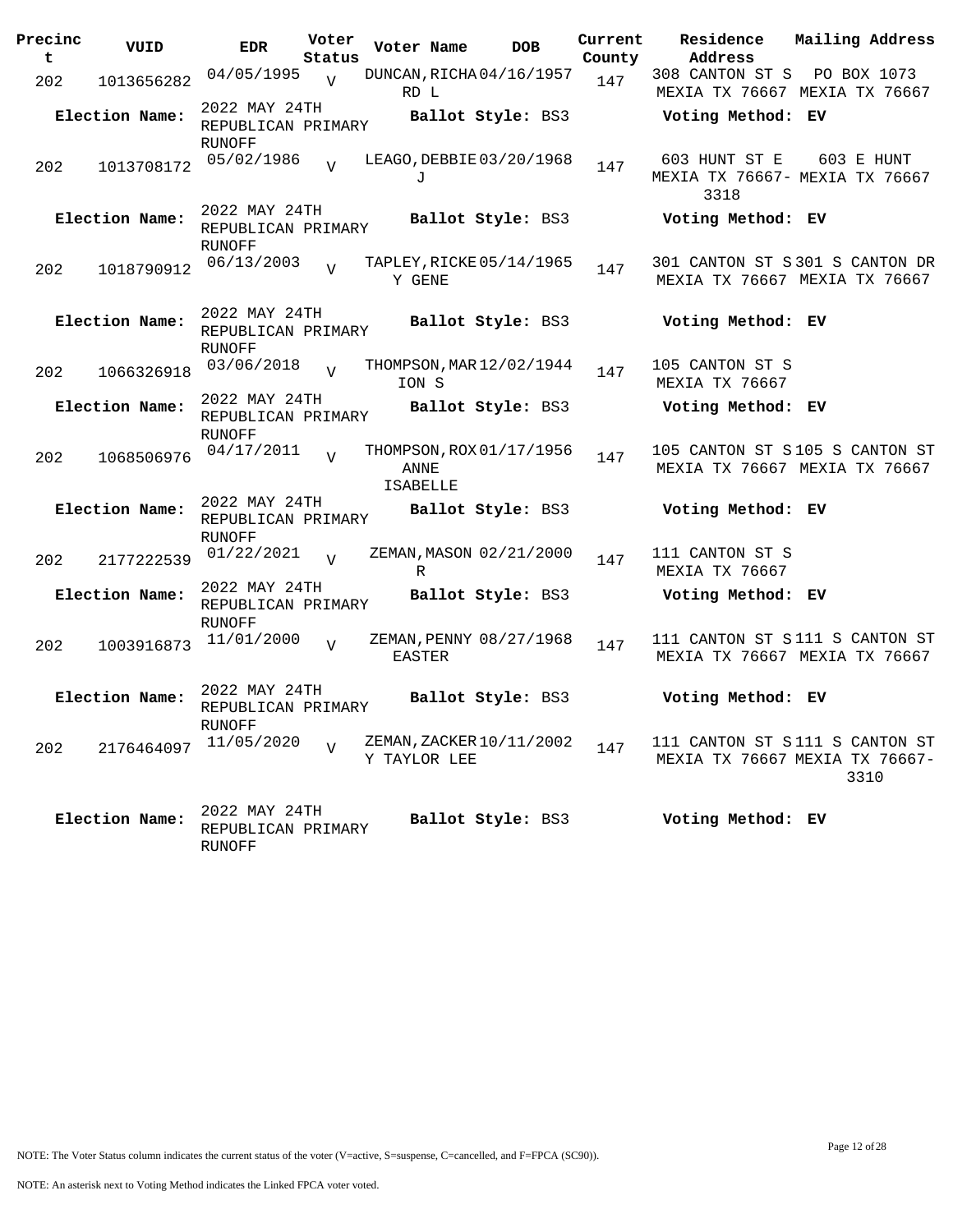| Precinc<br>t | VUID           | EDR                                           | Voter<br>Status | Voter Name                          | <b>DOB</b>               | Current<br>County | Residence<br>Address                | Mailing Address                     |
|--------------|----------------|-----------------------------------------------|-----------------|-------------------------------------|--------------------------|-------------------|-------------------------------------|-------------------------------------|
| 203          | 1013664871     | 12/09/1992                                    | $\overline{V}$  | BATEMAN, COAN 07/13/1966<br>EDWARD  |                          | 147               | 230 LCR 213<br>COOLIDGE TX<br>76635 | PO BX 339<br>COOLIGE TX<br>76635    |
|              | Election Name: | 2022 MAY 24TH<br>REPUBLICAN PRIMARY<br>RUNOFF |                 |                                     | Ballot Style: BS3        |                   | Voting Method: EV                   |                                     |
| 203          | 1013664885     | 12/09/1992                                    | $\overline{V}$  | BATEMAN, JOYC 08/20/1966<br>E RENE' |                          | 147               | 230 LCR 213<br>COOLIDGE TX<br>76635 | P O BOX 339<br>COOLIDGE TX<br>76635 |
|              | Election Name: | 2022 MAY 24TH<br>REPUBLICAN PRIMARY<br>RUNOFF |                 |                                     | <b>Ballot Style: BS3</b> |                   | Voting Method: EV                   |                                     |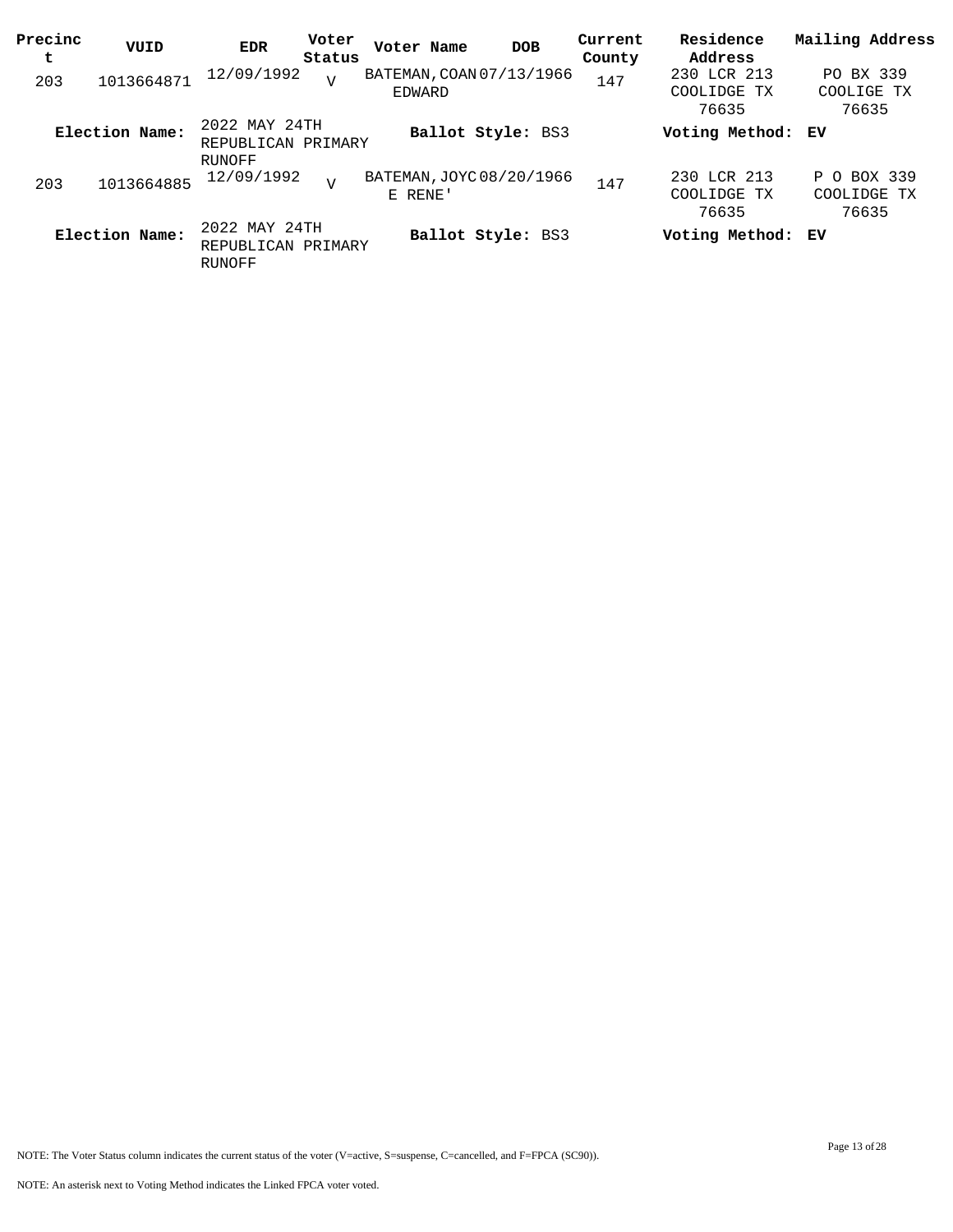| Precinc<br>t | VUID           | <b>EDR</b>                                    | Voter<br>Status | Voter Name                                    | <b>DOB</b>           | Current<br>County | Residence<br>Address                      | Mailing Address                                     |
|--------------|----------------|-----------------------------------------------|-----------------|-----------------------------------------------|----------------------|-------------------|-------------------------------------------|-----------------------------------------------------|
| 206          | 2123149620     | 05/13/2016                                    | $\overline{z}$  | CADDELL, MAND 06/14/1985<br>Y NICOLE          |                      | 147               | 2242 FM 2310<br>COOLIDGE TX<br>76635      | P.O. BOX 404<br>HUBBARD TX<br>76648                 |
|              | Election Name: | 2022 MAY 24TH<br>REPUBLICAN PRIMARY<br>RUNOFF |                 |                                               | Ballot Style: BS3    |                   | Voting Method:                            | ЕV                                                  |
| 206          | 1013710170     | 05/07/1992                                    | $\overline{z}$  | FRAZIER, LEX 10/12/1949<br>EDWARD             |                      | 147               | 412 2ND STREET<br>TEHUACANA TX<br>76686   | P O BOX 158<br>TEHUACANA TX<br>76686                |
|              | Election Name: | 2022 MAY 24TH<br>REPUBLICAN PRIMARY<br>RUNOFF |                 |                                               | Ballot Style: BS3    |                   | Voting Method:                            | ЕV                                                  |
| 206          | 1013680310     | 05/09/1992                                    | $\overline{U}$  | HANCOCK, CHER 06/24/1972<br>YL ANN            |                      | 147               | 104 5TH STREET<br>TEHUACANA TX<br>76686   | <b>POB 51</b><br>TEHUACANA TX<br>76686              |
|              | Election Name: | 2022 MAY 24TH<br>REPUBLICAN PRIMARY<br>RUNOFF |                 |                                               | Ballot Style: BS3    |                   | Voting Method: EV                         |                                                     |
| 206          | 1013699623     | 10/31/1992                                    | $\overline{z}$  | HANCOCK, KYLE 10/13/1974<br>ESTES             |                      | 147               | 104 5TH STREET<br>TEHUACANA TX<br>76686   | PO BOX 51<br>TEHUACANA TX<br>76686-0051             |
|              | Election Name: | 2022 MAY 24TH<br>REPUBLICAN PRIMARY<br>RUNOFF |                 |                                               | Ballot Style: BS3    |                   | Voting Method:                            | ЕV                                                  |
| 206          | 1210305063     | 07/20/2014                                    | $\overline{7}$  | KUTSCHEROUSK 08/14/1975<br>Y, ERIC JOHN       |                      | 147               | 2242 FM 2310<br>COOLIDGE TX<br>76635      | 2242 FM 2310<br>COOLIDGE TX<br>76635                |
|              | Election Name: | 2022 MAY 24TH<br>REPUBLICAN PRIMARY           |                 |                                               | Ballot Style: BS3    |                   | Voting Method:                            | ЕV                                                  |
| 206          | 1210305118     | RUNOFF<br>07/20/2014                          | $\overline{z}$  | KUTSCHEROUSK 09/08/1995<br>Y, JORDYN<br>JAMES |                      | 147               | 2242 FM 2310<br>COOLIDGE TX<br>76635-3082 | 2242 FM 2310<br>COOLIDGE TX<br>76635                |
|              | Election Name: | 2022 MAY 24TH<br>REPUBLICAN PRIMARY<br>RUNOFF |                 |                                               | Ballot Style: BS3    |                   | Voting Method:                            | ЕV                                                  |
| 206          | 2136324038     | 10/25/2020                                    | $\overline{U}$  | THORNTON, DOU 02/21/1973<br>GLAS WAYNE        |                      | 147               | 903 LCR 234<br><b>MEXIA TX 76667</b>      | P. O. BOX 187<br>TEHUACANA TX<br>76686              |
|              | Election Name: | 2022 MAY 24TH<br>REPUBLICAN PRIMARY           |                 |                                               | Ballot Style: BS3    |                   | Voting Method: EV                         |                                                     |
| 206          | 1015855517     | RUNOFF<br>06/20/2016                          | $\overline{z}$  | MARIE                                         | WARD, ANN 02/15/1969 | 147               | COOLIDGE TX<br>76635                      | 1399 FM 1951 1399 FM 1951 S<br>COOLIDGE TX<br>76635 |
|              | Election Name: | 2022 MAY 24TH<br>REPUBLICAN PRIMARY           |                 |                                               | Ballot Style: BS3    |                   | Voting Method: EV                         |                                                     |
| 206          | 1015807248     | <b>RUNOFF</b><br>06/19/2016                   | $\overline{U}$  | WARD JR, IVAN 06/10/1968<br>JACK              |                      | 147               | 1399 FM 1951<br>COOLIDGE TX<br>76635      | 1399 FM 1951 S<br>COOLIDGE TX<br>76635              |
|              | Election Name: | 2022 MAY 24TH<br>REPUBLICAN PRIMARY<br>RUNOFF |                 |                                               | Ballot Style: BS3    |                   | Voting Method: EV                         |                                                     |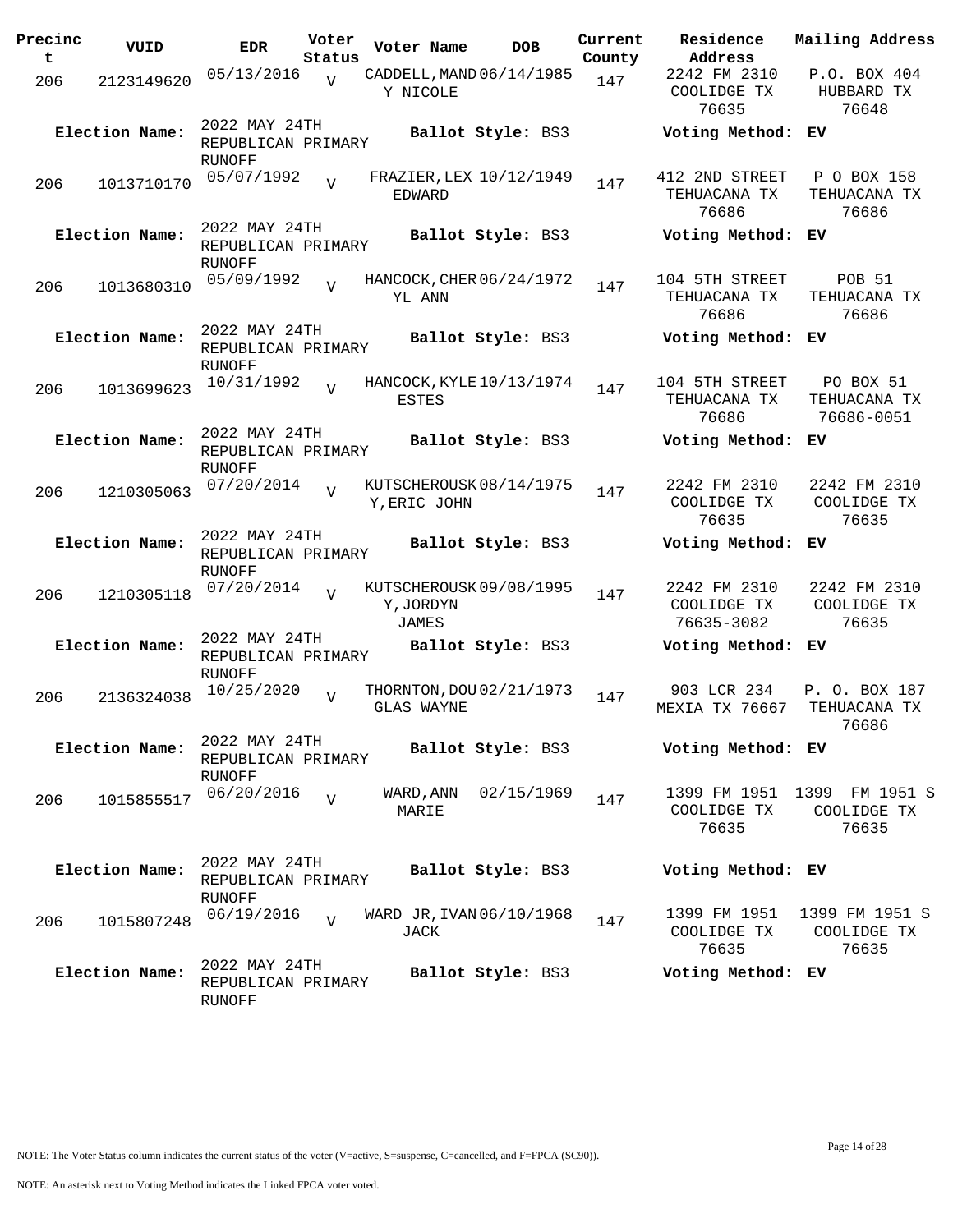| Precinc<br>t | VUID           | <b>EDR</b>                                           | Voter<br>Status | Voter Name                                    | <b>DOB</b>             | Current<br>County | Residence<br>Address                                  | Mailing Address                                                   |
|--------------|----------------|------------------------------------------------------|-----------------|-----------------------------------------------|------------------------|-------------------|-------------------------------------------------------|-------------------------------------------------------------------|
| 301          | 1013689367     | 04/07/1994                                           | $\overline{V}$  | AILLS, CHESTE 07/31/1954<br>R WAYNE           |                        | 147               | 669 LCR 382<br>GROESBECK TX<br>76642                  | 669 LCR 382<br>GROESBECK TX<br>76642                              |
|              | Election Name: | 2022 MAY 24TH<br>REPUBLICAN PRIMARY<br>RUNOFF        |                 |                                               | Ballot Style: BS2      |                   | Voting Method: EV                                     |                                                                   |
| 301          | 1202635907     | 10/12/2013                                           | $\overline{U}$  | BARKOUSKIE, J01/18/1991<br><b>USTIN DAVID</b> |                        | 147               | 1462 LCR 382<br>GROESBECK TX<br>76642                 |                                                                   |
|              | Election Name: | 2022 MAY 24TH<br>REPUBLICAN PRIMARY<br>RUNOFF        |                 |                                               | Ballot Style: BS2      |                   | Voting Method: EV                                     |                                                                   |
| 301          | 2003664439     | 01/20/2016                                           | $\overline{z}$  | BOWDEN, KALOB 11/27/1997<br>KELLY             |                        | 147               | 405 WACO ST N<br>GROESBECK TX<br>76642                | 405 N WACO ST<br>GROESBECK TX<br>76642-1332                       |
|              | Election Name: | 2022 MAY 24TH<br>REPUBLICAN PRIMARY<br>RUNOFF        |                 |                                               | Ballot Style: BS2      |                   | Voting Method: EV                                     |                                                                   |
| 301          | 1013642209     | 12/18/1996                                           | $\overline{V}$  | DAYLOR, JAMES 03/17/1958<br>DANIEL            |                        | 147               | 1629 HWY 164 W<br>GROESBECK TX<br>76642               | PO BOX 213<br>THORNTON TX<br>76687                                |
|              | Election Name: | 2022 MAY 24TH<br>REPUBLICAN PRIMARY<br><b>RUNOFF</b> |                 |                                               | Ballot Style: BS2      |                   | Voting Method: EV                                     |                                                                   |
| 301          | 1013349798     | 03/01/2008                                           | $\overline{z}$  | EVANS, MICHAE 08/27/1960<br>L JORDAN          |                        | 147               | 675 LCR 412<br>GROESBECK TX<br>76642                  | 675 LCR 412<br>GROESBECK TX<br>76642                              |
|              | Election Name: | 2022 MAY 24TH<br>REPUBLICAN PRIMARY<br>RUNOFF        |                 |                                               | Ballot Style: BS2      |                   | Voting Method: EV                                     |                                                                   |
| 301          | 1022654301     | 10/13/2021                                           | $\overline{V}$  | JONES, EMILY 06/30/1977<br>GRACE              |                        | 147               | 623 MCCLINTIC<br>DRIVE APT 3<br>GROESBECK TX<br>76642 | 623 MCCLINTIC<br>DR APT 3<br>GROESBECK TX<br>76642                |
|              | Election Name: | 2022 MAY 24TH<br>REPUBLICAN PRIMARY<br>RUNOFF        |                 |                                               | Ballot Style: BS2      |                   | Voting Method:                                        | EV.                                                               |
| 301          | 1013686935     | 03/03/1996                                           | $\overline{v}$  | PRINGLE, CRAL 11/25/1977<br>A DAWN            |                        | 147               | 475 LCR 404<br>GROESBECK TX<br>76642                  | 475 LCR 404<br>GROESBECK TX<br>76642                              |
|              | Election Name: | 2022 MAY 24TH<br>REPUBLICAN PRIMARY<br>RUNOFF        |                 |                                               | Ballot Style: BS2      |                   | Voting Method: EV                                     |                                                                   |
| 301          | 1013691181     | 09/26/1990                                           | $\overline{v}$  | RANDALL                                       | RAND, CHRIS 05/12/1972 | 147               | ST W<br>GROESBECK TX<br>76642                         | 1203 ANGELINE 1203 W ANGELINE<br>GROESBECK TX<br>76642            |
|              | Election Name: | 2022 MAY 24TH<br>REPUBLICAN PRIMARY<br>RUNOFF        |                 |                                               | Ballot Style: BS2      |                   | Voting Method: EV                                     |                                                                   |
| 301          | 1013683635     | 09/12/1993                                           | $\overline{V}$  | KYLE                                          | RAND, DEANA 08/16/1975 | 147               | ST W<br>GROESBECK TX<br>76642                         | 1203 ANGELINE 1203 W ANGELINE<br>ST<br>GROESBECK TX<br>76642-1291 |
|              | Election Name: | 2022 MAY 24TH<br>REPUBLICAN PRIMARY<br>RUNOFF        |                 |                                               | Ballot Style: BS2      |                   | Voting Method: EV                                     |                                                                   |
| 301          | 1013720893     | 07/01/1982                                           | $\overline{U}$  | RHIDENOUR, BE 07/08/1952<br>VERLY KAY         |                        | 147               | 556 LCR 404<br>GROESBECK TX<br>76642                  | P O BOX 303<br>GROESBECK TX<br>76642                              |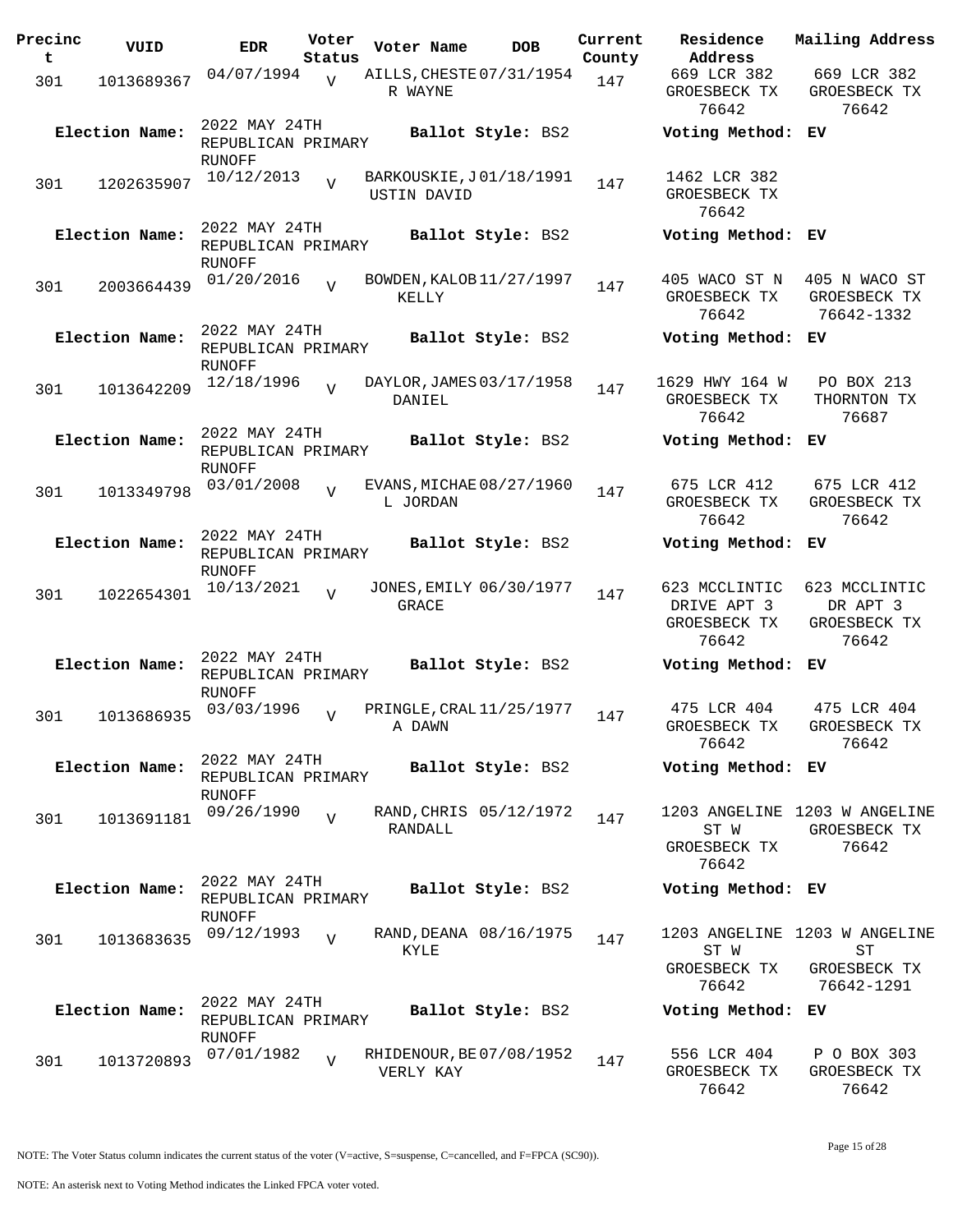| Precinc<br>t | VUID           | <b>EDR</b>                                    | Voter<br>Status | Voter Name                                       | <b>DOB</b>        | Current<br>County | Residence<br>Address                 | Mailing Address                          |
|--------------|----------------|-----------------------------------------------|-----------------|--------------------------------------------------|-------------------|-------------------|--------------------------------------|------------------------------------------|
|              | Election Name: | 2022 MAY 24TH<br>REPUBLICAN PRIMARY           |                 |                                                  | Ballot Style: BS2 |                   | Voting Method: EV                    |                                          |
| 301          | 1013720886     | RUNOFF<br>07/01/1982                          | $\overline{V}$  | RHIDENOUR, JO 04/18/1956<br>HN STEPHEN<br>MOUTON |                   | 147               | 556 LCR 404<br>GROESBECK TX<br>76642 | PO BOX 303<br>GROESBECK TX<br>76642-0303 |
|              | Election Name: | 2022 MAY 24TH<br>REPUBLICAN PRIMARY<br>RUNOFF |                 |                                                  | Ballot Style: BS2 |                   | Voting Method:                       | ЕV                                       |
| 301          | 1048973114     | 11/01/2012                                    | $\overline{V}$  | SIDES, CHRIST 06/21/1979<br>OPHER GRANT          |                   | 147               | 170 LCR 403<br>GROESBECK TX<br>76642 | CR 403<br>170<br>GROESBECK TX<br>76642   |
|              | Election Name: | 2022 MAY 24TH<br>REPUBLICAN PRIMARY<br>RUNOFF |                 |                                                  | Ballot Style: BS2 |                   | Voting Method: EV                    |                                          |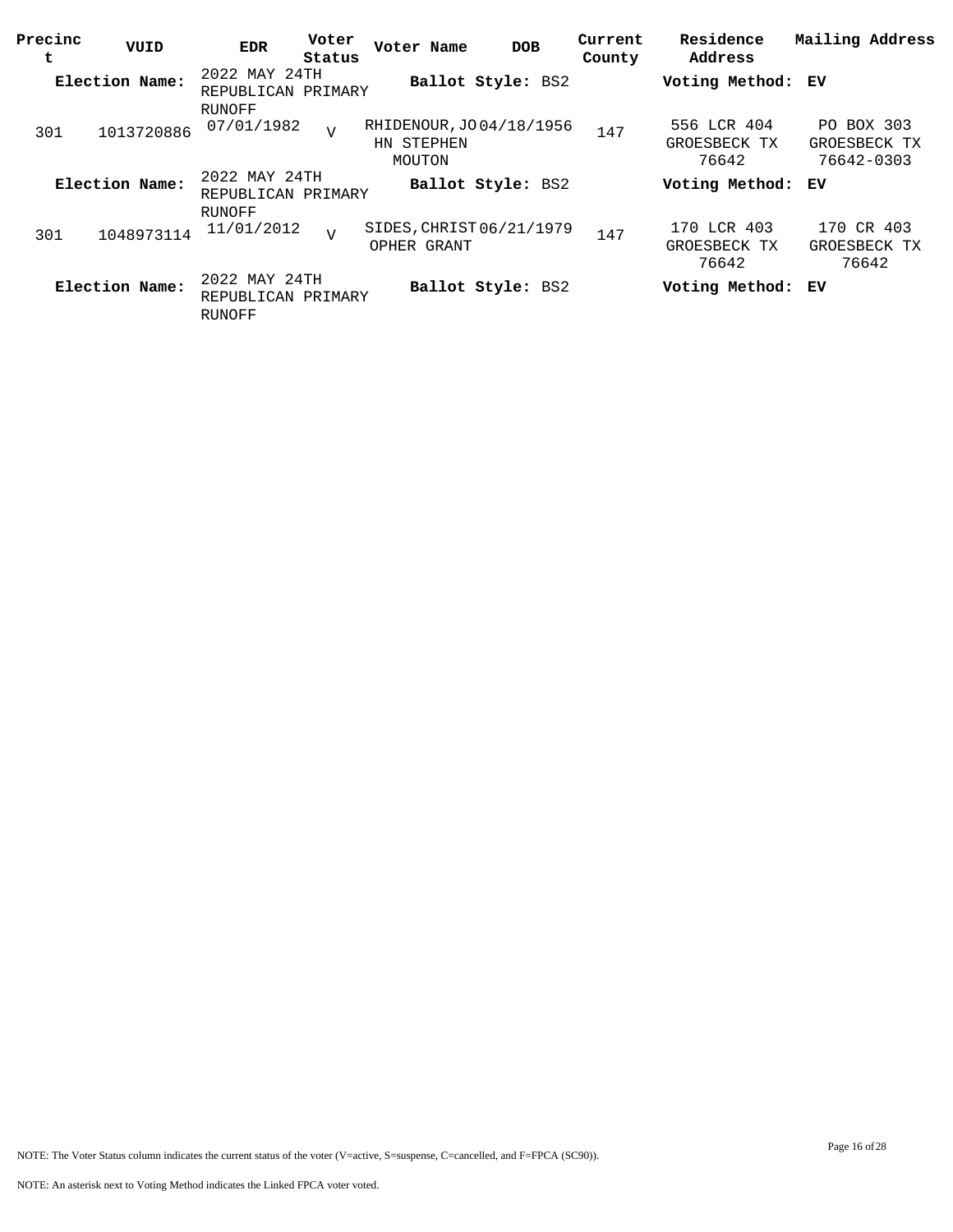| Precinc<br>t | VUID           | <b>EDR</b>                                           | Voter<br>Status | Voter Name         | <b>DOB</b>               | Current<br>County | Residence<br>Address                                  | Mailing Address                   |  |
|--------------|----------------|------------------------------------------------------|-----------------|--------------------|--------------------------|-------------------|-------------------------------------------------------|-----------------------------------|--|
| 302          | 1013683537     | 11/02/1992                                           | $\overline{z}$  | WIN MARTIN         | HERNANDEZ, ED 07/19/1961 | 147               | 838 KRISKER<br>LANE<br>MEXIA TX 76667 MEXIA TX 76667  | 838 KRISKER<br>LANE               |  |
|              | Election Name: | 2022 MAY 24TH<br>REPUBLICAN PRIMARY<br><b>RUNOFF</b> |                 |                    | Ballot Style: BS2        |                   | Voting Method: EV                                     |                                   |  |
| 302          | 1021529139     | 08/28/2004                                           |                 | IZABETH JUNE       | HERNANDEZ, EL 10/20/1960 | 147               | 838 KRISKER<br>LANE<br>MEXIA TX 76667 MEXIA TX 76667  | 838 KRISKER<br>LANE               |  |
|              | Election Name: | 2022 MAY 24TH<br>REPUBLICAN PRIMARY<br><b>RUNOFF</b> |                 |                    | Ballot Style: BS2        |                   | Voting Method: EV                                     |                                   |  |
| 302          | 2152774665     | 11/27/2018                                           | $\overline{V}$  | MOSS, DIXIE        | 05/10/1954               | 147               | 769 OAK HILL<br>DRIVE                                 |                                   |  |
|              | Election Name: | 2022 MAY 24TH<br>REPUBLICAN PRIMARY                  |                 |                    | Ballot Style: BS2        |                   | <b>MEXIA TX 76667</b><br>Voting Method: EV            |                                   |  |
| 302          | 1188707814     | <b>RUNOFF</b><br>09/24/2012                          | $\overline{I}$  | <b>STIN DIANNE</b> | SHAMBLIN, KRI 09/06/1981 | 147               | 808 PARK LANE<br>MEXIA TX 76667                       | 808 PARK LANE<br>MEXIA TX 76667   |  |
|              | Election Name: | 2022 MAY 24TH<br>REPUBLICAN PRIMARY                  |                 |                    | Ballot Style: BS2        |                   | Voting Method: EV                                     |                                   |  |
| 302          | 1003603533     | <b>RUNOFF</b><br>03/13/2014                          | $\overline{v}$  | ID GLEN            | STERLING, DAV 09/01/1966 | 147               | 787 OAK HILL<br>DRIVE<br><b>MEXIA TX 76667</b>        | 787 OAK HILL DR<br>MEXIA TX 76667 |  |
|              | Election Name: | 2022 MAY 24TH<br>REPUBLICAN PRIMARY<br><b>RUNOFF</b> |                 |                    | Ballot Style: BS2        |                   | Voting Method: EV                                     |                                   |  |
| 302          | 1018831408     | 10/24/2013                                           | $\overline{z}$  | TIN EDWARD         | SULLIVAN, JUS 07/26/1977 | 147               | 1700 HINCHLIFFE<br><b>RD</b><br><b>MEXIA TX 76667</b> |                                   |  |
|              | Election Name: | 2022 MAY 24TH<br>REPUBLICAN PRIMARY<br>RUNOFF        |                 |                    | Ballot Style: BS2        |                   | Voting Method: EV                                     |                                   |  |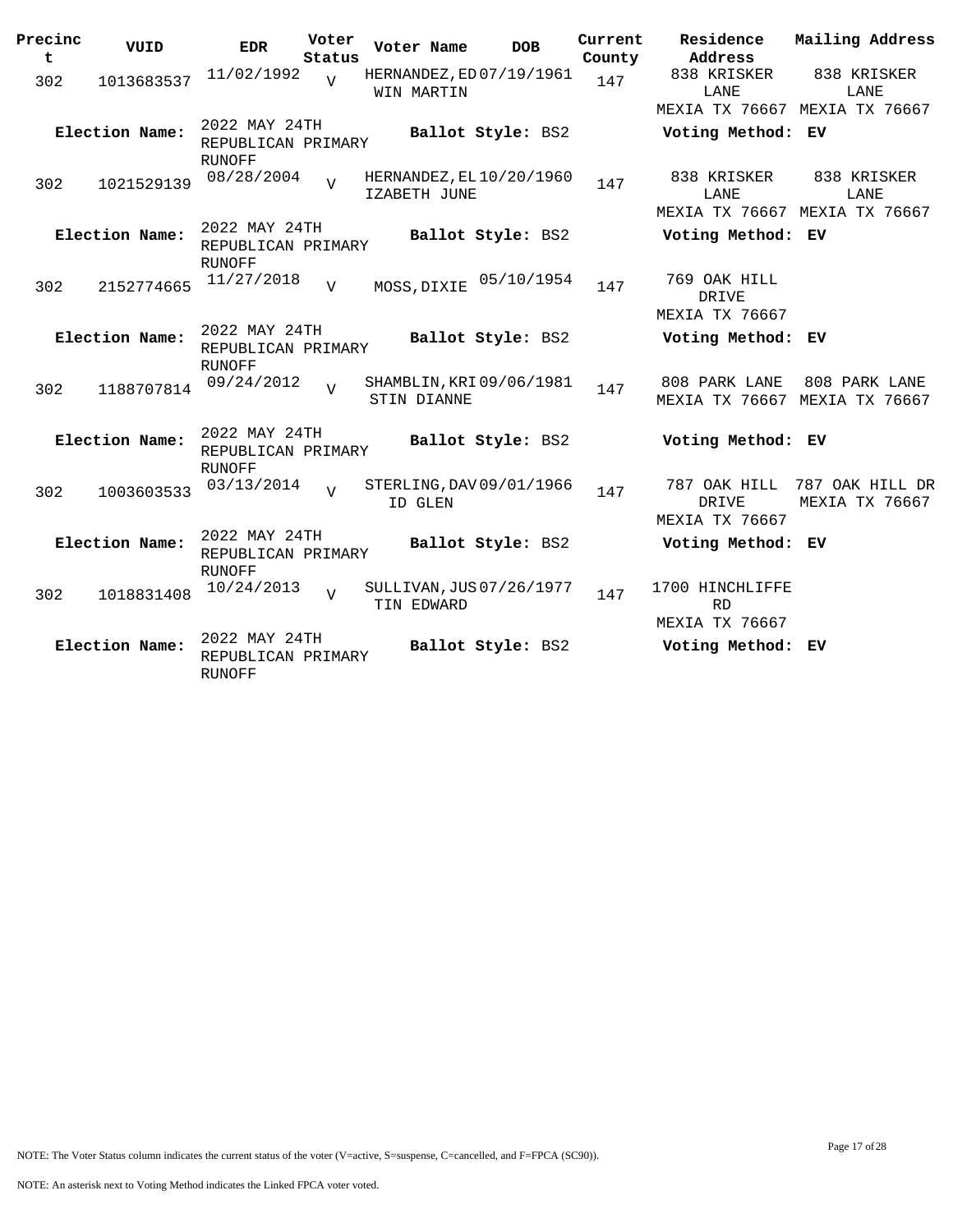| Precinc<br>t | VUID           | <b>EDR</b>                                           | Voter<br>Status | Voter Name                                    | <b>DOB</b>            | Current<br>County | Residence<br>Address          | Mailing Address                                                       |
|--------------|----------------|------------------------------------------------------|-----------------|-----------------------------------------------|-----------------------|-------------------|-------------------------------|-----------------------------------------------------------------------|
| 304          | 1013657406     | 03/01/1984                                           | $\overline{V}$  | ALLEN, DONNA 01/04/1956<br>JO                 |                       | 147               | 535 LCR 466                   | P O BOX 226<br>MEXIA TX 76667 MEXIA TX 76667                          |
|              | Election Name: | 2022 MAY 24TH<br>REPUBLICAN PRIMARY                  |                 |                                               | Ballot Style: BS2     |                   | Voting Method: EV             |                                                                       |
| 304          | 1013703342     | RUNOFF<br>01/10/1978                                 | $\overline{U}$  | BARKOUSKIE, L11/01/1943<br>AVONZA             |                       | 147               | 440 FM 1633                   | 440 FM 1633<br>MEXIA TX 76667 MEXIA TX 76667                          |
|              | Election Name: | 2022 MAY 24TH<br>REPUBLICAN PRIMARY<br>RUNOFF        |                 |                                               | Ballot Style: BS2     |                   | Voting Method: EV             |                                                                       |
| 304          | 1013722062     | 03/28/1980                                           |                 | BEARD, DAVID 12/13/1961<br>LEE                |                       | 147               | 440 FM 1633                   | 440 FM 1633<br>MEXIA TX 76667 MEXIA TX 76667                          |
|              | Election Name: | 2022 MAY 24TH<br>REPUBLICAN PRIMARY<br>RUNOFF        |                 |                                               | Ballot Style: BS2     |                   | Voting Method: EV             |                                                                       |
| 304          | 1013679441     | 11/01/1992                                           | $\overline{V}$  | BISHOP, DEBRA06/15/1967<br>MULKEY             |                       | 147               | 652 LCR 468<br>MEXIA TX 76667 |                                                                       |
|              | Election Name: | 2022 MAY 24TH<br>REPUBLICAN PRIMARY<br>RUNOFF        |                 |                                               | Ballot Style: BS2     |                   | Voting Method: EV             |                                                                       |
| 304          | 1013657729     | 02/26/1978                                           | $\overline{V}$  | HENSLEY, LARR 06/23/1951<br>Y DEAN            |                       | 147               | 395 LCR 469                   | 395 LCR 469<br>MEXIA TX 76667 MEXIA TX 76667                          |
|              | Election Name: | 2022 MAY 24TH<br>REPUBLICAN PRIMARY<br><b>RUNOFF</b> |                 |                                               | Ballot Style: BS2     |                   | Voting Method: EV             |                                                                       |
| 304          | 1013657963     | 03/01/1980                                           | $\overline{V}$  | HENSLEY, SAND 11/08/1948<br>RA                |                       | 147               | 395 LCR 469                   | 395 LCR 469<br>MEXIA TX 76667 MEXIA TX 76667                          |
|              | Election Name: | 2022 MAY 24TH<br>REPUBLICAN PRIMARY<br>RUNOFF        |                 |                                               | Ballot Style: BS2     |                   | Voting Method: EV             |                                                                       |
| 304          | 1013647569     | 05/04/2002                                           | $\overline{U}$  | MCMAINS, LOUI 11/25/1929<br>SE MITCHELL       |                       | 147               | 197 LCR 463                   | 197 A LCR 463<br>MEXIA TX 76667 MEXIA TX 76667                        |
|              | Election Name: | 2022 MAY 24TH<br>REPUBLICAN PRIMARY<br>RUNOFF        |                 |                                               | Ballot Style: BS2     |                   | Voting Method: EV             |                                                                       |
| 304          | 1187159983     | 12/06/2018                                           | $\overline{U}$  | MILLER, RYAN 09/23/1989<br><b>CHRISTOPHER</b> |                       | 147               | 411 FM 1633                   | 411 FM 1633<br>MEXIA TX 76667 MEXIA TX 76667                          |
|              | Election Name: | 2022 MAY 24TH<br>REPUBLICAN PRIMARY<br>RUNOFF        |                 |                                               | Ballot Style: BS2     |                   | Voting Method: EV             |                                                                       |
| 304          | 1013658674     | 02/23/1978                                           | $\overline{z}$  | REED, BOBBY 08/12/1947<br>LYNN                |                       | 147               |                               | 3925 HWY 14 N 3925 HWY 14 N<br>MEXIA TX 76667 MEXIA TX 76667-<br>4679 |
|              | Election Name: | 2022 MAY 24TH<br>REPUBLICAN PRIMARY<br>RUNOFF        |                 |                                               | Ballot Style: BS2     |                   | Voting Method: EV             |                                                                       |
| 304          | 1013658688     | 02/26/1978                                           | $\overline{V}$  | MARGARET                                      | REED, MARY 03/03/1947 | 147               | 3925 HWY 14 N                 | 3925 HWY 14 N<br>MEXIA TX 76667 MEXIA TX 76667                        |
|              | Election Name: | 2022 MAY 24TH<br>REPUBLICAN PRIMARY<br><b>RUNOFF</b> |                 |                                               | Ballot Style: BS2     |                   | Voting Method: EV             |                                                                       |
| 304          | 1013681831     | 03/01/1978                                           |                 | SAMFORD, SHAR 08/15/1949<br>RON SUE           |                       | 147               | 205 LCR 467                   | 205 LCR 467<br>MEXIA TX 76667 MEXIA TX 76667                          |
|              | Election Name: | 2022 MAY 24TH<br>REPUBLICAN PRIMARY<br><b>RUNOFF</b> |                 |                                               | Ballot Style: BS2     |                   | Voting Method: EV             |                                                                       |
| 304          | 1000983318     | 06/05/2009                                           | $\overline{V}$  | SAWYERS, CHAR 06/18/1941<br>LOTTE LUSK        |                       | 147               | 306 PR 5460                   | 306 PR 5460<br>MEXIA TX 76667 MEXIA TX 76667                          |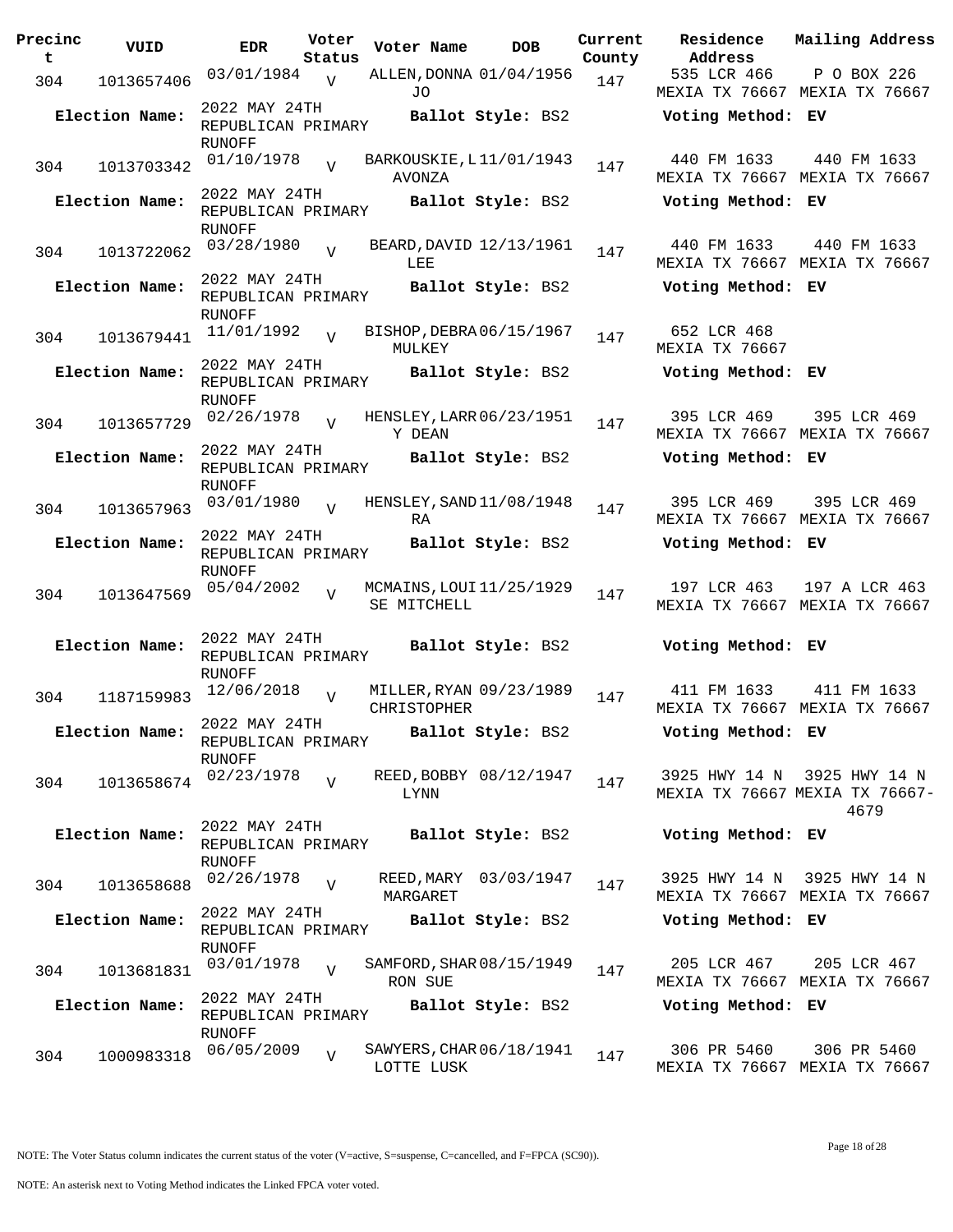| Precinc<br>t   | VUID           | <b>EDR</b>                                           | Voter<br>Status | Voter Name                                | <b>DOB</b>        | Current<br>County | Residence<br>Address          | Mailing Address                              |
|----------------|----------------|------------------------------------------------------|-----------------|-------------------------------------------|-------------------|-------------------|-------------------------------|----------------------------------------------|
|                | Election Name: | 2022 MAY 24TH<br>REPUBLICAN PRIMARY                  |                 |                                           | Ballot Style: BS2 |                   | Voting Method: EV             |                                              |
| 304            | 1013680692     | RUNOFF<br>04/15/1987                                 | $\overline{U}$  | SPURLOCK, BET 11/22/1947<br>TY JEAN       |                   | 147               | 238 PR 5483<br>MEXIA TX 76667 | 238 PR 5483<br>MEXIA TX 76667                |
|                | Election Name: | 2022 MAY 24TH<br>REPUBLICAN PRIMARY<br><b>RUNOFF</b> |                 |                                           | Ballot Style: BS2 |                   | Voting Method: EV             |                                              |
| 304            | 1034278159     | 12/29/2005                                           | $\overline{U}$  | WILSON, LOGAN 10/25/1943<br><b>DREXEL</b> |                   | 147               | 638 LCR 463<br>MEXIA TX 76667 | 638 LCR 463<br>MEXIA TX 76667                |
|                | Election Name: | 2022 MAY 24TH<br>REPUBLICAN PRIMARY<br><b>RUNOFF</b> |                 |                                           | Ballot Style: BS2 |                   | Voting Method: EV             |                                              |
| 304            | 1036548735     | 02/04/2006                                           | $\overline{V}$  | WILSON, MARY 10/19/1945<br>ANN            |                   | 147               | 638 LCR 463                   | 638 LCR 463<br>MEXIA TX 76667 MEXIA TX 76667 |
|                | Election Name: | 2022 MAY 24TH<br>REPUBLICAN PRIMARY<br><b>RUNOFF</b> |                 |                                           | Ballot Style: BS2 |                   | Voting Method: EV             |                                              |
| 304            | 1013680594     | 10/02/1980                                           | $\overline{z}$  | WRIGHT, BILLY 07/02/1957<br>MARCUS, JR.   |                   | 147               | 262 PR 5483<br>MEXIA TX 76667 | 262 PR 5483<br>MEXIA TX 76667                |
|                | Election Name: | 2022 MAY 24TH<br>REPUBLICAN PRIMARY<br>RUNOFF        |                 |                                           | Ballot Style: BS2 |                   | Voting Method: EV             |                                              |
| 304            | 1011006457     | 04/12/2007                                           | $\overline{U}$  | WRIGHT, PATRI 03/24/1959<br>CIA INGRAM    |                   | 147               | 262 PR 5483<br>MEXIA TX 76667 | 262 PR 5483<br>MEXIA TX 76667                |
| Election Name: |                | 2022 MAY 24TH<br>REPUBLICAN PRIMARY<br>RUNOFF        |                 |                                           | Ballot Style: BS2 |                   | Voting Method: EV             |                                              |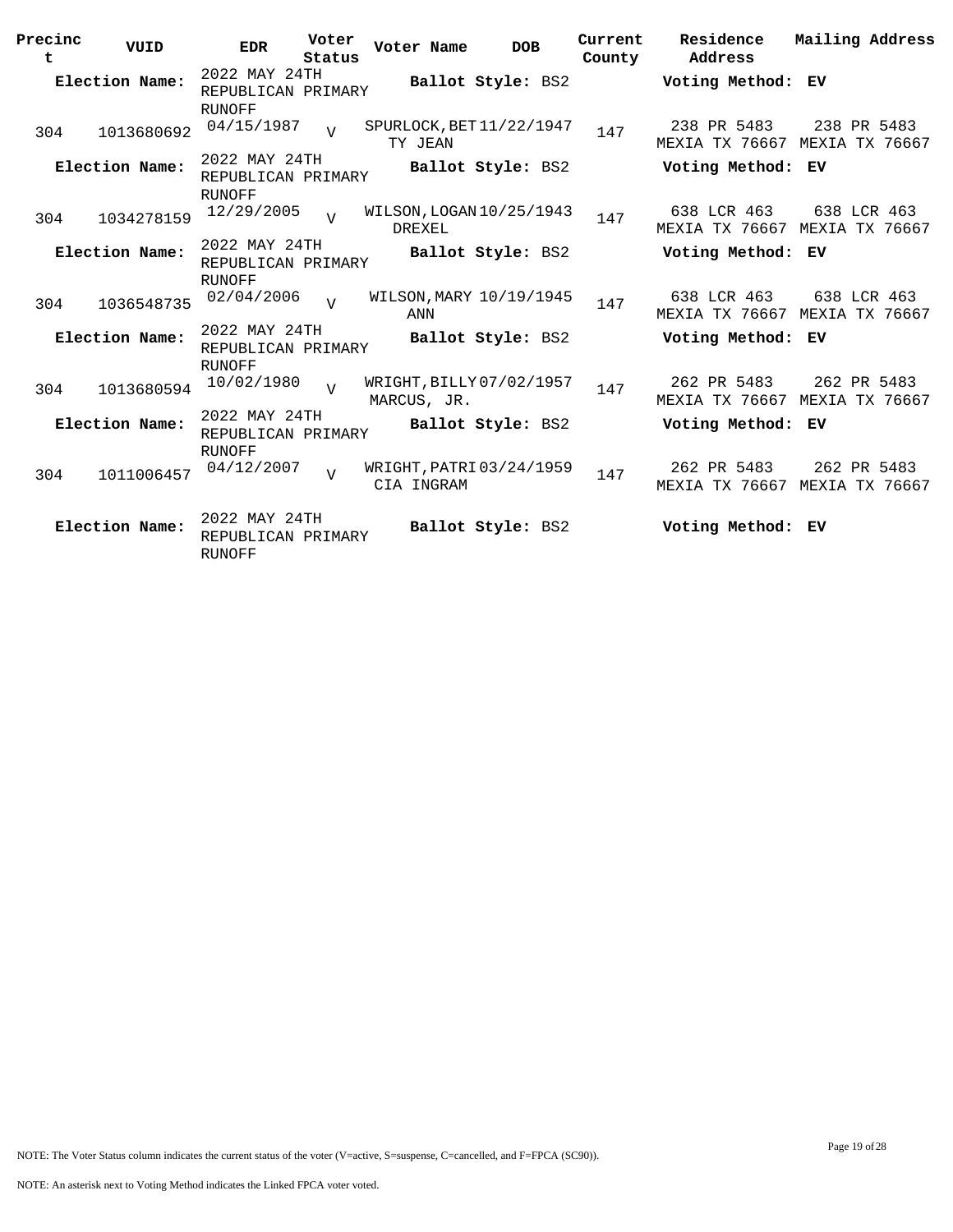| Precinc | VUID           | <b>EDR</b>                          | Voter          | Voter Name                            | <b>DOB</b>               | Current | Residence<br>Address                       | Mailing Address                                  |
|---------|----------------|-------------------------------------|----------------|---------------------------------------|--------------------------|---------|--------------------------------------------|--------------------------------------------------|
| t       |                | 02/07/1997                          | Status         | BRUBAKER, JOE 03/10/1949              |                          | County  | 149 LCR                                    | 149 LCR WHITE                                    |
| 305     | 1013641755     |                                     | $\overline{v}$ | L DAVID                               |                          | 147     | WHITEROCK                                  | <b>ROCK</b>                                      |
|         |                |                                     |                |                                       |                          |         | MEXIA TX 76667 MEXIA TX 76667              |                                                  |
|         | Election Name: | 2022 MAY 24TH                       |                |                                       | Ballot Style: BS2        |         | Voting Method: EV                          |                                                  |
|         |                | REPUBLICAN PRIMARY                  |                |                                       |                          |         |                                            |                                                  |
|         |                | RUNOFF<br>06/08/2001                |                | BRUBAKER, PAT 06/21/1947              |                          |         | 149 LCR                                    | 149 LCR                                          |
| 305     | 1013644914     |                                     | $\overline{z}$ | SY ARRANT                             |                          | 147     | WHITEROCK                                  | WHITEROCK                                        |
|         |                |                                     |                |                                       |                          |         |                                            | MEXIA TX 76667 MEXIA TX 76667-                   |
|         |                |                                     |                |                                       |                          |         |                                            | 4240                                             |
|         | Election Name: | 2022 MAY 24TH                       |                |                                       | Ballot Style: BS2        |         | Voting Method: EV                          |                                                  |
|         |                | REPUBLICAN PRIMARY<br>RUNOFF        |                |                                       |                          |         |                                            |                                                  |
| 305     | 1013657622     | 10/24/1980                          |                | BURGESS, DEBR 01/05/1951              |                          | 147     | 113 LCR CEDAR A 113 LCR CEDAR A            |                                                  |
|         |                |                                     |                | AH BOUNDS                             |                          |         | MEXIA TX 76667-                            | 2                                                |
|         |                |                                     |                |                                       |                          |         | 4211                                       | MEXIA TX 76667                                   |
|         | Election Name: | 2022 MAY 24TH                       |                |                                       | Ballot Style: BS2        |         | Voting Method: EV                          |                                                  |
|         |                | REPUBLICAN PRIMARY<br><b>RUNOFF</b> |                |                                       |                          |         |                                            |                                                  |
| 305     | 1003919126     | 06/21/2000                          | $\overline{z}$ | CONNER, KIMBE 09/08/1962              |                          | 147     | 535 FM 2681                                | PO BOX 88                                        |
|         |                |                                     |                | RLEY ANNE                             |                          |         | MEXIA TX 76667 MEXIA TX 76667              |                                                  |
|         |                | 2022 MAY 24TH                       |                |                                       |                          |         |                                            |                                                  |
|         | Election Name: | REPUBLICAN PRIMARY                  |                |                                       | Ballot Style: BS2        |         | Voting Method: EV                          |                                                  |
|         |                | <b>RUNOFF</b>                       |                |                                       |                          |         |                                            |                                                  |
| 305     | 1003770205     | 08/10/2001                          |                | CONNER, RUSSE 07/09/1953              |                          | 147     | 535 FM 2681                                | PO BOX 88                                        |
|         |                |                                     |                | LL PRESTON                            |                          |         | MEXIA TX 76667 MEXIA TX 76667              |                                                  |
|         |                | 2022 MAY 24TH                       |                |                                       |                          |         |                                            |                                                  |
|         | Election Name: | REPUBLICAN PRIMARY                  |                |                                       | Ballot Style: BS2        |         | Voting Method: EV                          |                                                  |
|         |                | RUNOFF                              |                |                                       |                          |         |                                            |                                                  |
| 305     | 2148758691     | 10/26/2018                          | $\overline{U}$ | COTTON, BRYAN 01/01/1984              |                          | 147     | 327 LCR                                    | 327 LCR                                          |
|         |                |                                     |                | WAYNE                                 |                          |         | WHITEROCK<br>MEXIA TX 76667 MEXIA TX 76667 | WHITEROCK                                        |
|         |                | 2022 MAY 24TH                       |                |                                       |                          |         |                                            |                                                  |
|         | Election Name: | REPUBLICAN PRIMARY                  |                |                                       | Ballot Style: BS2        |         | Voting Method: EV                          |                                                  |
|         |                | RUNOFF                              |                |                                       |                          |         |                                            |                                                  |
| 305     | 1069361778     | 02/19/2016                          | $\overline{U}$ | FRIDAY                                | 04/07/1977               | 147     | 671 FM 2681                                | 671 FM 2681<br>MEXIA TX 76667 MEXIA TX 76667     |
|         |                |                                     |                | JR, STEPHEN<br>LAMAR                  |                          |         |                                            |                                                  |
|         | Election Name: | 2022 MAY 24TH                       |                |                                       | <b>Ballot Style:</b> BS2 |         | Voting Method: EV                          |                                                  |
|         |                | REPUBLICAN PRIMARY                  |                |                                       |                          |         |                                            |                                                  |
|         |                | RUNOFF                              |                |                                       |                          |         |                                            |                                                  |
| 305     | 1003921483     | 03/14/2000                          |                | PRENTISS, BEV 12/30/1948<br>ERLY JEAN |                          | 147     | $\mathbf{B}$                               | 169 LCR YAUPON 169 LCR YAPON B<br>MEXIA TX 76667 |
|         |                |                                     |                |                                       |                          |         | MEXIA TX 76667                             |                                                  |
|         | Election Name: | 2022 MAY 24TH                       |                |                                       | Ballot Style: BS2        |         | Voting Method: EV                          |                                                  |
|         |                | REPUBLICAN PRIMARY                  |                |                                       |                          |         |                                            |                                                  |
|         |                | RUNOFF<br>03/07/2016                |                |                                       | PYLES, LISA 03/03/1967   |         | 154 LCR CEDAR D154 LCR CEDAR D             |                                                  |
| 305     | 1161058046     |                                     | $\overline{U}$ | MARIE                                 |                          | 147     |                                            | MEXIA TX 76667 MEXIA TX 76667                    |
|         |                |                                     |                |                                       |                          |         |                                            |                                                  |
|         | Election Name: | 2022 MAY 24TH                       |                |                                       | Ballot Style: BS2        |         | Voting Method: EV                          |                                                  |
|         |                | REPUBLICAN PRIMARY<br>RUNOFF        |                |                                       |                          |         |                                            |                                                  |
|         |                | 08/10/2006                          | $\overline{U}$ |                                       | VEST, KEVIN 03/07/1971   | 147     | 116 LCR CEDAR D116 LCR CEDAR D             |                                                  |
| 305     | 1059992108     |                                     |                | RYAN                                  |                          |         |                                            | MEXIA TX 76667 MEXIA TX 76667                    |
|         |                |                                     |                |                                       |                          |         |                                            |                                                  |
|         | Election Name: | 2022 MAY 24TH<br>REPUBLICAN PRIMARY |                |                                       | Ballot Style: BS2        |         | Voting Method: EV                          |                                                  |
|         |                | RUNOFF                              |                |                                       |                          |         |                                            |                                                  |

Page 20 of 28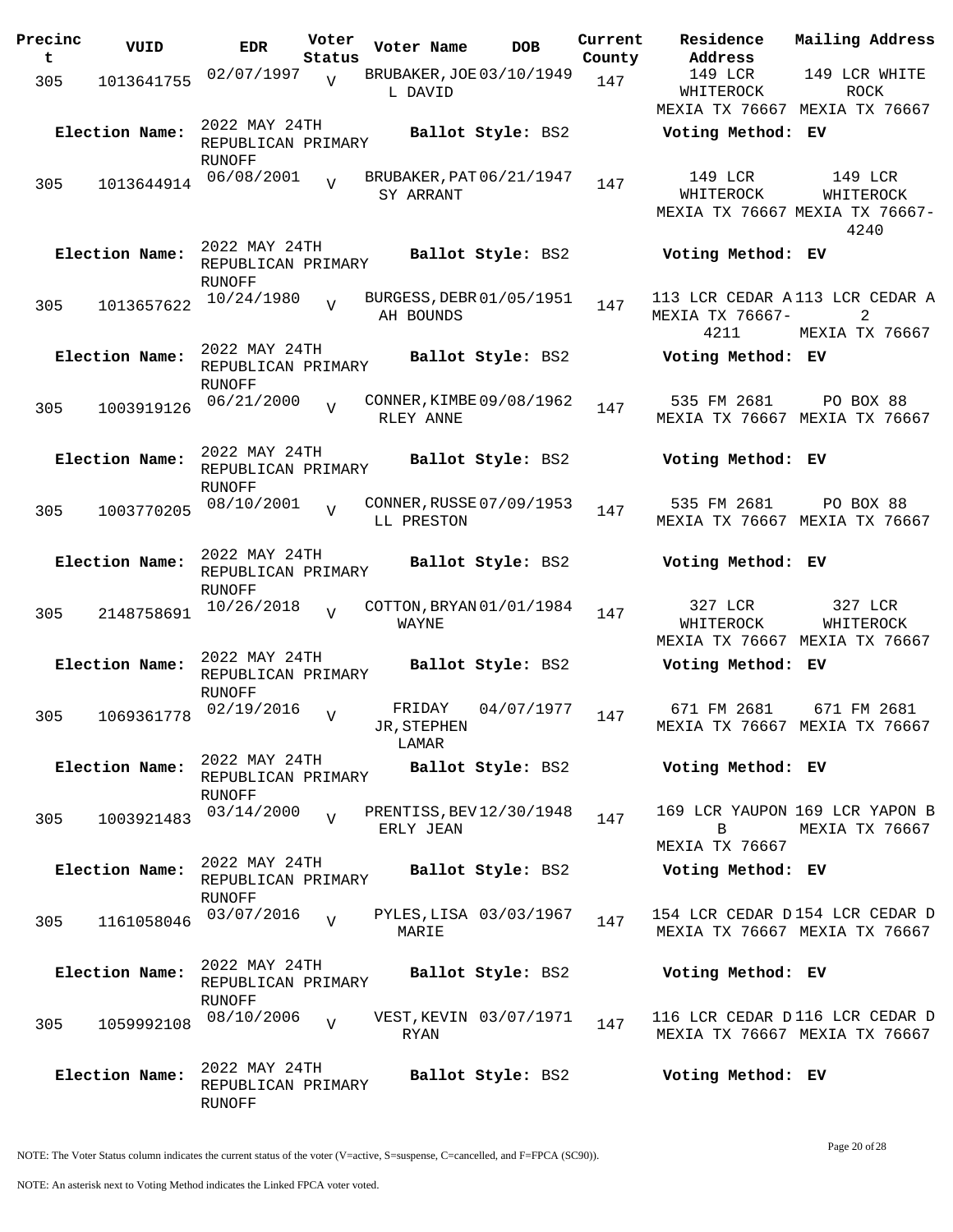| Precinc<br>t | VUID           | <b>EDR</b>                                           | Voter<br>Status | Voter Name                                | <b>DOB</b>        | Current<br>County | Residence<br>Address                             | Mailing Address                                                                       |
|--------------|----------------|------------------------------------------------------|-----------------|-------------------------------------------|-------------------|-------------------|--------------------------------------------------|---------------------------------------------------------------------------------------|
| 401          | 1151268580     | 04/12/2008                                           | $\overline{V}$  | ACEVEDO, GRAC 08/31/1979<br>IELA          |                   | 147               | 504 LIBERTY<br>STREET                            | 504 E LIBERTY<br>ST                                                                   |
|              |                |                                                      |                 |                                           |                   |                   |                                                  | MEXIA TX 76667 MEXIA TX 76667                                                         |
|              | Election Name: | 2022 MAY 24TH<br>REPUBLICAN PRIMARY                  |                 |                                           | Ballot Style: BS2 |                   | Voting Method: EV                                |                                                                                       |
| 401          | 1207131268     | RUNOFF<br>03/30/2014                                 | $\overline{V}$  | ACEVEDO, JORG 02/18/1980<br>E RIVERA      |                   | 147               | 504 LIBERTY<br>STREET<br>MEXIA TX 76667-<br>2315 | 504 E LIBERTY<br>MEXIA TX 76667                                                       |
|              | Election Name: | 2022 MAY 24TH<br>REPUBLICAN PRIMARY                  |                 |                                           | Ballot Style: BS2 |                   | Voting Method: EV                                |                                                                                       |
| 401          | 1013699917     | RUNOFF<br>02/27/1978                                 | $\overline{V}$  | BROWN, KATHLE 12/07/1945<br>ΕN            |                   | 147               | 1024 HOPKINS ST 1024 E HOPKINS<br>Е              | SТ                                                                                    |
|              | Election Name: | 2022 MAY 24TH<br>REPUBLICAN PRIMARY<br>RUNOFF        |                 |                                           | Ballot Style: BS2 |                   | Voting Method: EV                                | MEXIA TX 76667 MEXIA TX 76667                                                         |
| 401          | 1013699929     | 02/23/1978                                           | V               | BROWN, LARRY 07/26/1942                   |                   | 147               | 1024 HOPKINS ST 1024 E HOPKINS<br>Е.             | ST                                                                                    |
|              | Election Name: | 2022 MAY 24TH<br>REPUBLICAN PRIMARY                  |                 |                                           | Ballot Style: BS2 |                   | Voting Method: EV                                | MEXIA TX 76667 MEXIA TX 76667                                                         |
| 401          | 1013709263     | RUNOFF<br>05/07/1994                                 | $\overline{U}$  | COGDELL, MARG 09/22/1939<br>ARET MARIE    |                   | 147               | 200 OAKWOOD<br>DRIVE<br>MEXIA TX 76667           | 200 OAKWOOD DR<br>MEXIA TX 76667                                                      |
|              | Election Name: | 2022 MAY 24TH<br>REPUBLICAN PRIMARY<br>RUNOFF        |                 |                                           | Ballot Style: BS2 |                   | Voting Method: EV                                |                                                                                       |
| 401          | 1013701371     | 04/24/1993                                           | $\overline{V}$  | FLATT, JILL $10/29/1968$<br>MARIE         |                   | 147               | 1825 HWY 84 E                                    | 1825 HWY 84 E<br>MEXIA TX 76667 MEXIA TX 76667                                        |
|              | Election Name: | 2022 MAY 24TH<br>REPUBLICAN PRIMARY<br>RUNOFF        |                 |                                           | Ballot Style: BS2 |                   | Voting Method: EV                                |                                                                                       |
| 401          | 1013706899     | 10/29/1988                                           | $\overline{U}$  | FUTCH, LINDA 07/05/1941<br>J              |                   | 147               |                                                  | 1013 HUNT ST E 1013 E HUNT ST<br>MEXIA TX 76667 MEXIA TX 76667                        |
|              | Election Name: | 2022 MAY 24TH<br>REPUBLICAN PRIMARY<br>RUNOFF        |                 |                                           | Ballot Style: BS2 |                   | Voting Method: EV                                |                                                                                       |
| 401          | 1013705685     | 04/05/1992                                           |                 | HORN, SHANDRA 02/25/1967<br><b>EYONNE</b> |                   | 147               | ST E                                             | 1205 CARTHAGE 1205 E CARTHAGE<br>$\operatorname{ST}$<br>MEXIA TX 76667 MEXIA TX 76667 |
|              | Election Name: | 2022 MAY 24TH<br>REPUBLICAN PRIMARY<br>RUNOFF        |                 |                                           | Ballot Style: BS2 |                   | Voting Method: EV                                |                                                                                       |
| 401          | 1013700653     | 10/29/1993                                           | $\overline{V}$  | JONES, CONNIE 07/05/1952<br>LAVERNE       |                   | 147               |                                                  | 1115 ROSS AVE N1115 N ROSS AVE<br>MEXIA TX 76667 MEXIA TX 76667                       |
|              | Election Name: | 2022 MAY 24TH<br>REPUBLICAN PRIMARY<br>RUNOFF        |                 |                                           | Ballot Style: BS2 |                   | Voting Method: EV                                |                                                                                       |
| 401          | 1003506184     | 03/15/2002                                           |                 | NICHOLS, KERA 05/17/1976<br>LYNN          |                   | 147               | STREET                                           | 913 LA VILLETA 913 LA VILLETA<br><b>ST</b><br>MEXIA TX 76667 MEXIA TX 76667           |
|              | Election Name: | 2022 MAY 24TH<br>REPUBLICAN PRIMARY<br><b>RUNOFF</b> |                 |                                           | Ballot Style: BS2 |                   | Voting Method: EV                                |                                                                                       |
| 401          | 1004929401     | 08/14/1999                                           | $\overline{V}$  | NICHOLS<br>III, MARION<br>AUSTIN          | 07/10/1981        | 147               | STREET<br>MEXIA TX 76667                         | 913 LA VILLETA 913 LAVILLETA<br>MEXIA TX 76667                                        |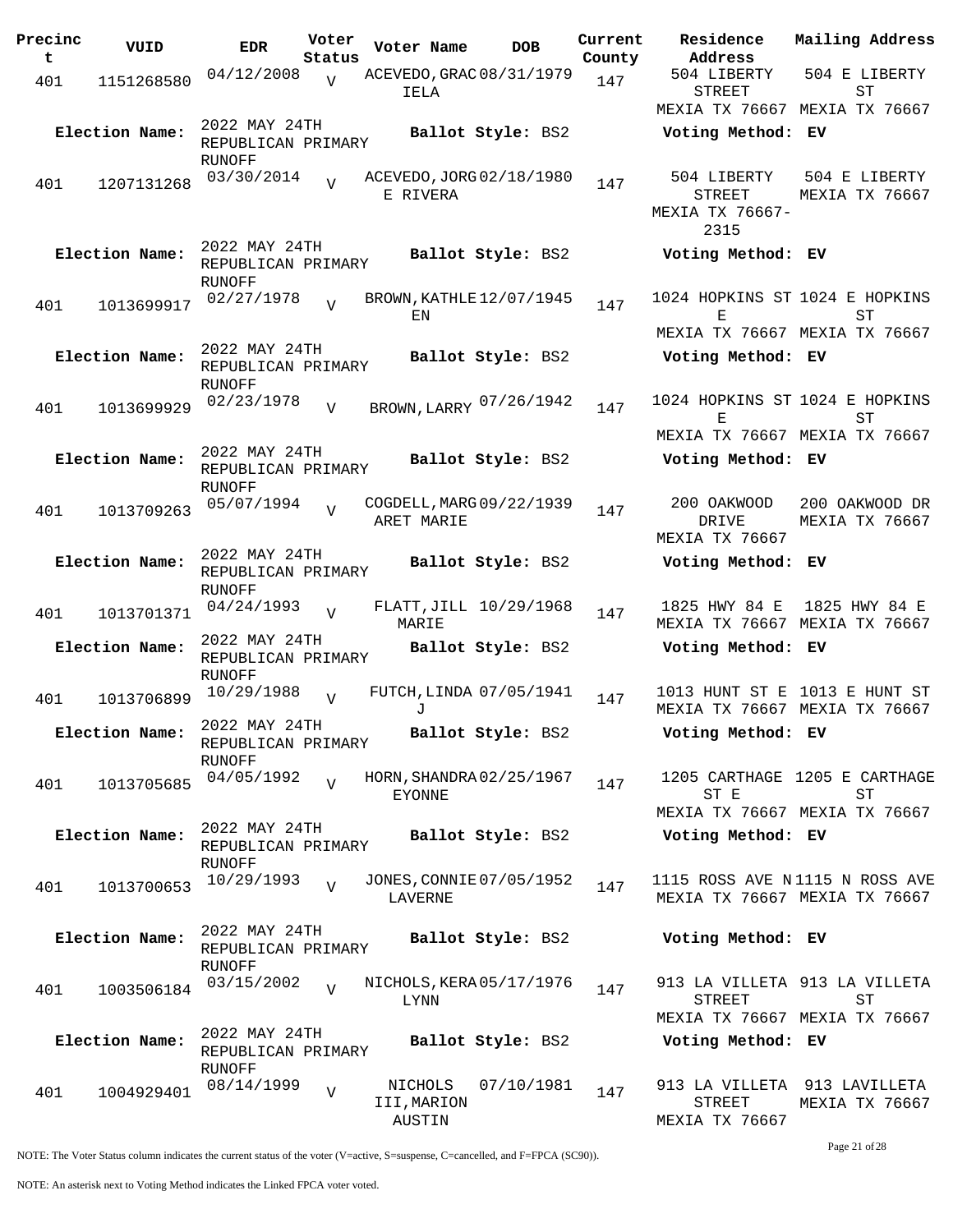| Precinc<br>t | VUID           | Voter<br><b>EDR</b><br>Status                 | Voter Name  | <b>DOB</b>               | Current<br>County | Residence<br>Address                             | Mailing Address |
|--------------|----------------|-----------------------------------------------|-------------|--------------------------|-------------------|--------------------------------------------------|-----------------|
|              | Election Name: | 2022 MAY 24TH<br>REPUBLICAN PRIMARY<br>RUNOFF |             | Ballot Style: BS2        |                   | Voting Method: EV                                |                 |
| 401          | 2143944033     | 03/24/2018<br>$\overline{V}$                  | <b>VEVA</b> | SANCHEZ, GENO 10/14/1962 | 147               | 912 LA VILLETA<br>STREET<br>MEXIA TX 76667       |                 |
|              | Election Name: | 2022 MAY 24TH<br>REPUBLICAN PRIMARY<br>RUNOFF |             | Ballot Style: BS2        |                   | Voting Method: EV                                |                 |
| 401          | 1013721828     | 10/18/1984<br>$\overline{v}$                  | Y EARL      | STEPP, BEVERL 11/18/1955 | 147               | 206 OAKWOOD<br>DRIVE<br>MEXIA TX 76667           |                 |
|              | Election Name: | 2022 MAY 24TH<br>REPUBLICAN PRIMARY<br>RUNOFF |             | Ballot Style: BS2        |                   | Voting Method: EV                                |                 |
| 401          | 1013706950     | 11/03/1988<br>$\overline{U}$                  | MIE         | STERLING, JIM 01/01/1958 | 147               | 1016 JAN STREET<br>MEXIA TX 76667 MEXIA TX 76667 | 1016 JAN ST     |
|              | Election Name: | 2022 MAY 24TH<br>REPUBLICAN PRIMARY<br>RUNOFF |             | Ballot Style: BS2        |                   | Voting Method: EV                                |                 |
| 401          | 1013702911     | 03/28/1983<br>$\overline{V}$                  | WNA         | STERLING, SHA06/30/1964  | 147               | 1016 JAN STREET<br>MEXIA TX 76667 MEXIA TX 76667 | 1016 JAN ST     |
|              | Election Name: | 2022 MAY 24TH<br>REPUBLICAN PRIMARY<br>RUNOFF |             | Ballot Style: BS2        |                   | Voting Method: EV                                |                 |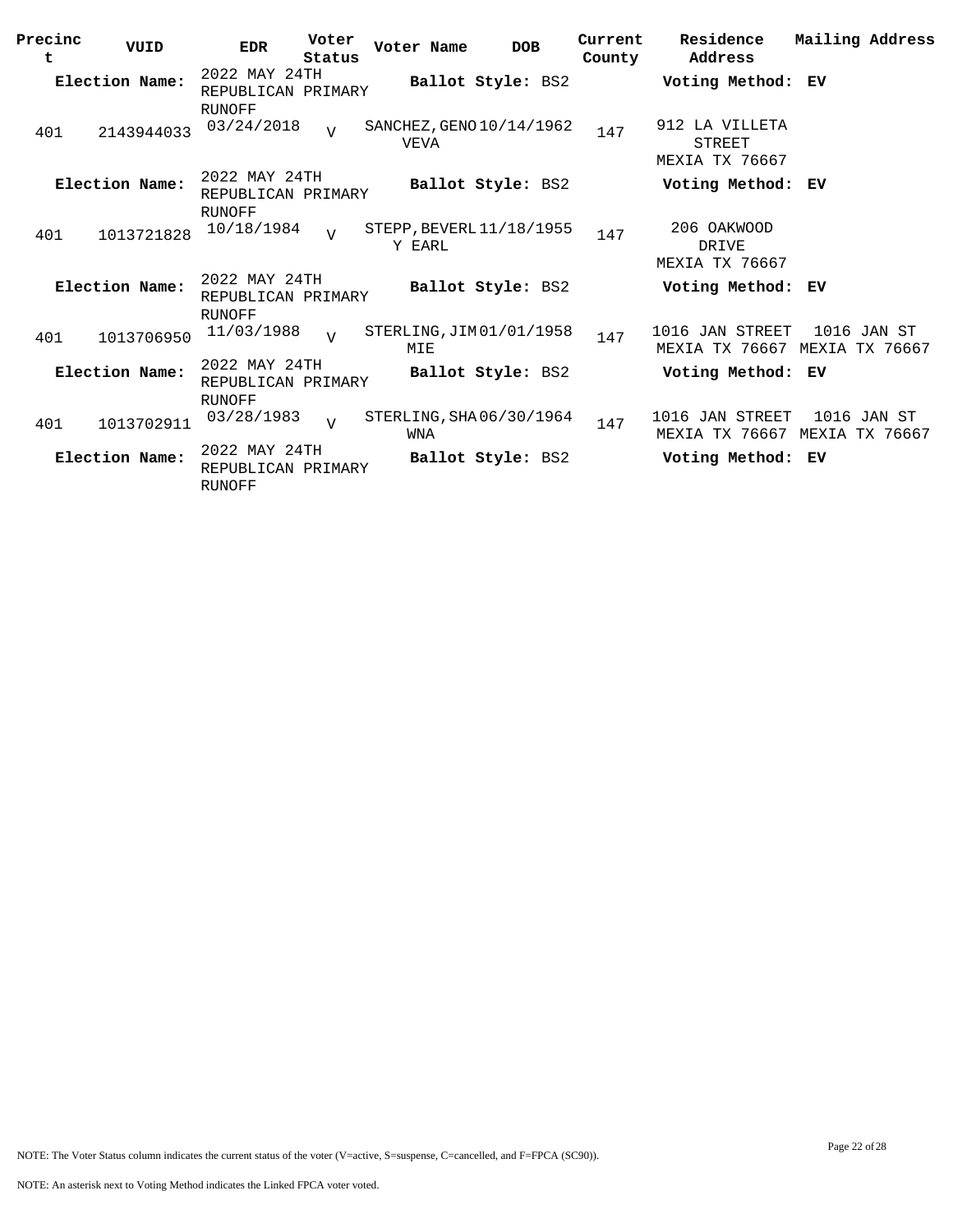| Precinc<br>t | VUID           | <b>EDR</b>                                           | Voter<br>Status | Voter Name                              | <b>DOB</b>        | Current<br>County | Residence<br>Address                           | Mailing Address |  |
|--------------|----------------|------------------------------------------------------|-----------------|-----------------------------------------|-------------------|-------------------|------------------------------------------------|-----------------|--|
| 402          | 1026713630     | 07/24/2005                                           | $\overline{v}$  | PERRY, MICHAE 07/13/1946<br>LENE        |                   | 147               | 899 LCR 902<br>JEWETT TX 75846 JEWETT TX 75846 | 899 LCR 902     |  |
|              | Election Name: | 2022 MAY 24TH<br>REPUBLICAN PRIMARY<br><b>RUNOFF</b> |                 |                                         | Ballot Style: BS2 |                   | Voting Method:                                 | ЕV              |  |
| 402          | 1026713611     | 07/24/2005                                           | $\overline{U}$  | PERRY, RICHAR 04/12/1946<br>D MARTIN    |                   | 147               | 899 LCR 902<br>JEWETT TX 75846 JEWETT TX 75846 | 899 LCR 902     |  |
|              | Election Name: | 2022 MAY 24TH<br>REPUBLICAN PRIMARY<br>RUNOFF        |                 |                                         | Ballot Style: BS2 |                   | Voting Method: EV                              |                 |  |
| 402          | 1148030663     | 01/11/2008                                           | $\overline{U}$  | VICKERY<br>JR, DANIEL                   | 12/05/1936        | 147               | 193 LCR 902<br>JEWETT TX 75846 JEWETT TX 75846 | 475 LCR 902     |  |
|              | Election Name: | 2022 MAY 24TH<br>REPUBLICAN PRIMARY<br><b>RUNOFF</b> |                 |                                         | Ballot Style: BS2 |                   | Voting Method: EV                              |                 |  |
| 402          | 1003914918     | 01/05/2001                                           | $\overline{V}$  | VICKERY, STEP 07/10/1944<br>HANIE ADAIR |                   | 147               | 193 LCR 902<br>JEWETT TX 75846 JEWETT TX 75846 | 475 LCR 902     |  |
|              | Election Name: | 2022 MAY 24TH<br>REPUBLICAN PRIMARY<br>RUNOFF        |                 |                                         | Ballot Style: BS2 |                   | Voting Method: EV                              |                 |  |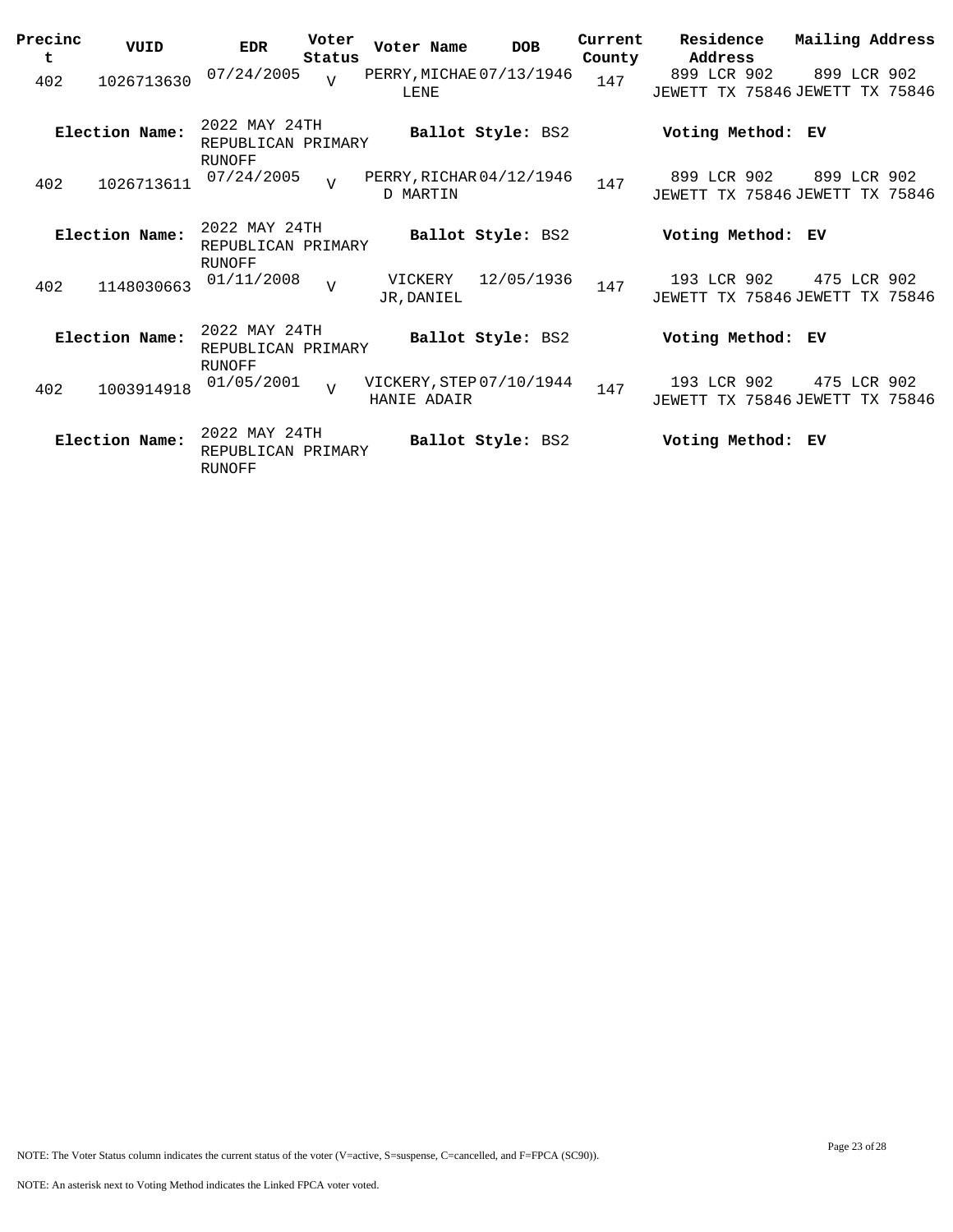| Precinc<br>t | VUID           | <b>EDR</b>                                    | Voter<br>Status | Voter Name | <b>DOB</b>               | Current<br>County | Residence<br>Address          | Mailing Address               |
|--------------|----------------|-----------------------------------------------|-----------------|------------|--------------------------|-------------------|-------------------------------|-------------------------------|
| 403          | 1004787725     | 10/28/1999                                    | $\overline{V}$  | H BEARD    | GAUNTT, JUDIT 08/22/1964 | 147               | 400 LCR 516<br>MEXIA TX 76667 | 400 LCR 516<br>MEXIA TX 76667 |
|              | Election Name: | 2022 MAY 24TH<br>REPUBLICAN PRIMARY           |                 |            | Ballot Style: BS2        |                   | Voting Method: EV             |                               |
| 403          | 1007277821     | RUNOFF<br>08/28/2002                          | $\overline{U}$  | EN FREEMAN | HARRISON, KAR 08/21/1969 | 147               | 707 LCR 514<br>MEXIA TX 76667 | 707 LCR 514<br>MEXIA TX 76667 |
|              | Election Name: | 2022 MAY 24TH<br>REPUBLICAN PRIMARY<br>RUNOFF |                 |            | Ballot Style: BS2        |                   | Voting Method: EV             |                               |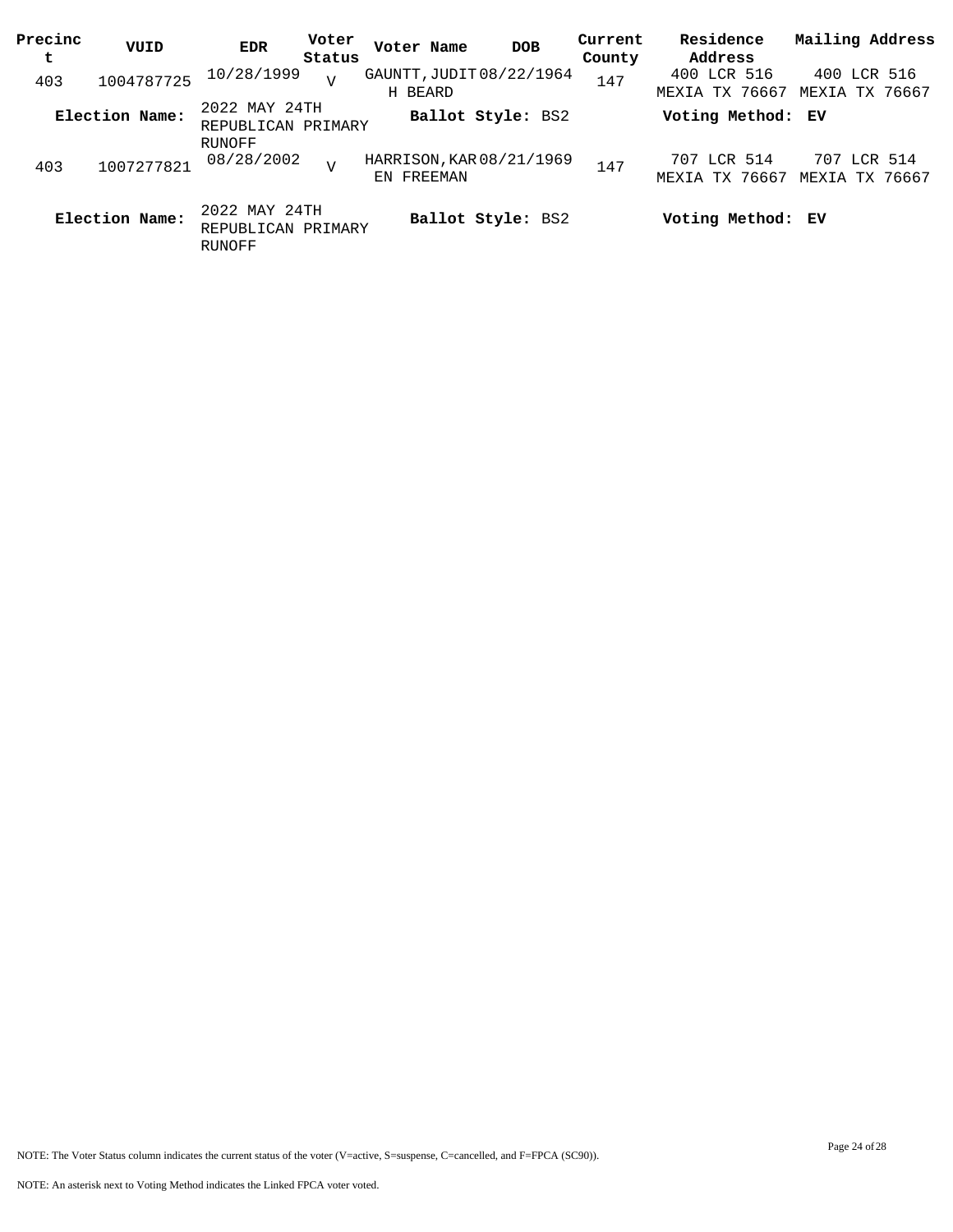| Precinc<br>t   | VUID           | <b>EDR</b>                                           | Voter<br>Status | Voter Name | <b>DOB</b>               | Current<br>County | Residence<br>Address                 | Mailing Address                               |
|----------------|----------------|------------------------------------------------------|-----------------|------------|--------------------------|-------------------|--------------------------------------|-----------------------------------------------|
| 404            | 1013654136     | 03/01/1986                                           | $\overline{v}$  | LUCAS      | ALPERT, ANNA 11/15/1957  | 147               | 113 LCR 431                          | 113 LCR 431<br>MEXIA TX 76667 MEXIA TX 76667  |
| Election Name: |                | 2022 MAY 24TH<br>REPUBLICAN PRIMARY<br><b>RUNOFF</b> |                 |            | Ballot Style: BS2        |                   | Voting Method: EV                    |                                               |
| 404            | 1003505652     | 03/14/2002                                           | $\overline{z}$  | LEE        | BUSBY, ARTHUR 10/15/1971 | 147               | 771 LCR 432<br><b>MEXIA TX 76667</b> |                                               |
|                | Election Name: | 2022 MAY 24TH<br>REPUBLICAN PRIMARY<br><b>RUNOFF</b> |                 |            | Ballot Style: BS2        |                   | Voting Method: EV                    |                                               |
| 404            | 1033217287     | 11/09/2015                                           | $\overline{U}$  | JEAN       | CROSS, GLORIA 03/16/1949 | 147               | 106 LCR 439                          | 106 LCR 439<br>MEXIA TX 76667 MEXIA TX 76667  |
|                | Election Name: | 2022 MAY 24TH<br>REPUBLICAN PRIMARY<br>RUNOFF        |                 |            | Ballot Style: BS2        |                   | Voting Method: EV                    |                                               |
| 404            | 1034833606     | 03/06/2008                                           | $\overline{U}$  | A LAIN     | EVANS, JUANIT 11/10/1936 | 147               | 6351 FM 39 N                         | PO BOX 1543<br>MEXIA TX 76667 MEXIA TX 76667  |
| Election Name: |                | 2022 MAY 24TH<br>REPUBLICAN PRIMARY<br>RUNOFF        |                 |            | Ballot Style: BS2        |                   | Voting Method: EV                    |                                               |
| 404            | 1164598822     | 01/31/2009                                           | $\overline{z}$  | NA JANENE  | LINDVAY, DEIO 11/19/1963 | 147               | 1609 LCR 433<br>MEXIA TX 76667       |                                               |
|                | Election Name: | 2022 MAY 24TH<br>REPUBLICAN PRIMARY<br>RUNOFF        |                 |            | Ballot Style: BS2        |                   | Voting Method: EV                    |                                               |
| 404            | 1089876681     | 01/19/2020                                           | $\overline{U}$  | S RAY      | MCFALL, DENNI 06/28/1955 | 147               | 1040 LCR 432                         | 1040 LCR 432<br>MEXIA TX 76667 MEXIA TX 76667 |
| Election Name: |                | 2022 MAY 24TH<br>REPUBLICAN PRIMARY<br><b>RUNOFF</b> |                 |            | Ballot Style: BS2        |                   | Voting Method: EV                    |                                               |
| 404            | 1013654115     | 03/01/1978                                           | $\overline{V}$  | AROL S     | RICHARDSON, C09/20/1946  | 147               | 2167 FM 39 N                         | P O BOX 1066<br>MEXIA TX 76667 MEXIA TX 76667 |
| Election Name: |                | 2022 MAY 24TH<br>REPUBLICAN PRIMARY<br><b>RUNOFF</b> |                 |            | Ballot Style: BS2        |                   | Voting Method: EV                    |                                               |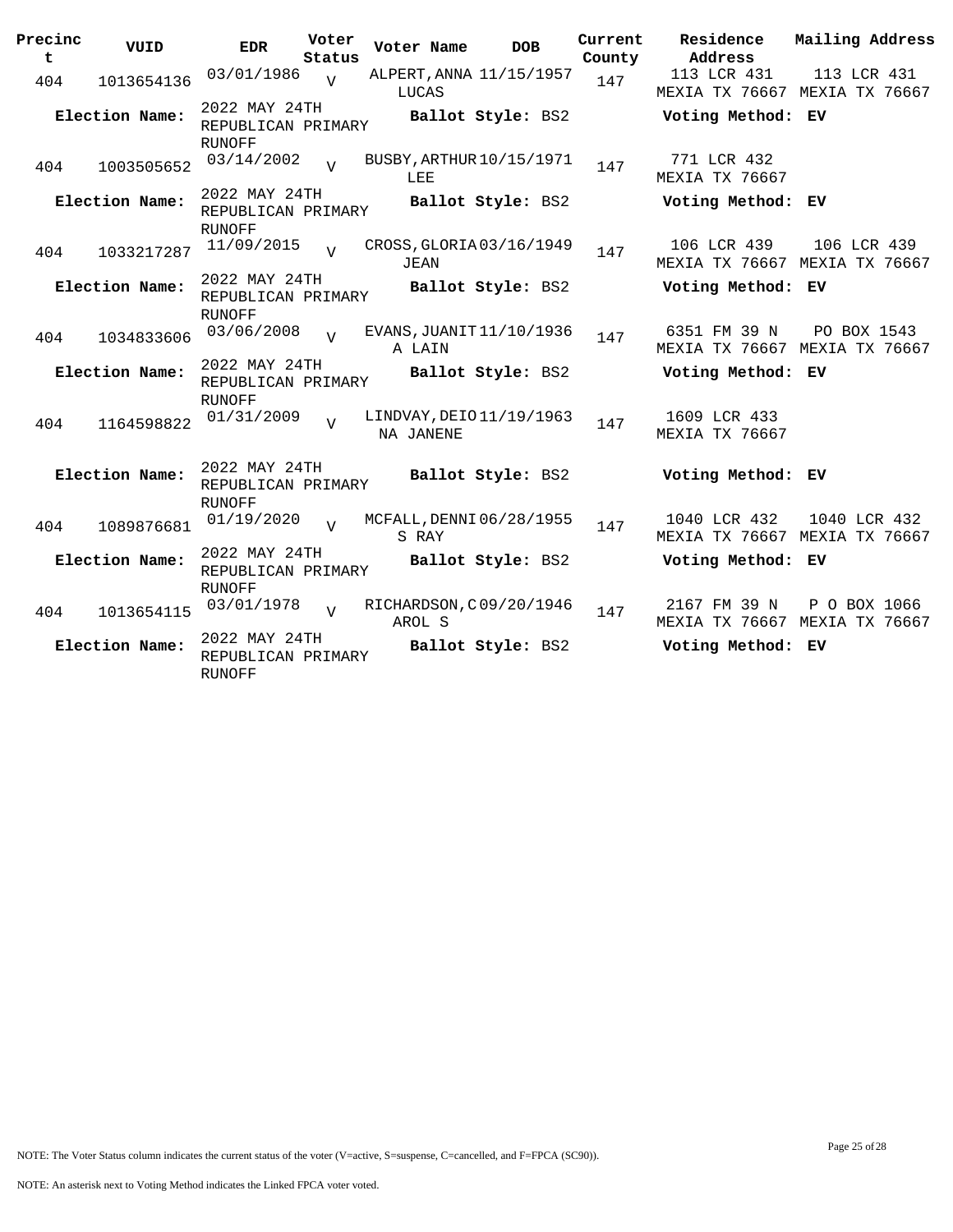| Precinc<br>t   | VUID           | <b>EDR</b>                                           | Voter<br>Status | Voter Name   | <b>DOB</b>               | Current<br>County | Residence<br>Address                                   | Mailing Address                      |  |
|----------------|----------------|------------------------------------------------------|-----------------|--------------|--------------------------|-------------------|--------------------------------------------------------|--------------------------------------|--|
| 405            | 1218479108     | 04/12/2015                                           | $\overline{V}$  | D TRUSDLE    | FOSTER, RONAL 02/09/1945 | 147               | 1669 LCR 439<br>MEXIA TX 76667- MEXIA TX 76667<br>4933 | PO BOX 788                           |  |
|                | Election Name: | 2022 MAY 24TH<br>REPUBLICAN PRIMARY<br><b>RUNOFF</b> |                 |              | Ballot Style: BS2        |                   | Voting Method: EV                                      |                                      |  |
| 405            | 1220402655     | 05/30/2015                                           |                 | NE LYNNE     | FOSTER, SUZAN 01/25/1952 | 147               | 1669 LCR 439<br>MEXIA TX 76667 MEXIA TX 76667          | PO BOX 788                           |  |
|                | Election Name: | 2022 MAY 24TH<br>REPUBLICAN PRIMARY<br><b>RUNOFF</b> |                 |              | Ballot Style: BS2        |                   | Voting Method: EV                                      |                                      |  |
| 405            | 1183357048     | 02/09/2012                                           | $\overline{z}$  | ES KENNETH   | LITTLE, CHARL 03/17/1946 | 147               | 1809 LCR 443<br>MEXIA TX 76667 MEXIA TX 76667          | 1809 CR 443                          |  |
|                | Election Name: | 2022 MAY 24TH<br>REPUBLICAN PRIMARY<br><b>RUNOFF</b> |                 |              | Ballot Style: BS2        |                   | Voting Method: EV                                      |                                      |  |
| 405            | 1016073927     | 11/17/2011                                           | $\overline{17}$ | <b>HOBBS</b> | LITTLE, NANCY 02/24/1947 | 147               | 1809 LCR 443<br>MEXIA TX 76667 MEXIA TX 76667          | 1809 LCR 443                         |  |
| Election Name: |                | 2022 MAY 24TH<br>REPUBLICAN PRIMARY<br><b>RUNOFF</b> |                 |              | Ballot Style: BS2        |                   | Voting Method: EV                                      |                                      |  |
| 405            | 1013654087     | 03/01/1978                                           | $\overline{17}$ | NNA PADGETT  | MCDONALD, DIA 12/27/1950 | 147               | 636 LCR 421<br>GROESBECK TX<br>76642                   | 636 LCR 421<br>GROESBECK TX<br>76642 |  |
|                | Election Name: | 2022 MAY 24TH<br>REPUBLICAN PRIMARY<br><b>RUNOFF</b> |                 |              | Ballot Style: BS2        |                   | Voting Method:                                         | EV.                                  |  |
| 405            | 1013654094     | 03/01/1978                                           | $\overline{z}$  | ALD LYNN     | MCDONALD, DON 04/05/1951 | 147               | 636 LCR 421<br>GROESBECK TX<br>76642                   | 636 LCR 421<br>GROESBECK TX<br>76642 |  |
|                | Election Name: | 2022 MAY 24TH<br>REPUBLICAN PRIMARY<br><b>RUNOFF</b> |                 |              | Ballot Style: BS2        |                   | Voting Method: EV                                      |                                      |  |
| 405            | 1013715568     | 10/09/1995                                           | $\overline{U}$  | CHELLE LYNN  | MULLINNIX, MI 05/06/1974 | 147               | 333 LCR 444<br>GROESBECK TX<br>76642                   |                                      |  |
|                | Election Name: | 2022 MAY 24TH<br>REPUBLICAN PRIMARY<br>RUNOFF        |                 |              | Ballot Style: BS2        |                   | Voting Method: EV                                      |                                      |  |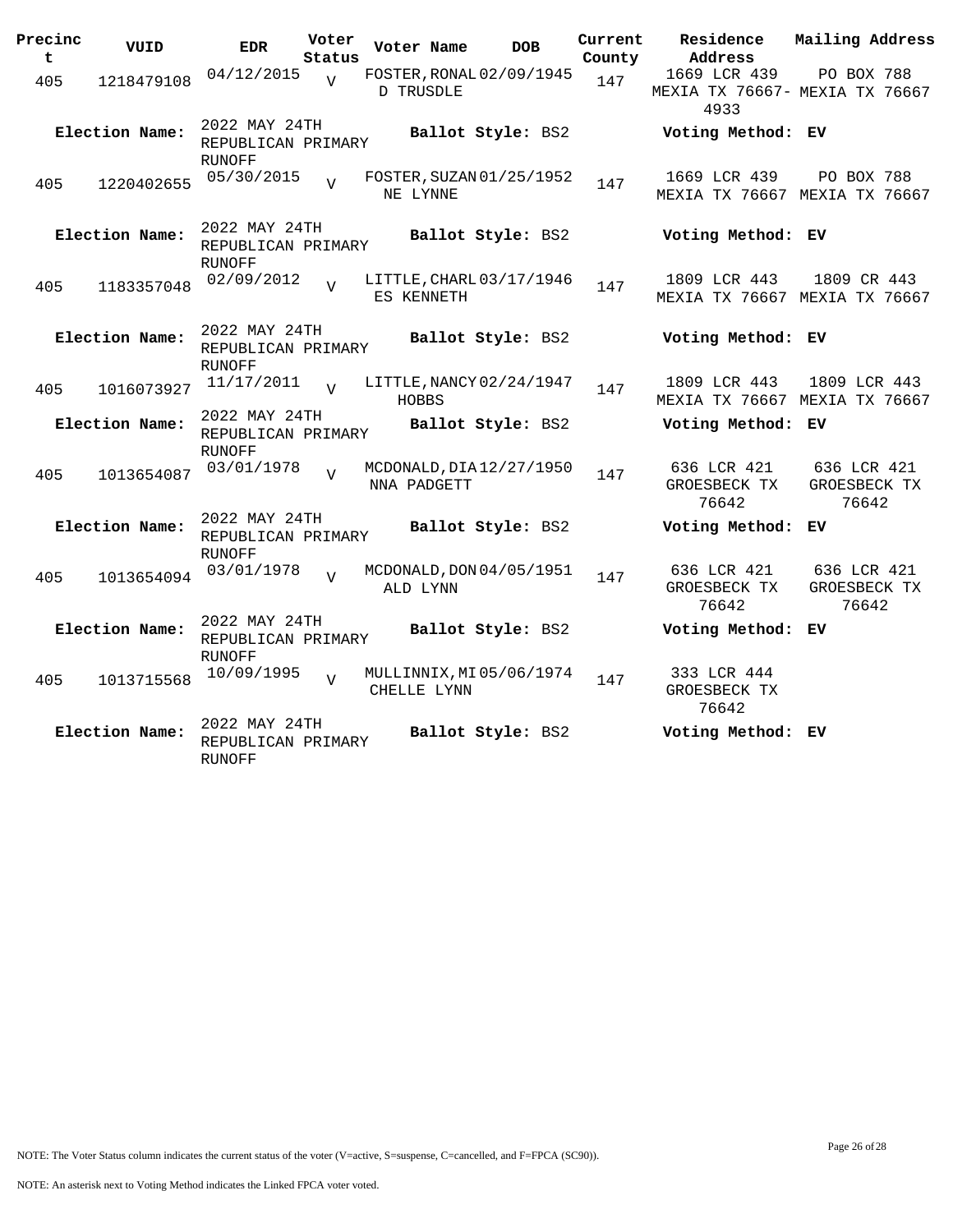| Precinc<br>t   | VUID           | <b>EDR</b>                                           | Voter<br>Status | Voter Name    | <b>DOB</b>               | Current<br>County | Residence<br>Address                      | Mailing Address                           |
|----------------|----------------|------------------------------------------------------|-----------------|---------------|--------------------------|-------------------|-------------------------------------------|-------------------------------------------|
| 406            | 1021756720     | 08/07/2004                                           | $\overline{U}$  | CALLIHAN      | HOUSE, CAROL 03/30/1941  | 147               | 450 LCR 820<br>GROESBECK TX<br>76642      | 450 LCR 820<br>GROESBECK TX<br>76642      |
|                | Election Name: | 2022 MAY 24TH<br>REPUBLICAN PRIMARY<br><b>RUNOFF</b> |                 |               | Ballot Style: BS2        |                   | Voting Method:                            | ЕV                                        |
| 406            | 1003769223     | 10/05/2001                                           | $\overline{z}$  | LEE           | SHELTON, GARY 06/20/1949 | 147               | 343 LCR 824<br>GROESBECK TX<br>76642      | 343 LCR 824<br>GROESBECK TX<br>76642-2294 |
|                | Election Name: | 2022 MAY 24TH<br>REPUBLICAN PRIMARY<br><b>RUNOFF</b> |                 |               | Ballot Style: BS2        |                   | Voting Method:                            | ЕV                                        |
| 406            | 1003915649     | 11/30/2000                                           | $\overline{17}$ | I DENISE      | SHELTON, VICK 10/14/1955 | 147               | 343 LCR 824<br>GROESBECK TX<br>76642      | 343 LCR 824<br>GROESBECK TX<br>76642      |
|                | Election Name: | 2022 MAY 24TH<br>REPUBLICAN PRIMARY<br><b>RUNOFF</b> |                 |               | Ballot Style: BS2        |                   | Voting Method:                            | ЕV                                        |
| 406            | 1201777789     | 09/03/2013                                           |                 | EBBIE LYNN    | WADLINGTON, D03/17/1964  | 147               | 450 LCR 820<br>GROESBECK TX<br>76642      | 450 CR 820<br>GROESBECK TX<br>76642       |
| Election Name: |                | 2022 MAY 24TH<br>REPUBLICAN PRIMARY<br><b>RUNOFF</b> |                 |               | Ballot Style: BS2        |                   | Voting Method:                            | ЕV                                        |
| 406            | 2137574422     | 07/08/2017                                           | $\overline{U}$  | AMES WALLACE  | WADLINGTON, J06/11/1960  | 147               | 450 LCR 820<br>GROESBECK TX<br>76642      | 450 LCR 820<br>GROESBECK TX<br>76642      |
|                | Election Name: | 2022 MAY 24TH<br>REPUBLICAN PRIMARY<br><b>RUNOFF</b> |                 |               | Ballot Style: BS2        |                   | Voting Method: EV                         |                                           |
| 406            | 1013677170     | 03/01/1982                                           | $\overline{V}$  | LEE           | WALKER, LARRY 01/15/1944 | 147               | 175 LCR 816<br>GROESBECK TX<br>76642-9516 | 175 LCR 816<br>GROESBECK TX<br>76642      |
|                | Election Name: | 2022 MAY 24TH<br>REPUBLICAN PRIMARY<br><b>RUNOFF</b> |                 |               | Ballot Style: BS2        |                   | Voting Method:                            | ЕV                                        |
| 406            | 1013677416     | 03/01/1982                                           | $\overline{U}$  | <b>DIANNE</b> | WALKER, PEGGY 07/28/1947 | 147               | 175 LCR 816<br>GROESBECK TX<br>76642      | 175 LCR 816<br>GROESBECK TX<br>76642      |
|                | Election Name: | 2022 MAY 24TH<br>REPUBLICAN PRIMARY<br><b>RUNOFF</b> |                 |               | Ballot Style: BS2        |                   | Voting Method:                            | ЕV                                        |